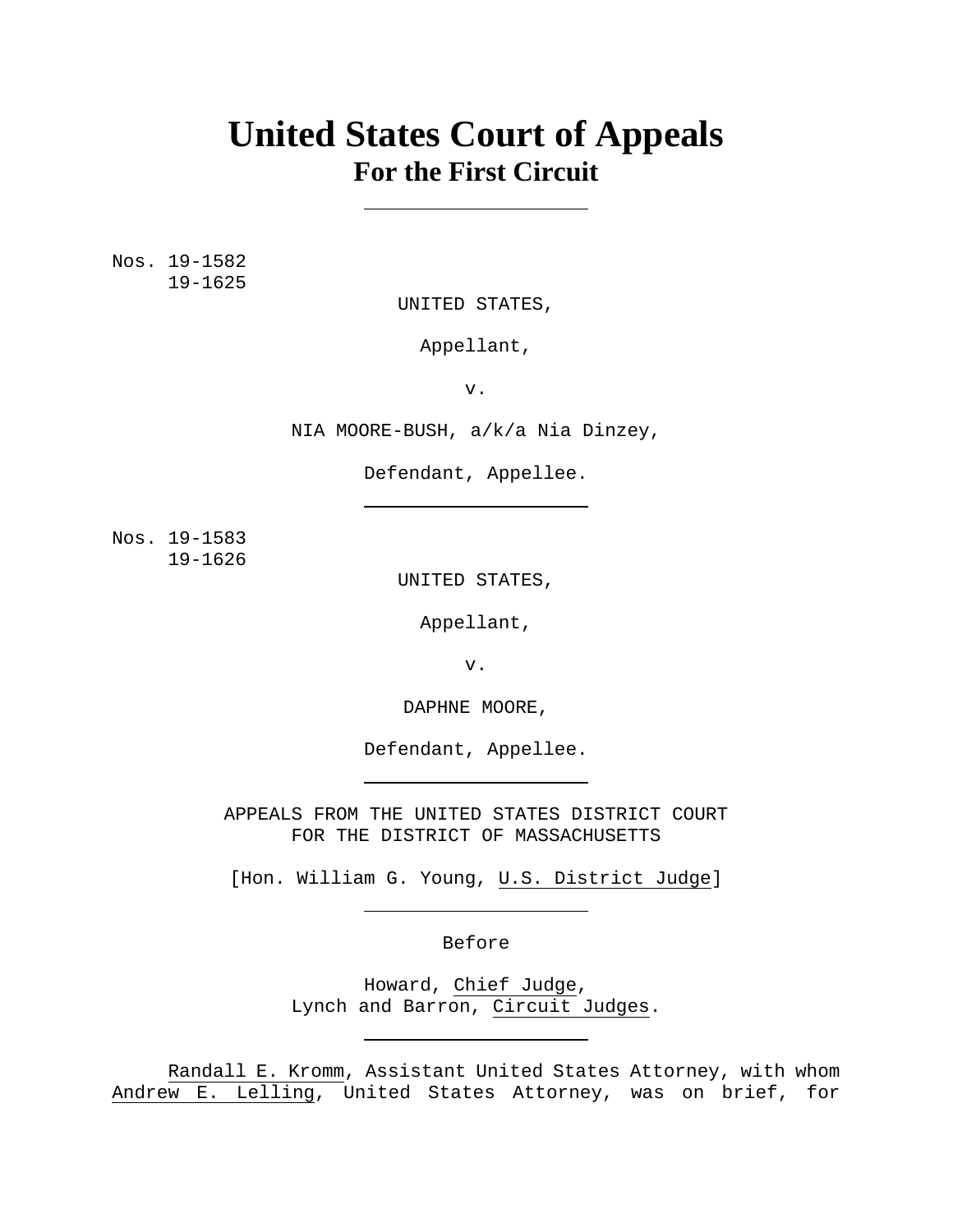appellant.

 Judith H. Mizner, Assistant Federal Public Defender, for appellee Nia Moore-Bush, a/k/a Nia Dinzey.

 Linda J. Thompson, with whom John M. Thompson and Thompson & Thompson, P.C. were on brief, for appellee Daphne Moore.

 Matthew R. Segal, Jessie J. Rossman, Kristin M. Mulvey, American Civil Liberties Union Foundation of Massachusetts, Nathan Freed Wessler, Brett Max Kaufman, and American Civil Liberties Union Foundation on brief for American Civil Liberties Union and American Civil Liberties Union of Massachusetts, amici curiae.

 Trisha B. Anderson, Alexander A. Berengaut, Jadzia Pierce, and Covington & Burling LLP on brief for Center for Democracy & Technology, amicus curiae.

June 16, 2020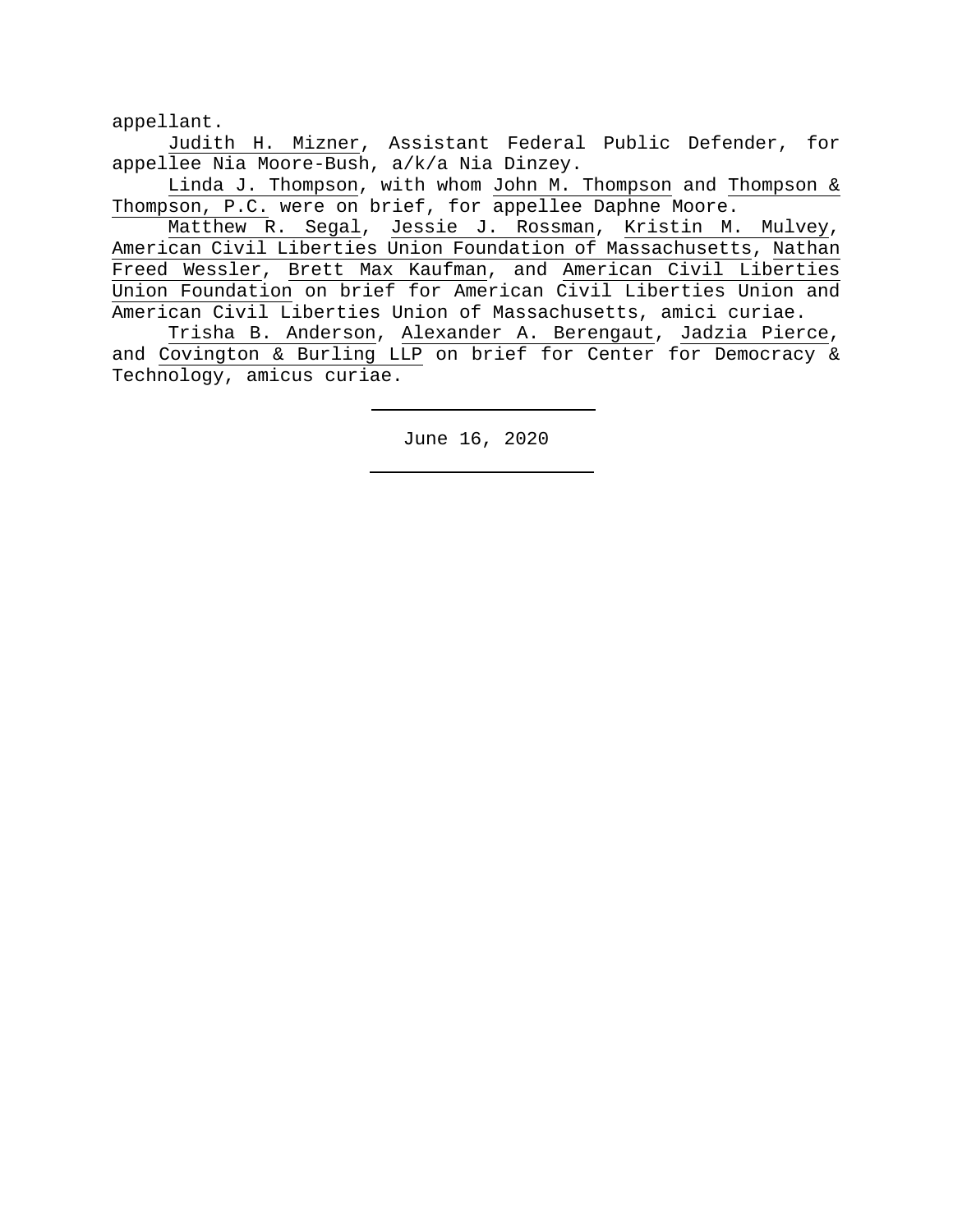**LYNCH**, **Circuit Judge**. This appeal by the prosecution raises the question of whether the Supreme Court's opinion in Carpenter v. United States, 138 S. Ct. 2206 (2018), a cell phone location automatic tracking technology case, provides a basis for departing from otherwise binding and factually indistinguishable First Circuit precedent in United States v. Bucci, 582 F.3d 108 (1st Cir. 2009), and Supreme Court precedent, including Katz v. United States, 389 U.S. 347 (1967), on which Bucci is based. In departing from that precedent and suppressing evidence obtained from a pole camera, the district court erred by violating the doctrine of stare decisis.

 Under the doctrine of stare decisis, all lower federal courts must follow the commands of the Supreme Court, and only the Supreme Court may reverse its prior precedent. The Court in Carpenter was concerned with the extent of the third-party exception to the Fourth Amendment law of reasonable expectation of privacy and not with the in-public-view doctrine spelled out in Katz and involved in this case.

 Carpenter was explicit: (1) its opinion was a "narrow" one, (2) it does not "call into question conventional surveillance techniques and tools," and (3) such conventional technologies include "security cameras." Carpenter, 138 S. Ct. at 2220. Pole cameras are a conventional surveillance technique and are easily

- 3 -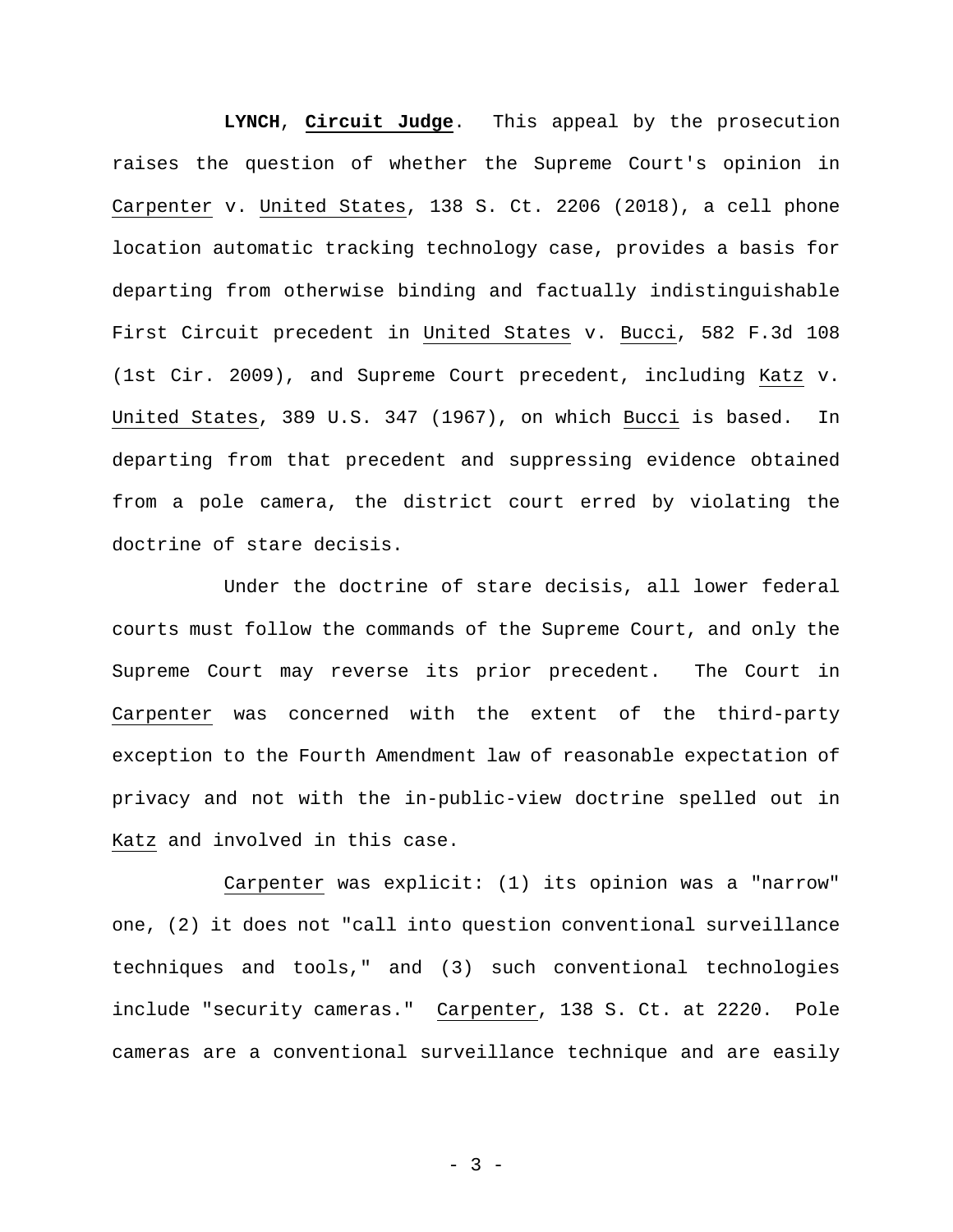thought to be a species of surveillance security cameras. Thus, Carpenter, by its explicit terms, cannot be used to overrule Bucci.

 The district court erred for other separate reasons as well. The Bucci decision firmly rooted its analysis in language from previous Supreme Court decisions, including Katz, Smith v. Maryland, 442 U.S. 735 (1979), California v. Ciraolo, 476 U.S. 207 (1986), and Kyllo v. United States, 533 U.S. 27 (2001). Bucci, 582 F.3d at 116-17. The Court in Carpenter was clear that its decision does not call into question the principles Bucci relied on from those cases. Carpenter, 138 S. Ct. at 2213-19.

 The district court also transgressed a fundamental Fourth Amendment doctrine not revoked by Carpenter, that what one knowingly exposes to public view does not invoke reasonable expectations of privacy protected by the Fourth Amendment. This understanding, as explained by Justice Scalia in Kyllo, was part of the original understanding of the Fourth Amendment at the time of its enactment. Kyllo, 533 U.S. at 31-32.

 Affirming the district court's order would mean violating the law of the circuit doctrine, that "newly constituted panels in a multi-panel circuit court are bound by prior panel decisions that are closely on point." San Juan Cable LLC v. P.R. Tel. Co., 612 F.3d 25, 33 (1st Cir. 2010). Although there are two exceptions to the doctrine, "their incidence is hen's-teeth-rare." Id. And neither exception is applicable here.

- 4 -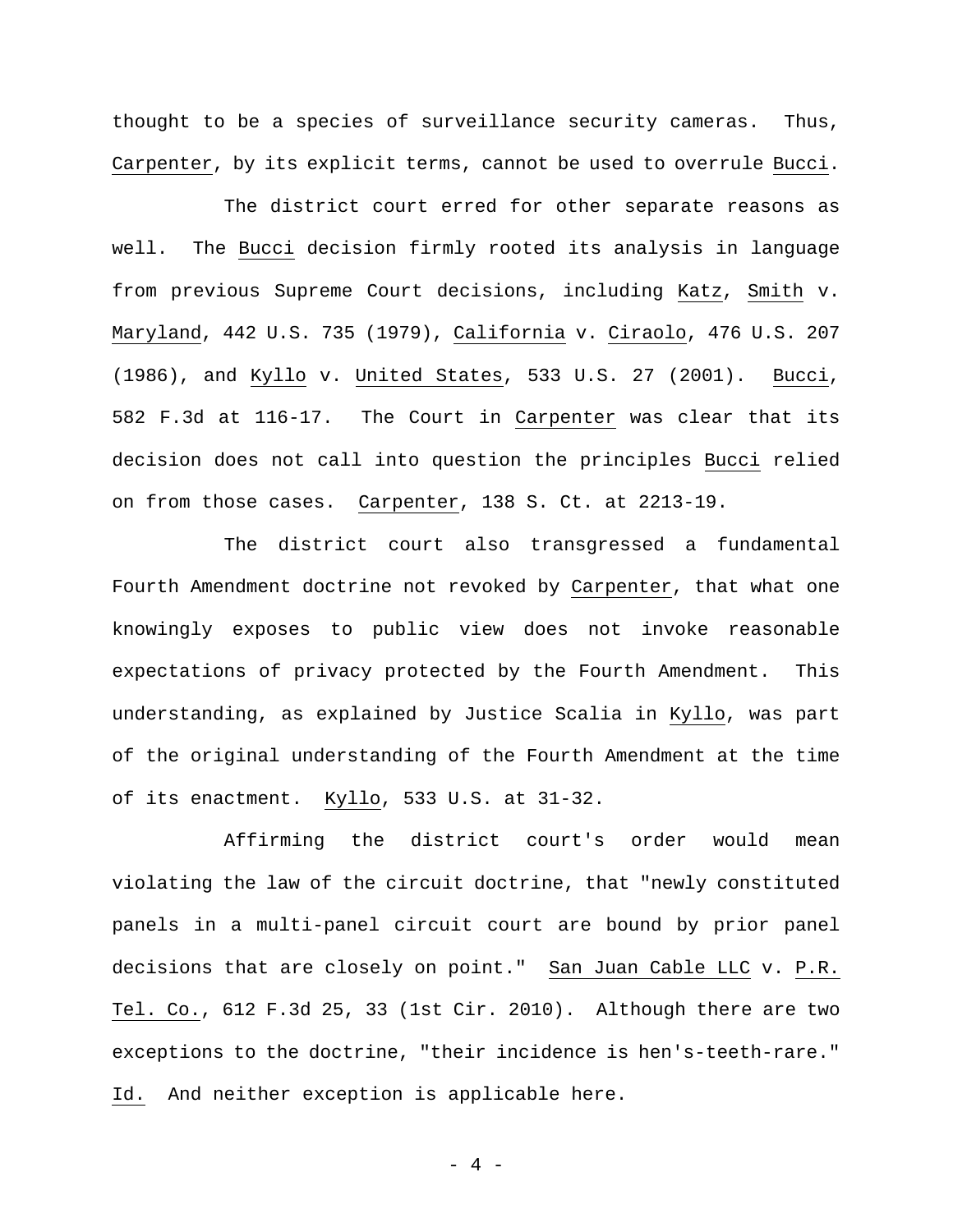The argument made in support of the district court's suppression order is that the logic of the opinion in Carpenter should be extended to other technologies and other Fourth Amendment doctrines, and this extension provides a basis to overturn this circuit's earlier precedent in Bucci. Nothing in Carpenter's stated "narrow" analysis triggers the rare second exception to the law of the circuit doctrine. Carpenter, 138 S. Ct. at 2220.

 The defendants thus ask us to violate the vertical rule of stare decisis, that all lower federal courts must follow the commands of the Supreme Court and that only the Supreme Court may reverse its prior precedent, and the law of the circuit, binding courts to follow circuit precedent. See Bryan A. Garner et al., The Law of Judicial Precedent 21-43 (2016). Affirming the district court would also violate the original understanding of the Fourth Amendment.

#### I.

## A. The Investigation and Indictments

 The following facts are undisputed. Following a tip from a cooperating witness ("CW"), the Bureau of Alcohol, Tobacco, Firearms, and Explosives ("ATF") began investigating defendant Nia Moore-Bush in January 2017 for the unlicensed sale of firearms. About a month into the investigation, in February 2017, Moore-Bush and her then-boyfriend, later-husband, Dinelson Dinzey moved in with Moore-Bush's mother, defendant Daphne Moore, at 120 Hadley

- 5 -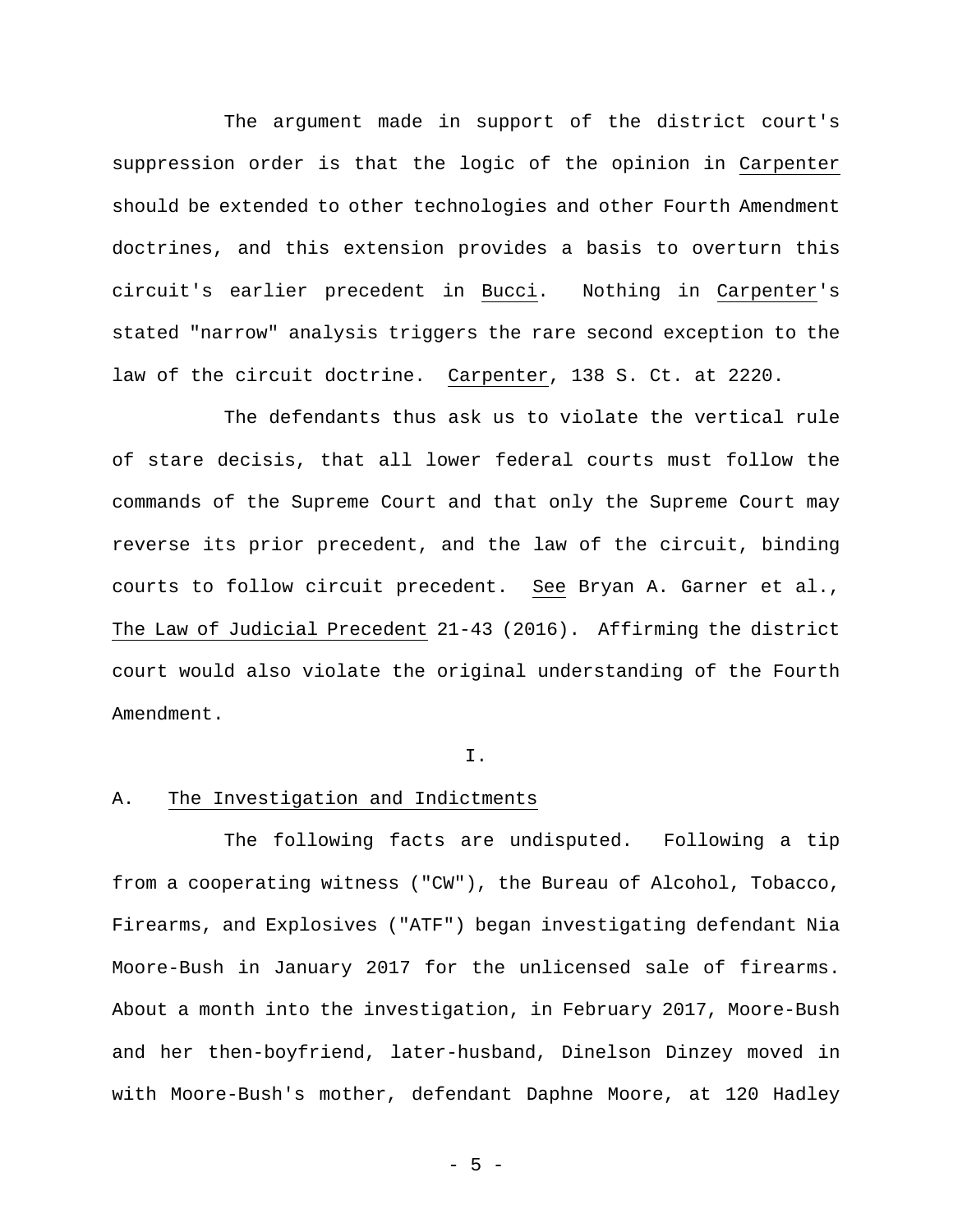Street in Springfield, Massachusetts, in a quiet residential neighborhood. At the time, Moore was a lawyer and Assistant Clerk Magistrate for the Hampden County, Massachusetts, Superior Court. Moore-Bush and Dinzey lived at the property "off and on" for the period relevant to this appeal.

The government had evidence that 120 Hadley Street, Moore's property, was the site of illegal activity even before installation of the pole camera. For example, on May 5, 2017, the CW, acting on the government's orders, wore a recording device and purchased four guns illegally from Moore-Bush, through Dinzey, at that location.

 Approximately two weeks later, on or about May 17, 2017, ATF installed a camera towards the top of the public utility pole across the public street from the unfenced-in house at 120 Hadley Street (the "pole camera"). The record is silent as to whether the camera was visible.The camera was used until mid-January 2018, when Moore-Bush and Dinzey were arrested. Investigators did not seek any judicial authorization to install the pole camera and did not need to do so under the law at that time in May of 2017. The images from the pole camera captured one side of the front of Moore's house. The camera did not capture the house's front door; it did show the area immediately in front of the side door, the attached garage, the driveway to the garage, part of the lawn, and a portion of the public street in front of the house.A tree in

- 6 -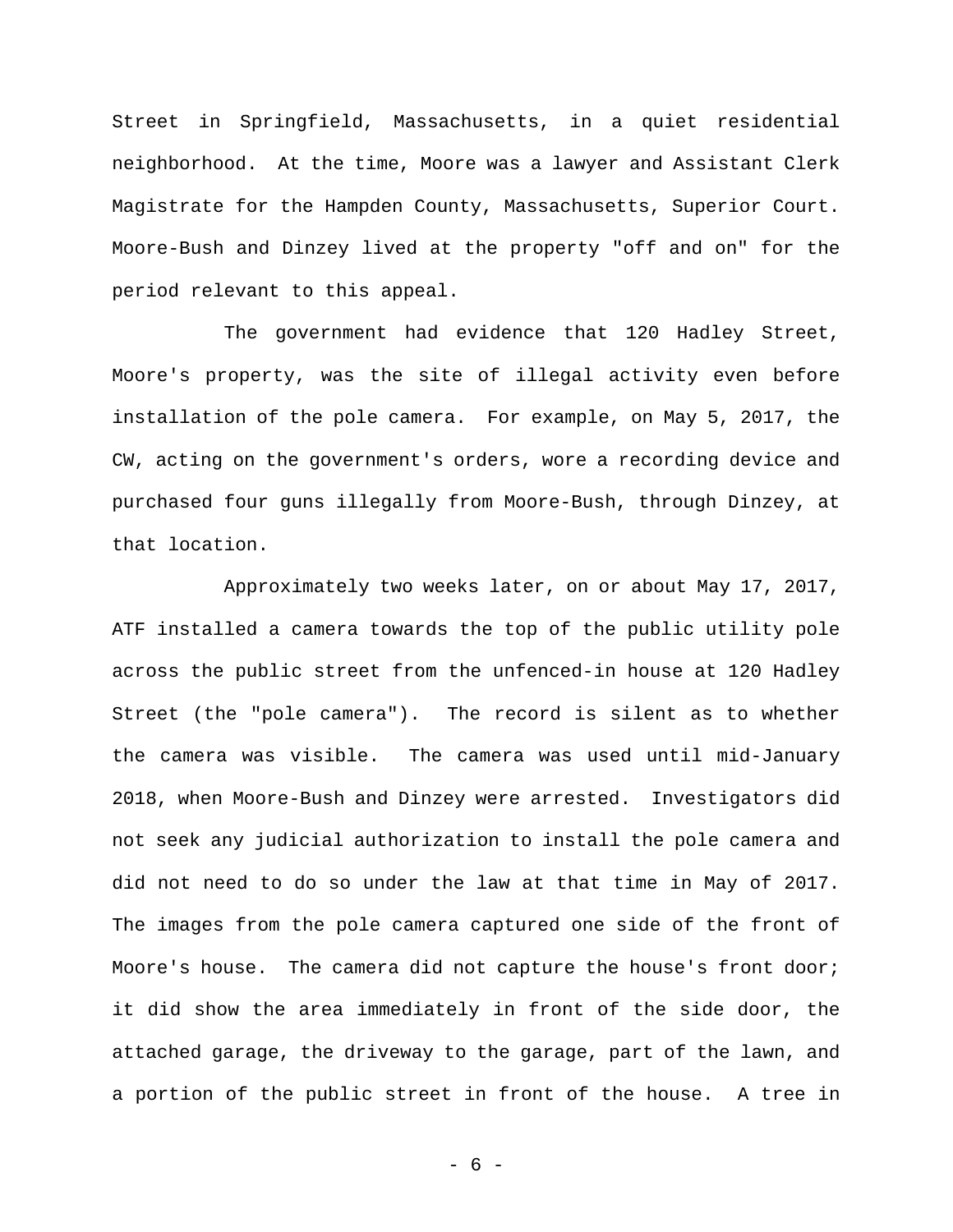the front yard, when it had leaves, partially obstructed the camera's view.

The government also from time to time had investigators conduct physical surveillance of these same areas, and presumably more areas, from the public street. Those surveillance officers could see everything the pole camera could see, and even more. The tree, when it had leaves, did not obstruct their view. The record is silent as to whether the officers on the street used cameras, binoculars, or the like, but during physical surveillance they were often close enough to observe and record license plate numbers of vehicles in the driveway.

The district court declined to hold an evidentiary hearing on the technical capabilities of the pole camera; nonetheless, the following is established by the record. The pole camera operated 24/7. Officers could access the video feed either live or via recordings. When they were watching the pole camera's live stream, but only then, officers could control the camera's zoom, pan, and tilt features remotely, akin to what an observer on the street could see with or without visual aids.The zoom feature was powerful enough for officers observing live to read the license plates on cars parked in the driveway. The camera's resolution was much lower at night in the darkness. Regardless of the zoom feature, the pole camera could not capture anything happening inside of the house. Everything it captured was visible to a

- 7 -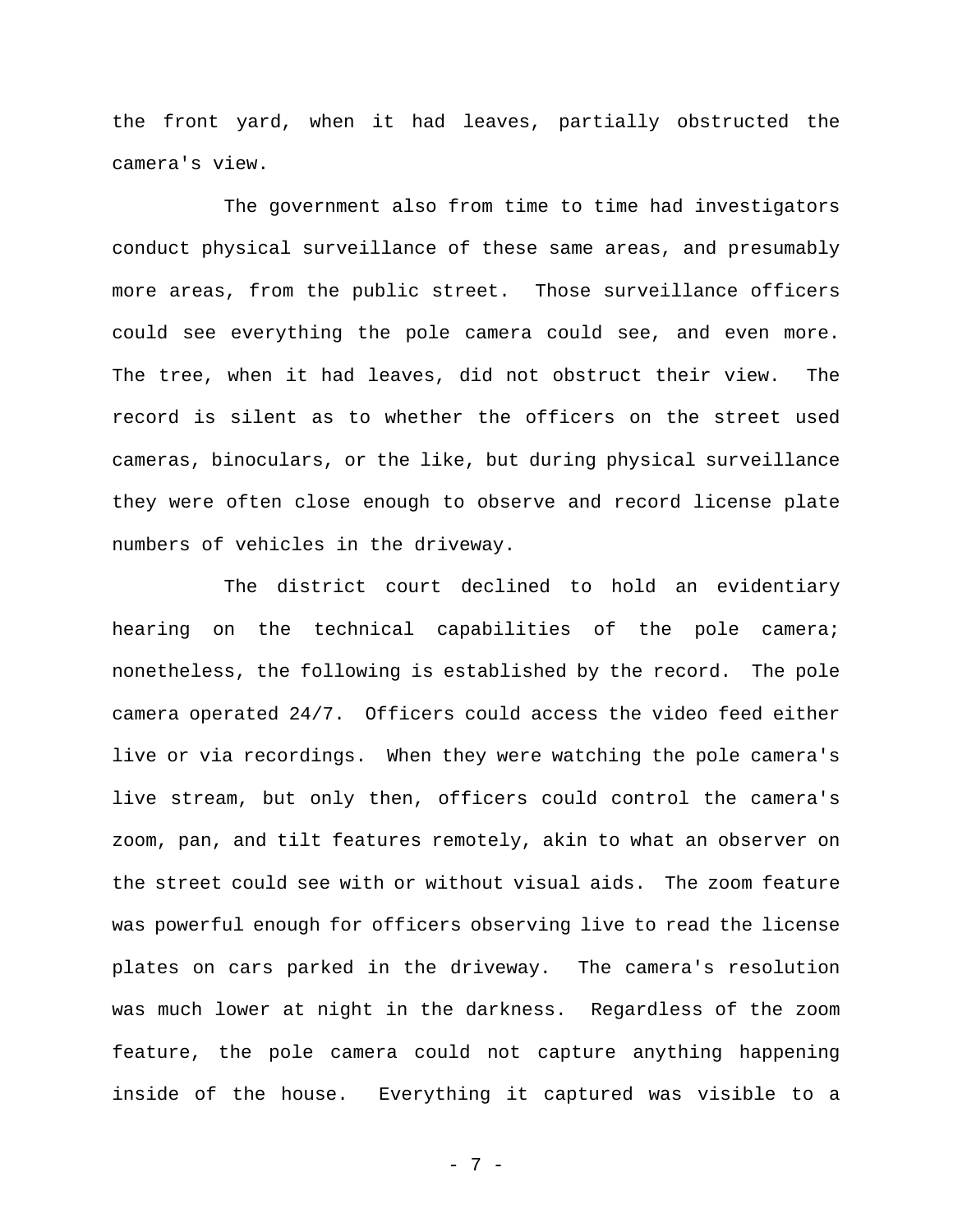passerby on the street. The pole camera did not and could not capture audio, and so captured no sound, even sounds which could be heard on the street. The record does not indicate what the pole camera looked like or its manufacturer.

 The camera did not cover or capture all aspects of life at 120 Hadley Street. According to an affidavit from a government investigator appended to one of the wiretap applications, the pole camera footage was only of limited use because it captured just a portion of the front of the house, was partially obstructed by a tree, and had to be monitored live in order to use the zoom feature to see faces, license plates, and other details clearly.

The government used different investigative tools over time to investigate Moore-Bush and those thought to be coconspirators at this location, including using a CW and having officers conduct physical surveillance of the property. Warrants were obtained, based in part on the pole camera evidence. Pursuant to warrants, law enforcement tracked suspects' locations using cell phone location data. Pursuant to warrants, investigators mounted GPS trackers on suspects' vehicles. Pursuant to a warrant, officers searched the private contents of Dinzey's Facebook account. Pursuant to court orders, officers installed pen registers and trap and trace devices on several cell phones.They received judicial authorization to wiretap several phones.They also listened to consensually recorded jail calls made by Moore's

- 8 -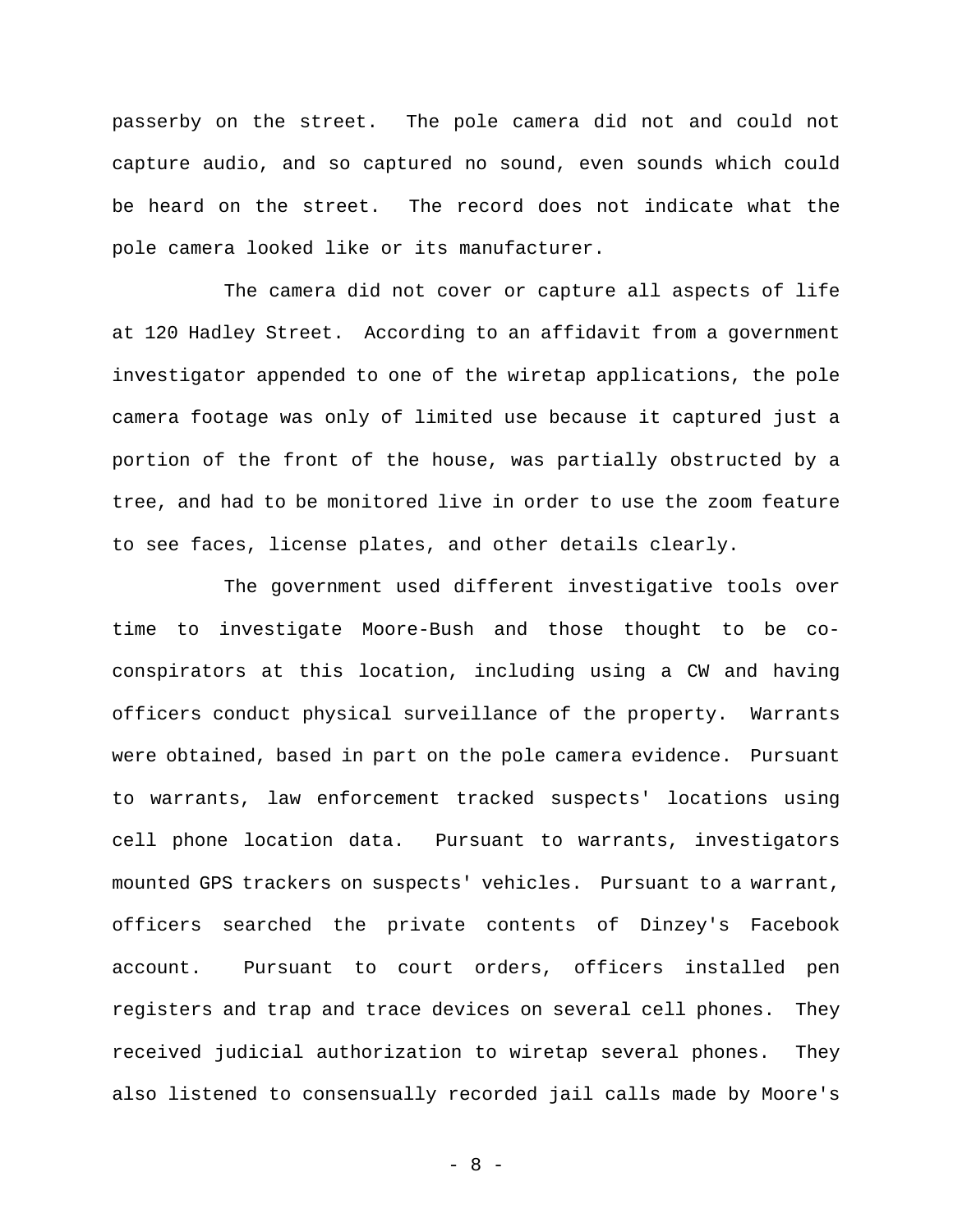long-time romantic partner, who they believed was also involved in illegal activities; looked through discarded trash; and subpoenaed financial and other records.

 The pole camera recorded useful evidence throughout its duration. The record shows that officers included evidence from the pole camera, along with many other pieces of evidence, in successful wiretap and search warrant applications starting in July 2017 and continuing throughout the fall and winter. This usefulness explains the eight-month duration of the use of the camera.

 By the end of 2017, the government was prepared to bring charges that Moore-Bush and Dinzey were trafficking narcotics from Springfield to Vermont, where they would exchange drugs for cash, firearms, and other valuables. A federal grand jury indicted Moore-Bush, Dinzey, and three others from Vermont as coconspirators, but not the mother Moore, on January 11, 2018, for conspiracy to distribute and possess with intent to distribute heroin and twenty-eight grams or more of cocaine base, in violation of 21 U.S.C. §§ 846 and  $841(b)(1)(B)(iii)$ . Moore-Bush and Dinzey were arrested the following day. The pole camera, which at this point had been up for about eight months, was removed soon after her arrest, in "mid-January 2018."

 Over the course of 2018, the government gathered evidence that Moore was involved in her daughter's drug trafficking

- 9 -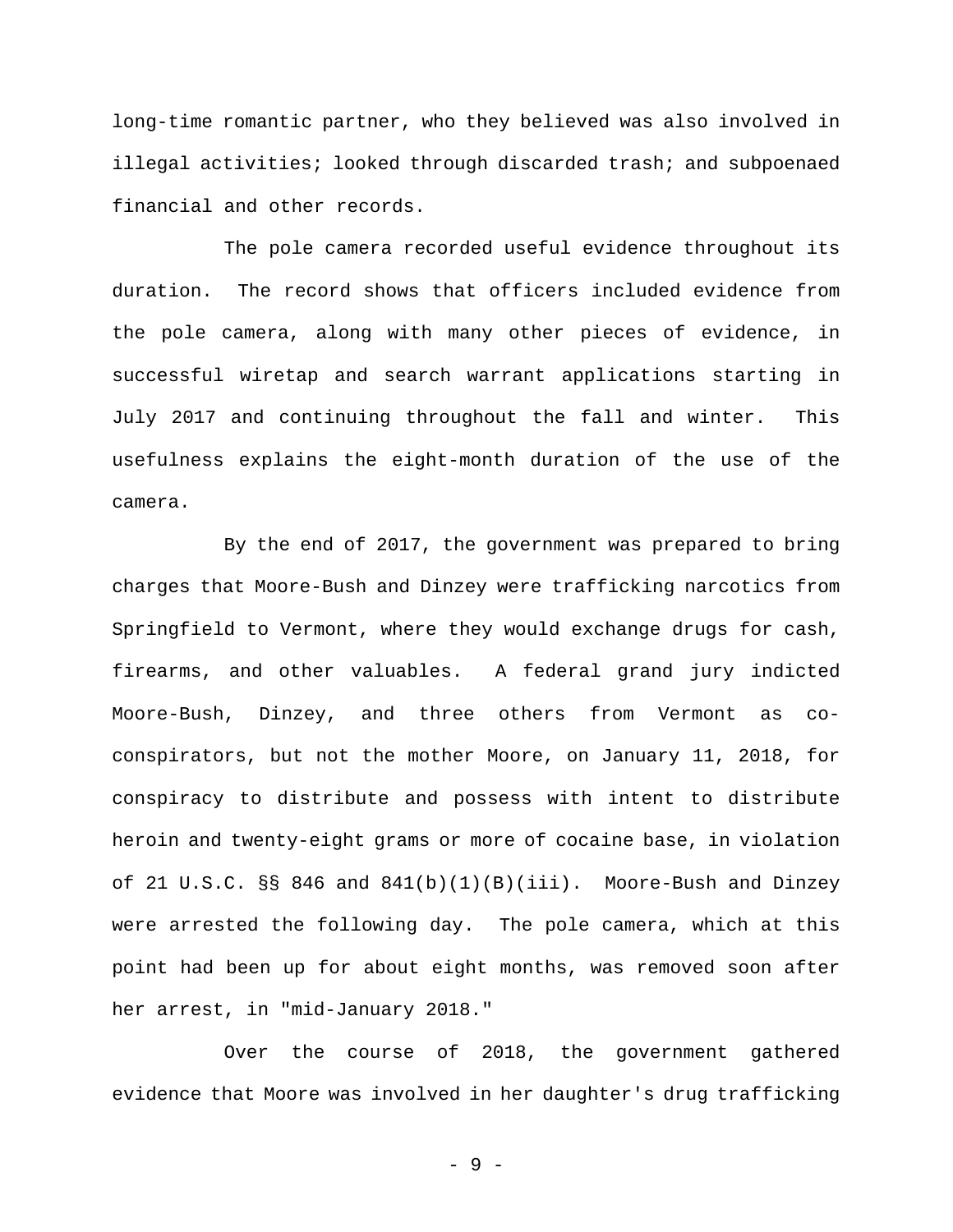scheme, in part based on evidence that Moore-Bush was depositing cash from her drug sales into bank accounts in Massachusetts and Vermont held by Moore in trust for Moore-Bush. Almost a year after the original indictment, on December 20, 2018, the grand jury returned a superseding indictment naming Moore-Bush, $<sup>1</sup>$  Dinzey, the</sup> three Vermont co-conspirators, and adding three other coconspirators and Moore, Moore-Bush's mother.2

 Moore was charged with one count of conspiracy to distribute and possess with intent to distribute heroin, cocaine, and cocaine base, in violation of 21 U.S.C. § 846 (Count One); one count of distribution and possession with intent to distribute heroin, cocaine, and cocaine base, in violation of 21 U.S.C. § 841(a)(1) on November 17, 2017 (Count Three); one count of money

The superseding indictment also removed one of the original Vermont co-conspirators.

<sup>1</sup> Moore-Bush was charged with one count of conspiracy to distribute and possess with intent to distribute heroin, cocaine, and 280 grams or more of cocaine base, in violation of 21 U.S.C.  $\S$ § 846 and 841(b)(1)(A)(iii) (Count One); five counts of distribution and/or possession with intent to distribute narcotics, in violation of 21 U.S.C. § 841(a)(1) (Counts Two through Six); two counts of money laundering conspiracy, in violation of 18 U.S.C. § 1956(h) (Counts Seven and Eight); seven counts of money laundering, in violation of 18 U.S.C.  $\S$  1956(a)(1) (Counts Eleven and Fourteen through Nineteen); one count of conspiracy to deal firearms without a license, in violation of 18 U.S.C. § 371 (Count Twenty); two counts of dealing firearms without a license, in violation of 18 U.S.C. § 922(a)(1)(A) (Counts Twenty-One and Twenty-Two); and one count of aiding and abetting the possession of a firearm by a felon, in violation of 18 U.S.C.  $\S$ § 922(g)(1) and 2 (Count Twenty-Three).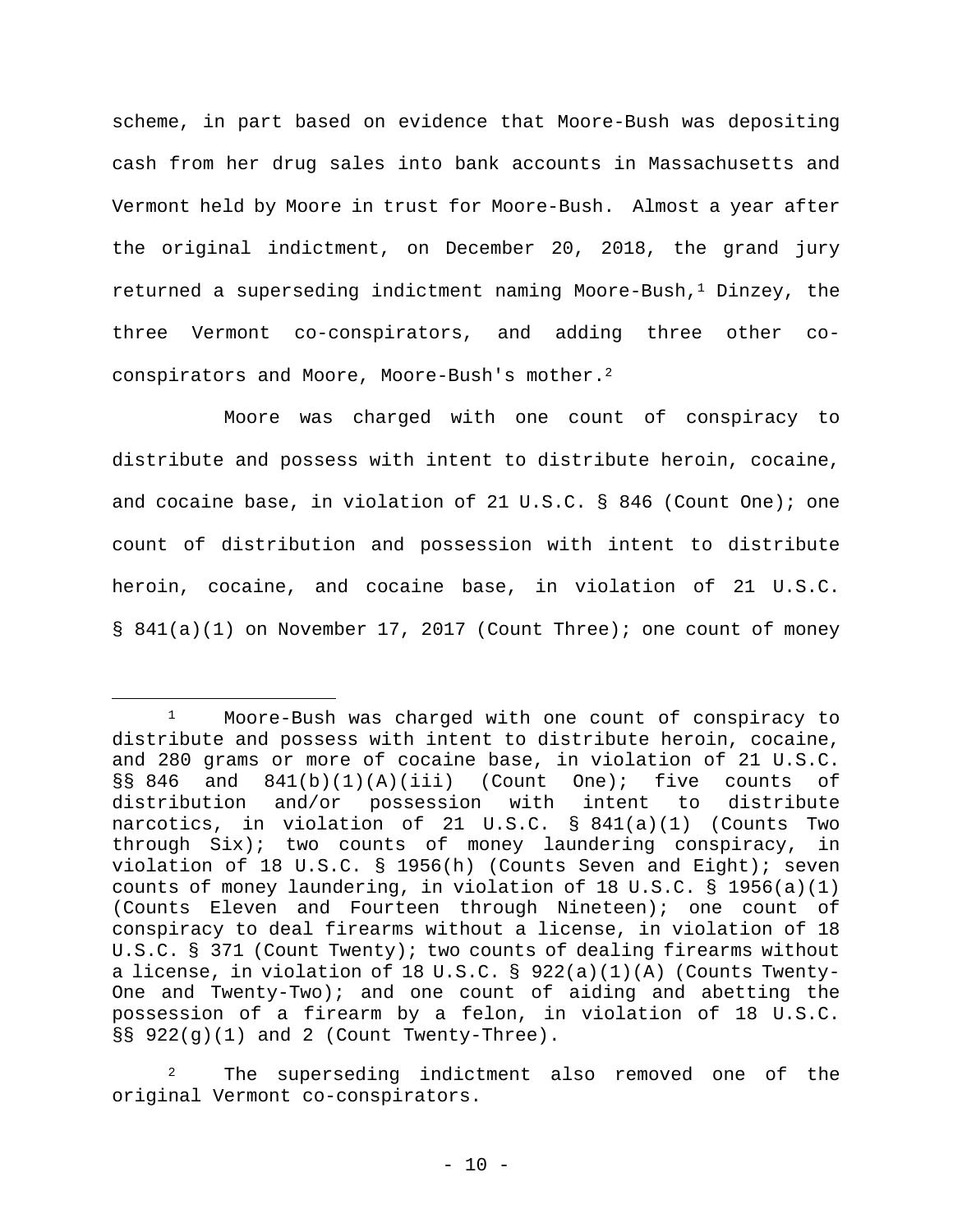laundering conspiracy in financial transactions in Hampden County, Massachusetts, Washington County, Vermont, and elsewhere, in violation of 18 U.S.C. § 1956(h) (Count Eight); multiple counts of money laundering in those same locations, in violation of 18 U.S.C. § 1956(a)(1) with her daughter at T.D. Bank (Counts Fourteen through Nineteen); one count of making false statements to federal agents around January 12, 2018, in violation of 18 U.S.C. § 1001 (Count Twenty-Four); and a drug forfeiture charge.

### B. The Motions to Suppress and District Court Opinion

On April 22, 2019, Moore moved to suppress the pole camera evidence and the fruits of that evidence.Moore-Bush filed a very similar motion on May 2, 2019. The motions argued that the government's use of the pole camera was a search under the Fourth Amendment to the United States Constitution that required judicial authorization. They argued they had both subjective and objectively reasonable expectations of privacy in "the whole of [their] physical movements in and out of [their] home for a period of eight months."3 They argued the entire recording over the eight

<sup>3</sup> They did not argue that the government had "physically intrud[ed]" onto their property under the "trespass" theory of Fourth Amendment searches. See Florida v. Jardines, 569 U.S. 1, 5 (2013). Indeed, the pole on which the camera was installed was a public utility pole across the street from Moore's home and not on her property.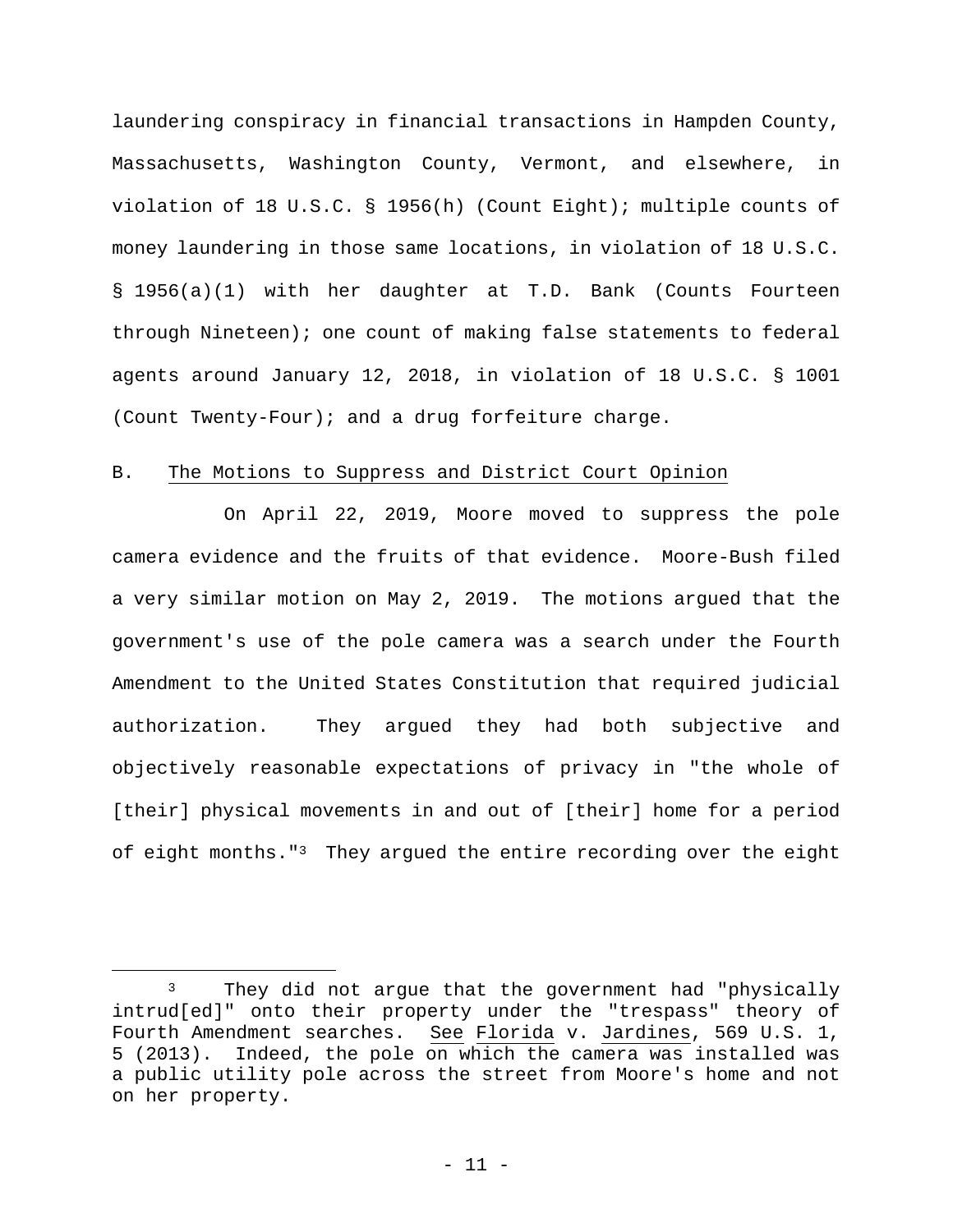months was a search, and they did not attempt to define what period of time the government might legally have recorded them, if any.

Moore-Bush and Moore acknowledged that the Bucci decision from this circuit upheld the constitutionality of a pole camera that also operated for eight months. They argued that Bucci was no longer controlling precedent because "[t]he search and seizure landscape, particularly regarding the scope of individual privacy rights, has changed considerably since Bucci was decided." In particular, they pointed to the Supreme Court case Carpenter v. United States. They also cited Florida v. Jardines, 569 U.S. 1 (2013), and United States v. Jones, 565 U.S. 400 (2012). They did not argue that the good faith exception could not apply or that probable cause did not exist.

The government opposed the motions to suppress on May 6, 2019, addressing its arguments to the grounds Moore-Bush and Moore asserted in their motions. It argued that neither defendant had shown enough to support a finding of a subjective expectation of privacy. Further, it argued that Bucci was controlling and Bucci directly foreclosed any argument that Moore-Bush or Moore had an objectively reasonable expectation of privacy in the front of their home. It argued Carpenter did not impact, much less overrule, Bucci because Carpenter was a "narrow" decision about cell-site location information that did not "call into question conventional surveillance techniques and tools, such as security cameras."

- 12 -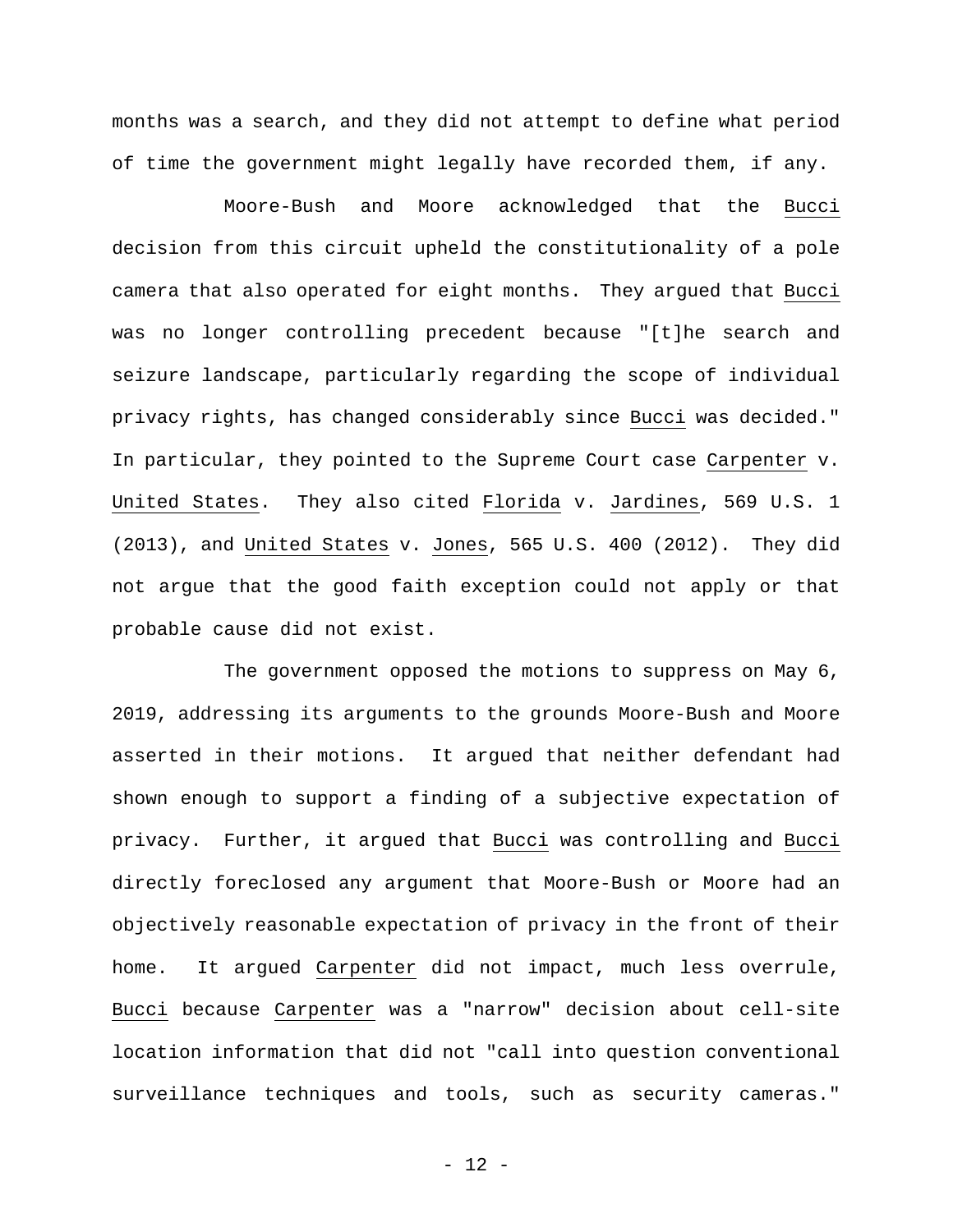Carpenter, 138 S. Ct. at 2220. And the government argued Jardines and Jones could not overrule Bucci because those cases primarily dealt with physical trespass, which is not at issue in this case. The government did not argue at any time that probable cause existed for either the installation of the pole camera or its eight-month duration. In its opposition, the government did not raise the good faith exception to argue that, regardless, the evidence could not be suppressed.

 The district court heard oral argument on the motions on March 13, 2019. On June 4, 2019, it released a memorandum and order granting Moore-Bush and Moore's motions to suppress.4 In its order, the court found that both defendants subjectively "expected privacy in the whole of their movements over the course of eight months from continuous video recording with magnification and logging features in the front of their house." The court held that defendants' direct and imputed subjective privacy interests were "infer[red]" from their choice to live in a home in a quiet suburban neighborhood. The court reasoned that persons who live in quiet suburban neighborhoods have greater privacy interests than persons who live in other neighborhoods.

The court held that Bucci was not controlling because of the Supreme Court's decision in Carpenter, which it found freed it

The June 4, 2019, order made minor, non-substantive corrections to an otherwise identical order from June 3, 2019.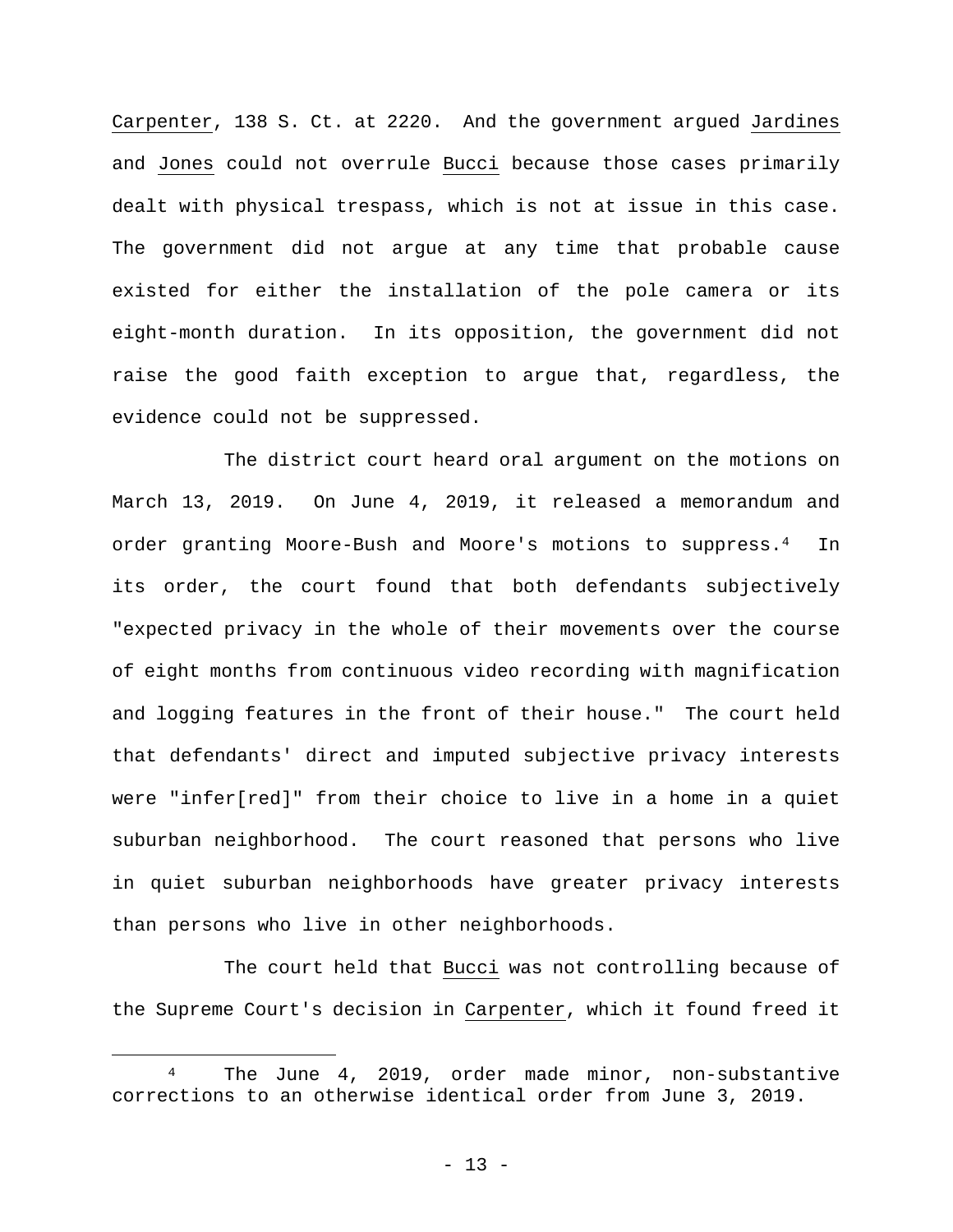to reevaluate the issue of whether warrantless pole camera surveillance requires a warrant. The district court held that: "(1) continuous video recording for approximately eight months; (2) focus on the driveway and front of house; (3) ability to zoom in so close that [the pole camera] can read license plate numbers; and (4) creation of a digitally searchable log" made the use of the pole camera a search. It did not determine if any discrete part of the recording was not a search or at what point during the duration of the pole camera's recording a warrant was required. It simply suppressed the entirety of the pole camera evidence.

Since no exception under Davis v. United States, 564 U.S. 229, 239 (2011), was raised by the government in its opposition to the defendants' suppression motions, the district court considered any government argument as to the good faith exception to have been waived. The court suppressed all evidence obtained directly by the pole camera, but "[took] no action with regard to evidence collected indirectly from the Pole Camera."5

 The government filed a motion for reconsideration on June 4, 2019. For the first time in the proceedings, it attached the specific photos and videos from the pole camera that it

<sup>5</sup> On June 6, 2019, Moore filed a "Renewed Motion for Evidentiary Hearing on Derivative Evidence and Suppression of Evidence Derived From Fruits of Pole Camera Surveillance," with argument on this point. The district court has not ruled on it yet because of these appeals.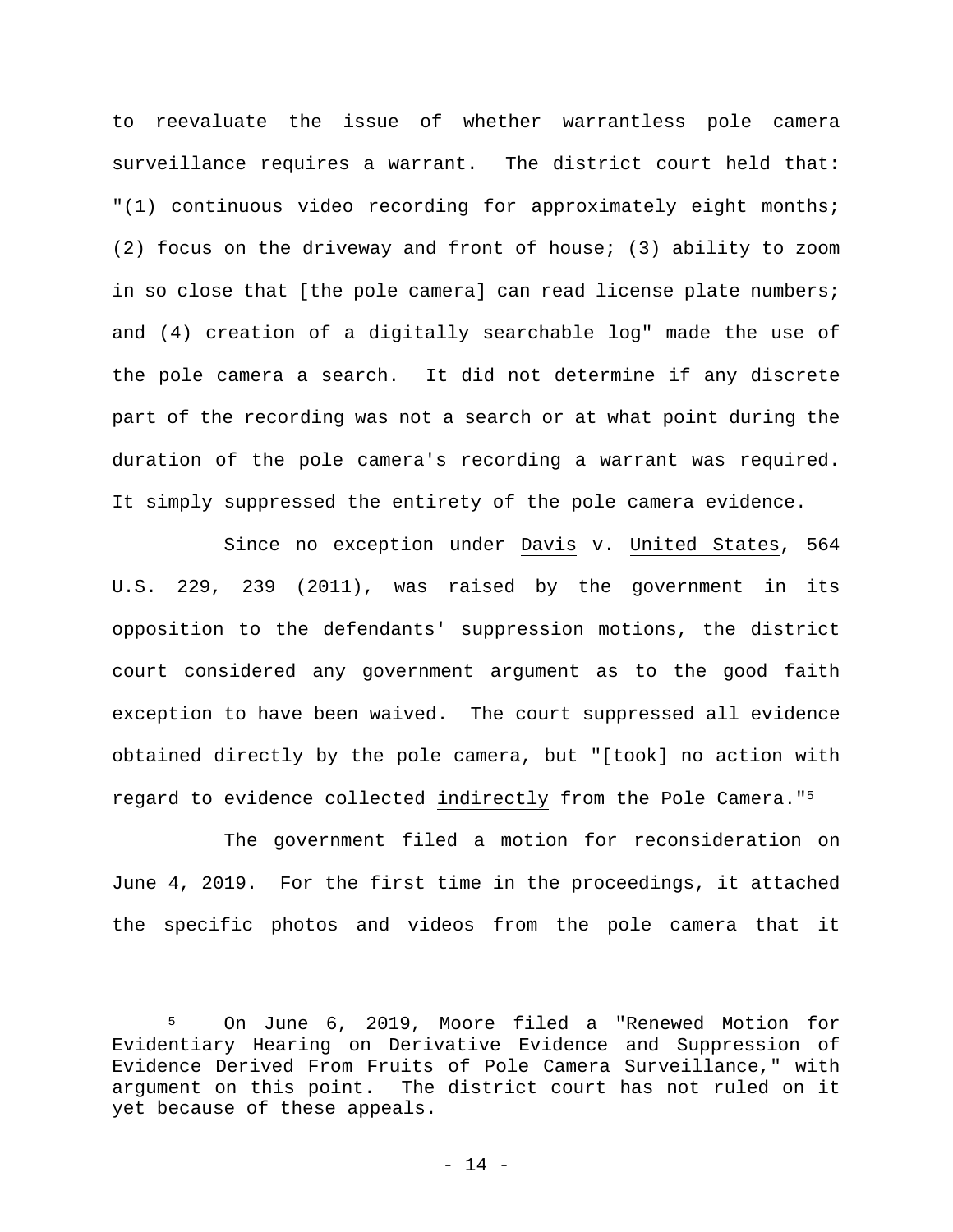intended to introduce at trial. Based on those photos and the record as a whole, it argued that the district court had inaccurately exaggerated the pole camera's technical capabilities. Citing Davis and United States v. Sparks, 711 F.3d 58 (1st Cir. 2013), for the first time, the government argued that the good faith exception to the Fourth Amendment's exclusionary rule should apply and permit it to introduce the pole camera evidence even if the evidence were unconstitutionally obtained.

 The district court denied the motion for reconsideration on June 5, 2019. On June 6, 2019, the government appealed the suppression order. On June 19, 2019, it appealed the order denying reconsideration.

#### II.

## A. The Doctrine of Stare Decisis Controls This Case

 The doctrine of stare decisis comes from the Latin maxim "stare decisis et non quieta movere," meaning "to stand by the thing decided and not disturb the calm." Ramos v. Louisiana, 140 S. Ct. 1390, 1411 (2020) (Kavanaugh, J., concurring in part). "The doctrine of stare decisis renders the ruling of law in a case binding in future cases before the same court or other courts owing obedience to the decision." Gately v. Massachusetts, 2 F.3d 1221, 1226 (1st Cir. 1993). It "precludes the relitigation of legal issues that have previously been heard and authoritatively determined." Eulitt ex rel. Eulitt v. Me., Dep't of Educ., 386

 $- 15 -$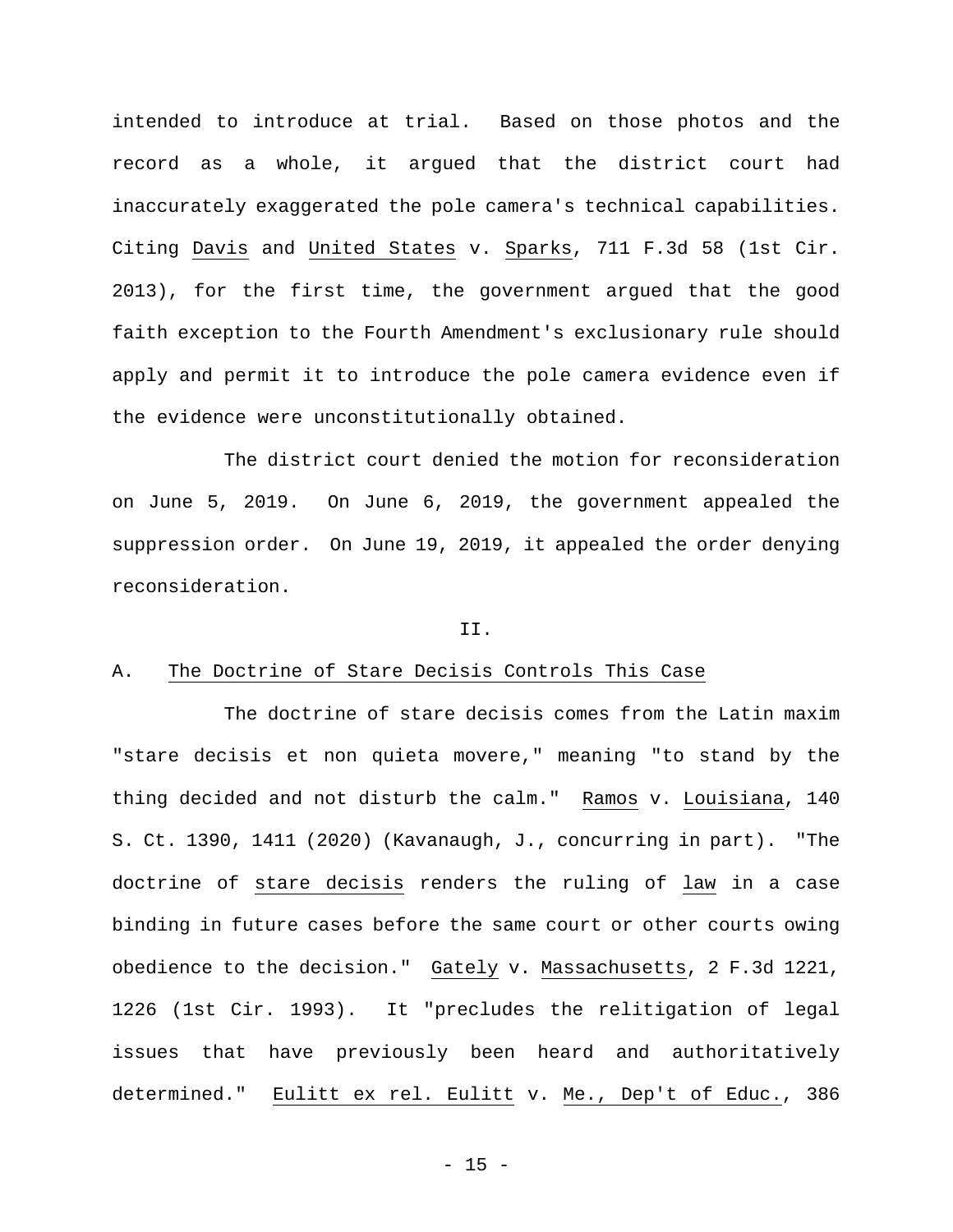F.3d 344, 348 (1st Cir. 2004) (citing Stewart v. Dutra Constr. Co., 230 F.3d 461, 467 (1st Cir. 2000) (subsequent history omitted)).

The role of stare decisis is to "keep the scale of justice even and steady, and not liable to waver with every new judge's opinion." Ramos, 140 S. Ct. at 1411 (Kavanaugh, J., concurring in part) (quoting 1 W. Blackstone, Commentaries on the Laws of England 69 (1765)). It is "a foundation stone of the rule of law." Allen v. Cooper, 140 S. Ct. 994, 1003 (2020) (quoting Michigan v. Bay Mills Indian Cmty., 572 U.S. 782, 798 (2014)).

 The doctrine is commonly divided into horizontal and vertical precedent. See Garner et al., supra, at 27. Vertical precedents are decisions in "the path of appellate review," meaning Supreme Court decisions control all lower federal courts and circuit court decisions control federal district courts in their circuits. Id. at 28 (citing Evan H. Caminker, Why Must Inferior Courts Obey Superior Court Precedents?, 46 Stan. L. Rev. 817, 825 (1994)). Courts are absolutely bound to follow vertical precedents. Id. at 27.

 The Supreme Court has repeatedly stressed the importance of both circuit and district courts faithfully following vertical precedent. See Thurston Motor Lines, Inc. v. Jordan K. Rand, Ltd., 460 U.S. 533, 535 (1983) (per curiam) ("Needless to say, only this Court may overrule one of its precedents."); Hutto v. Davis, 454

- 16 -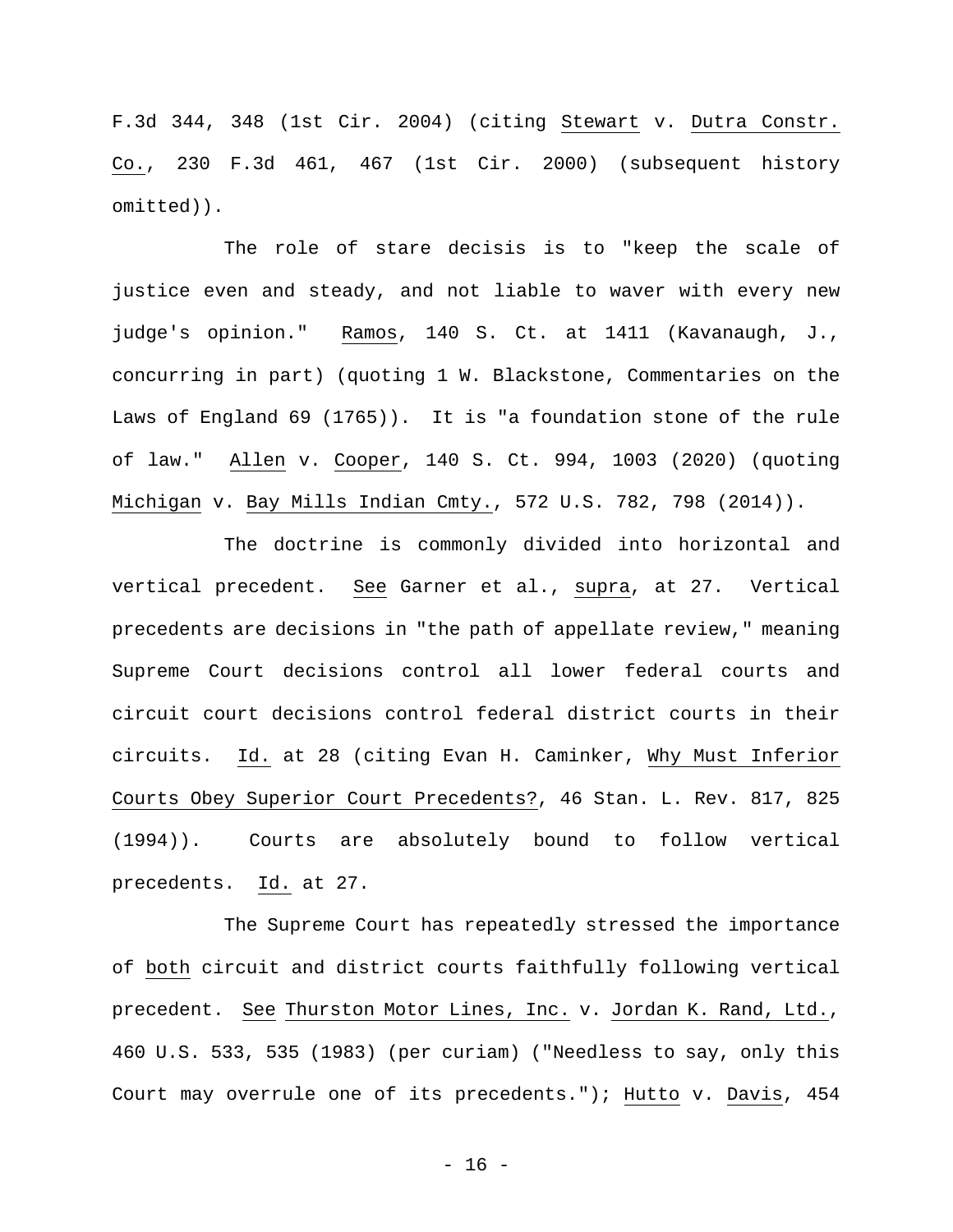U.S. 370, 375 (1982) (per curiam), reh'g denied, 455 U.S. 1038 (1982) ("[U]nless we wish anarchy to prevail within the federal judicial system, a precedent of this Court must be followed by the lower federal courts no matter how misguided the judges of those courts may think it to be."); see also Eberhart v. United States, 546 U.S. 12, 19-20 (2005) (praising the Seventh Circuit for following Supreme Court precedent despite its doubts).

 The law of the circuit doctrine protects horizontal precedent, or precedent from the same court, meaning that generally "a prior panel decision shall not be disturbed." United States v. Lewko, 269 F.3d 63, 66 (1st Cir. 2001). The law of the circuit doctrine has two recognized, narrow exceptions, but "their incidence is hen's-teeth-rare." San Juan Cable LLC, 612 F.3d at 33. The first exception applies when "the holding of the prior panel is 'contradicted by controlling authority, subsequently announced.'" Id. (quoting United States v. Rodríguez, 527 F.3d 221, 225 (1st Cir. 2008)).6 The second exception, which is even more uncommon, applies only in those "rare instances in which authority that postdates the original decision, although not directly controlling, nevertheless offers a sound reason for

<sup>6</sup> No one contends that Carpenter directly overrules prior law approving the use of pole cameras by law enforcement without obtaining a warrant, the first exception to the law of the circuit doctrine.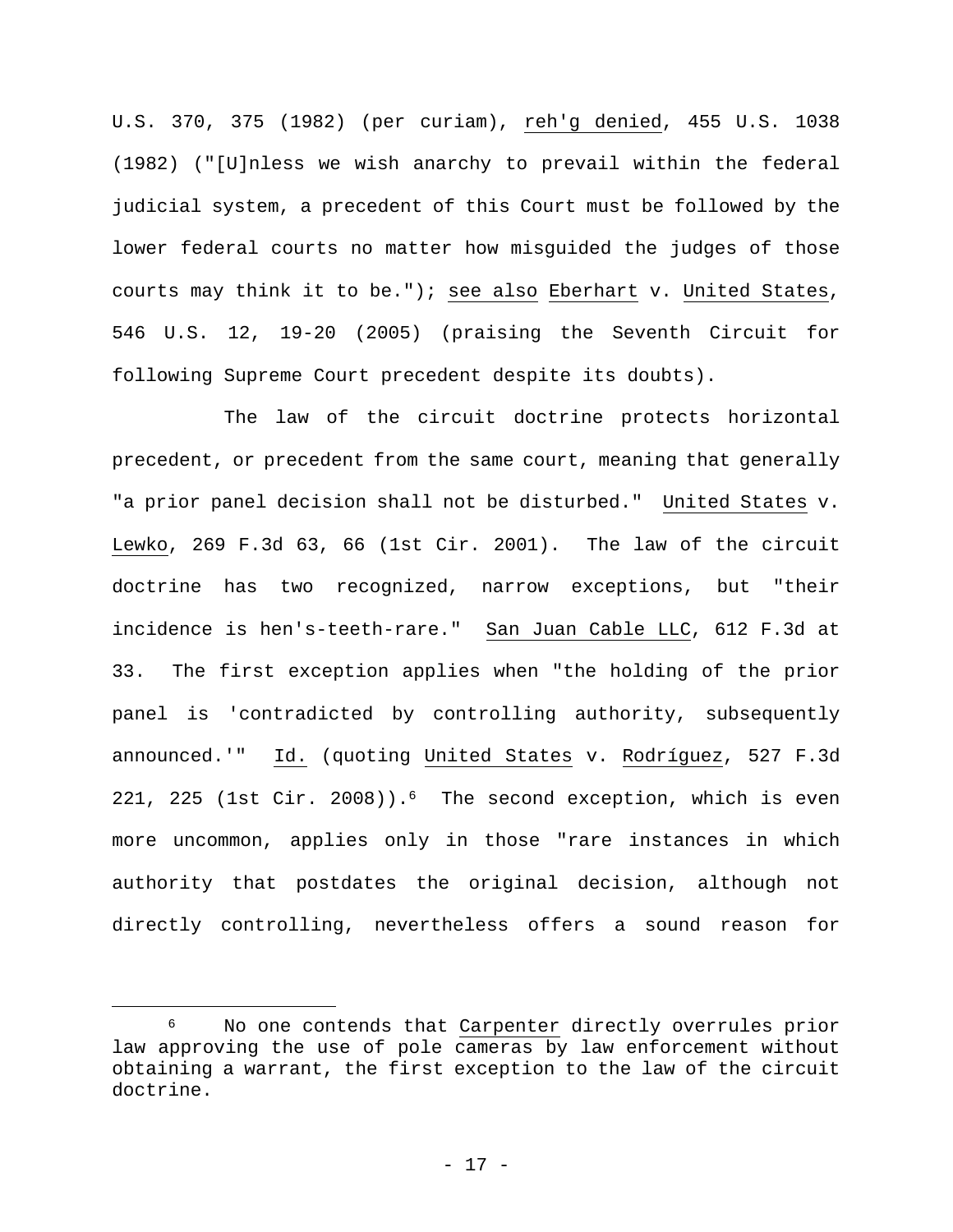believing that the former panel, in light of fresh developments, would change its collective mind." Id. (quoting Williams v. Ashland Eng'g Co., 45 F.3d 558, 592 (1st Cir. 1995) (subsequent history omitted)).<sup>7</sup>

 The respecting of both kinds of precedent is essential at all levels in the operation of the federal courts. As the Supreme Court recently explained, stare decisis "promotes the evenhanded, predictable, and consistent development of legal principles, fosters reliance on judicial decisions, and contributes to the actual and perceived integrity of the judicial process." Kisor v. Wilkie, 139 S. Ct. 2400, 2422 (2019) (quoting Payne v. Tennessee, 501 U.S. 808, 827 (1991)).

 The Supreme Court has decided several recent appeals based on stare decisis. In Allen v. Cooper, for instance, the Court looked to not only the relevant precedent's narrow legal holding but also its method of analysis. See Allen, 140 S. Ct. at 1003-07. And the Court noted that even it, the final court of appeal in our judicial system, will not overrule past Supreme Court precedent absent a "'special justification' over and above the belief 'the precedent was wrongly decided.'" Id. at 1003. See also Gundy v. United States, 139 S. Ct. 2116, 2123-26 (2019)

<sup>7</sup> Other circuits have an even more restrictive test. See Garner et al., supra, at 492-93.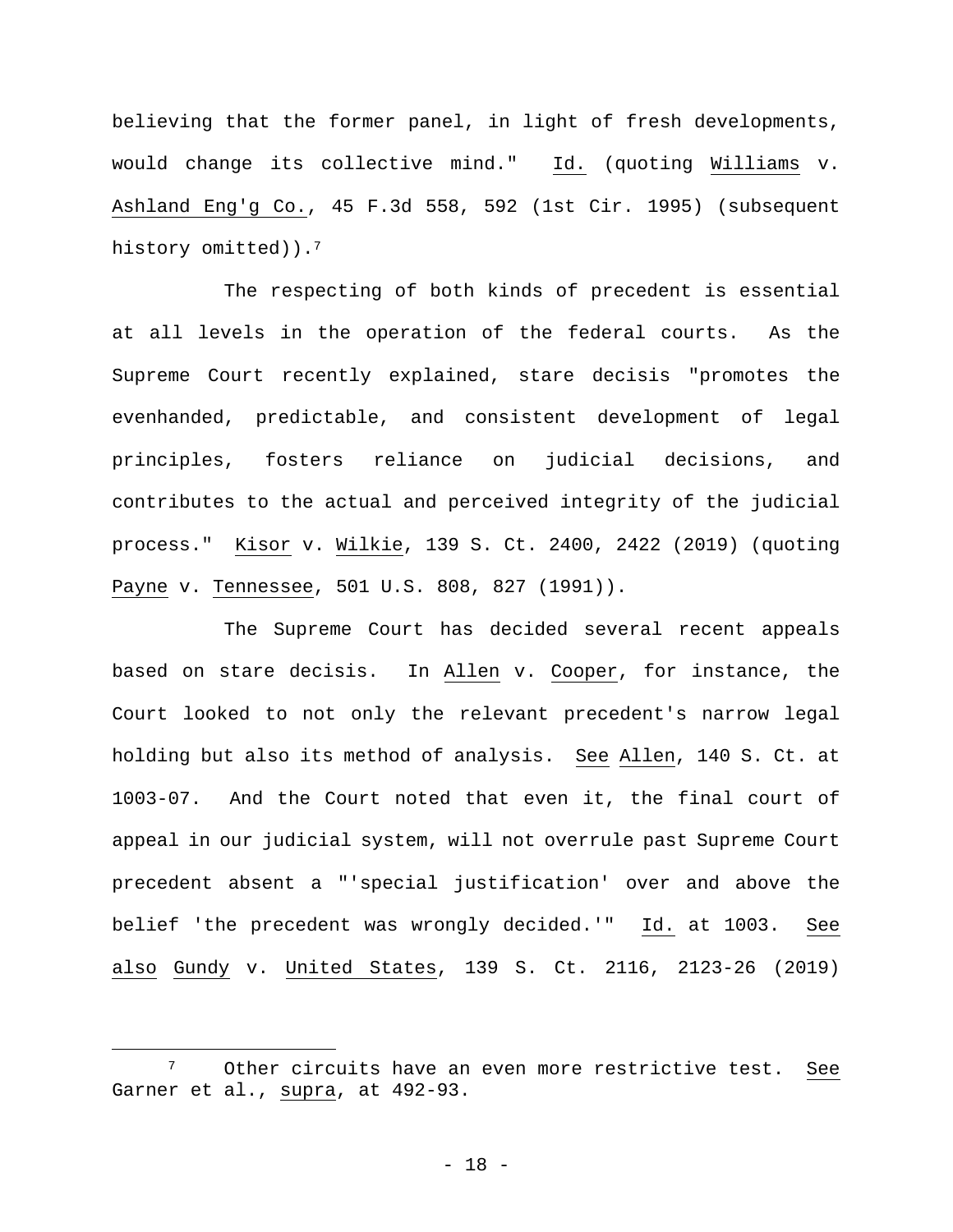(following the Court's previous interpretation of the Sex Offender Registration and Notification Act and therefore finding no nondelegation issue); Ramos, 140 S. Ct. at 1390 (discussed more below).

# B. Bucci Built on Supreme Court Case Law and Is Controlling Here

 Bucci is a First Circuit case, decided in 2009, which held that the government's use of a pole camera across the street from Bucci's home for eight months was not a search because Bucci did not have an objectively reasonable expectation of privacy in the front of his home. Bucci, 582 F.3d at 116-17. That holding is on all fours<sup>8</sup> with the issue presented in Moore-Bush and Moore's

<sup>8</sup> Bucci is not factually distinguishable from the case at hand. Law enforcement officials installed a video camera on the utility pole across the street from both defendants' houses. Bucci, 582 F.3d at 116. Both cameras were directed at the respective homes' garages and driveways. Id.Both cameras operated for eight months. Id. Both defendants challenged law enforcement's use of a pole camera on Fourth Amendment grounds and moved to suppress the evidence obtained from it. Id.

There are even more factual similarities. Bucci, like Moore-Bush and Moore, was implicated in a drug trafficking conspiracy. Id. at 111. Neither home had fences, gates, or shrubbery to block a passerby's view of the garage or driveway from the street. Id. at 116-17.We take judicial notice that the record in the Bucci case makes clear that the pole camera's footage there also could be viewed live and was recorded. Order Denying Motion to Suppress, United States v. Bucci, No. 1:03-cr-10220-NMG (D. Mass. Dec. 22, 2004), ECF No. 114. Agents in both cases monitored the footage to track the movements of the houses' inhabitants and guests. Id.

The only factual difference of any note between the two cases is that law enforcement officers in Bucci were not able to zoom, pan, or tilt the camera remotely while they directly viewed the images in real time. Bucci, 582 F.3d at 116. The district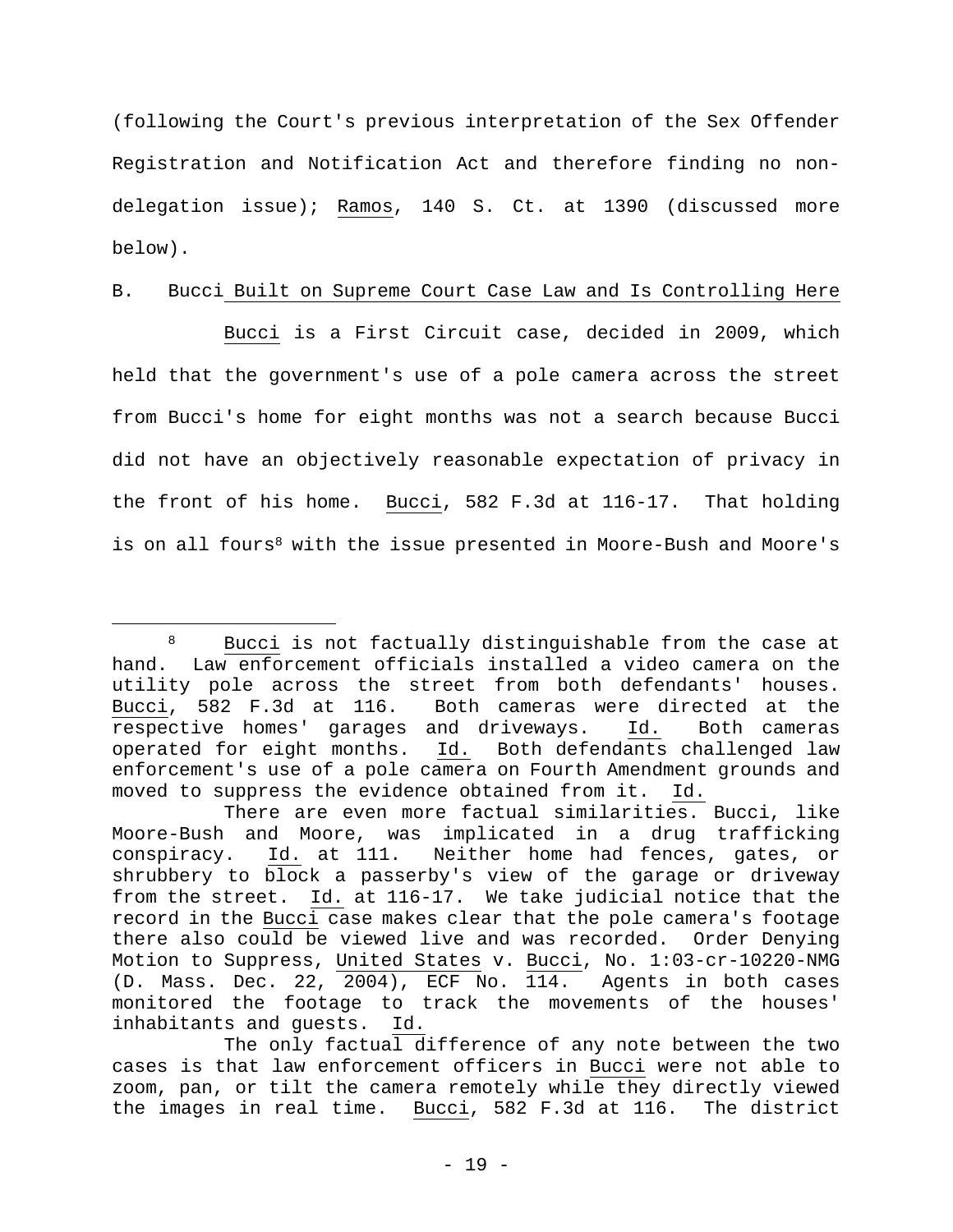cases. That holding in Bucci relied on basic Fourth Amendment principles explicated by the Supreme Court in cases stretching back decades, and even to the Founders. Those cases relied on in Bucci remain good law today.

 Bucci began its analysis by laying out a legal test first established by the Supreme Court in Katz and later formalized in Smith v. Maryland, 442 U.S. at 740. Id. (citing United States v. Rodríguez-Lozada, 558 F.3d 29, 37 (1st Cir. 2009)) (explaining that a reasonable expectation of privacy must be established before a court may reach the merits of a motion to suppress). To establish that he had a reasonable expectation of privacy, "Bucci must show that 1) he 'has exhibited an actual, subjective expectation of privacy' in the area searched; and 2) 'such subjective expectation is one that society is prepared to recognize as objectively reasonable.'" Id. (quoting United States v. Rheault, 561 F.3d 55, 59 (1st Cir. 2009) (itself citing Smith, 442 U.S. at 740)).

 Bucci focused on the second part of the test about "the lack of a reasonable objective expectation of privacy because this

court correctly determined that this distinction is "too thin" to distinguish Bucci.

On appeal, defendants argue that their case is distinguishable from Bucci because they have a privacy interest "in the whole of their movements over the course of eight months from continuous video recording with magnification and logging features in the front of their house," while we described Bucci's privacy interest as an interest "in the front of his home." Id. We reject the attempt to distinguish these two cases merely by describing the same privacy interest with different words.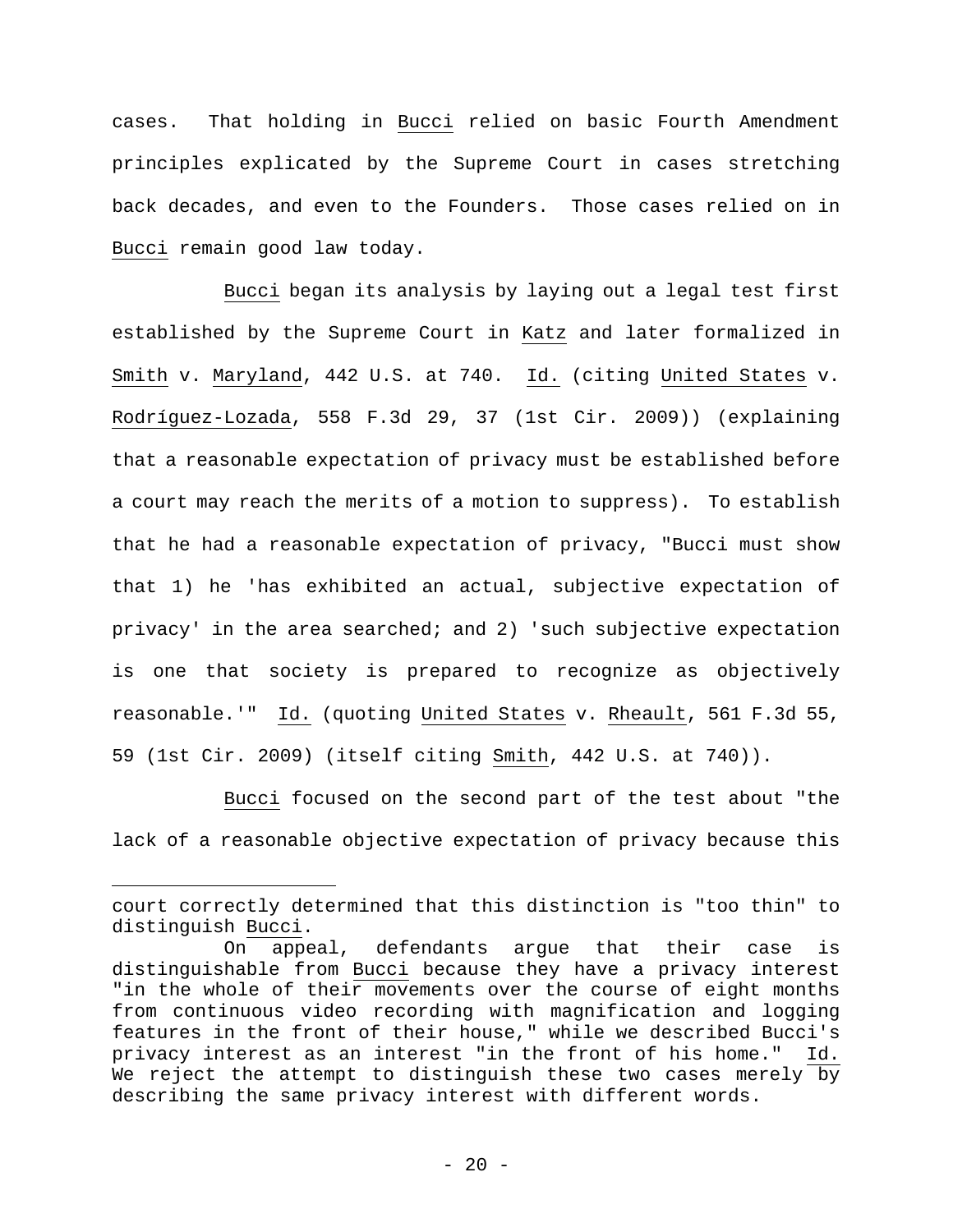failure is so clear." Id. (citing United States v. Vilches-Navarrete, 523 F.3d 1, 14 (1st Cir. 2008)). It said that "[a]n individual does not have an expectation of privacy in items or places he exposes to the public," like Bucci's front yard, and held that "[t]hat legal principle is dispositive here." Id. at 117.

 Bucci based that statement of law on language from three Supreme Court cases. First, it relied on and cited to a principle from Katz that "the Fourth Amendment protects people, not places. What a person knowingly exposes to the public, even in his own home or office, is not a subject of Fourth Amendment protection." Id. (quoting Katz, 389 U.S. at 351). Then Bucci cited to the part of the Court's decision in Ciraolo, 476 U.S. at 213, that says, "[t]he Fourth Amendment protection of the home has never been extended to require law enforcement officers to shield their eyes when passing by a home on public thoroughfares." Id. Finally, Bucci cited to the portion of Kyllo, 533 U.S. at 31-33, that discusses the lawfulness of unenhanced visual surveillance of a home.<sup>9</sup> Id.

<sup>9</sup> The First Circuit cases cited to in Bucci -- Rodríguez-Lozada, Rheault, and Vilches-Navarrete -- themselves also relied on the Supreme Court's decisions in Smith, Kyllo, and Ciraolo, or circuit precedents based on those cases. In each of those cases, this court rejected that there was a reasonable expectation of privacy as to areas far more private and less accessible to public view than the views here, all visible to anyone on the street. See Rheault, 561 F.3d at 61 (relying on fact tenant could not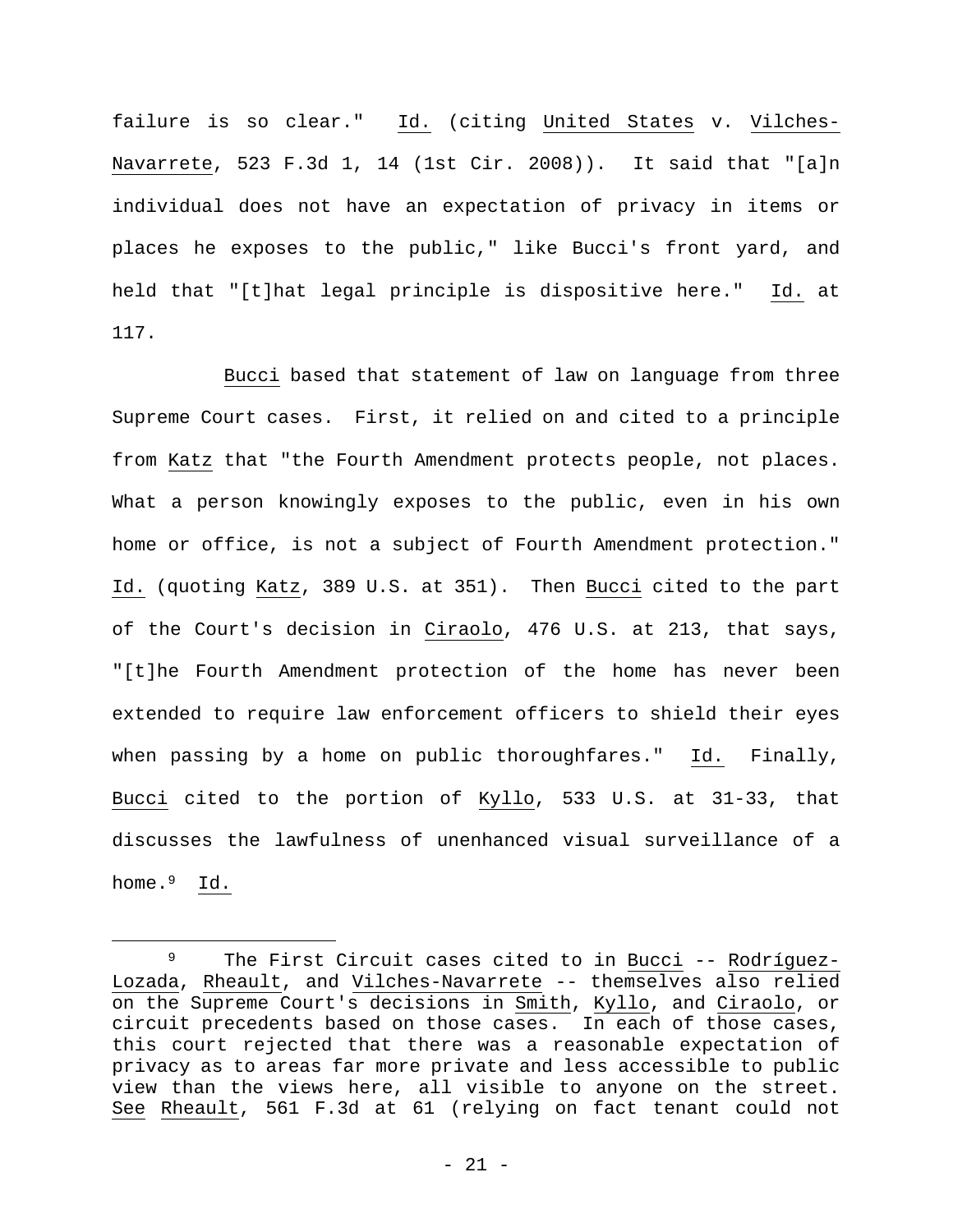C. Carpenter Directly Prohibits Any Departure from Stare Decisis

 No case from the Supreme Court decided since Bucci, including Carpenter, undermines Bucci or the Supreme Court cases on which Bucci relied. To the contrary, Carpenter reaffirms the analysis the Bucci court undertook by explicitly protecting conventional surveillance techniques and by repeatedly affirming the underlying language from Supreme Court cases which Bucci cited and which provided the rationale of the Bucci decision. Because we are strictly bound to apply Supreme Court precedent, this language in Carpenter prohibits us and the district court from departing from stare decisis.

 The limitations expressed in the Carpenter analyses are not mere dicta. We consider both the language protecting conventional surveillance technology and the reaffirmation of the existing Fourth Amendment case law quoted in Bucci to be essential to the Court's holding in Carpenter.

 But even if both the analyses and the express limiting language were dicta, federal circuit and district courts are not free to ignore them. See United States v. Santana, 6 F.3d 1, 9 (1st Cir. 1993) ("Carefully considered statements of the Supreme

exclude other tenants from a third-floor landing in a building); Rodríguez-Lozada, 558 F.3d at 37 (stating casual visitor has no expectation of privacy as to apartment of another); Vilches-Navarrete, 523 F.3d at 14 (holding there is no reasonable expectation of privacy in secret apartment under hidden hatch in maritime vessel).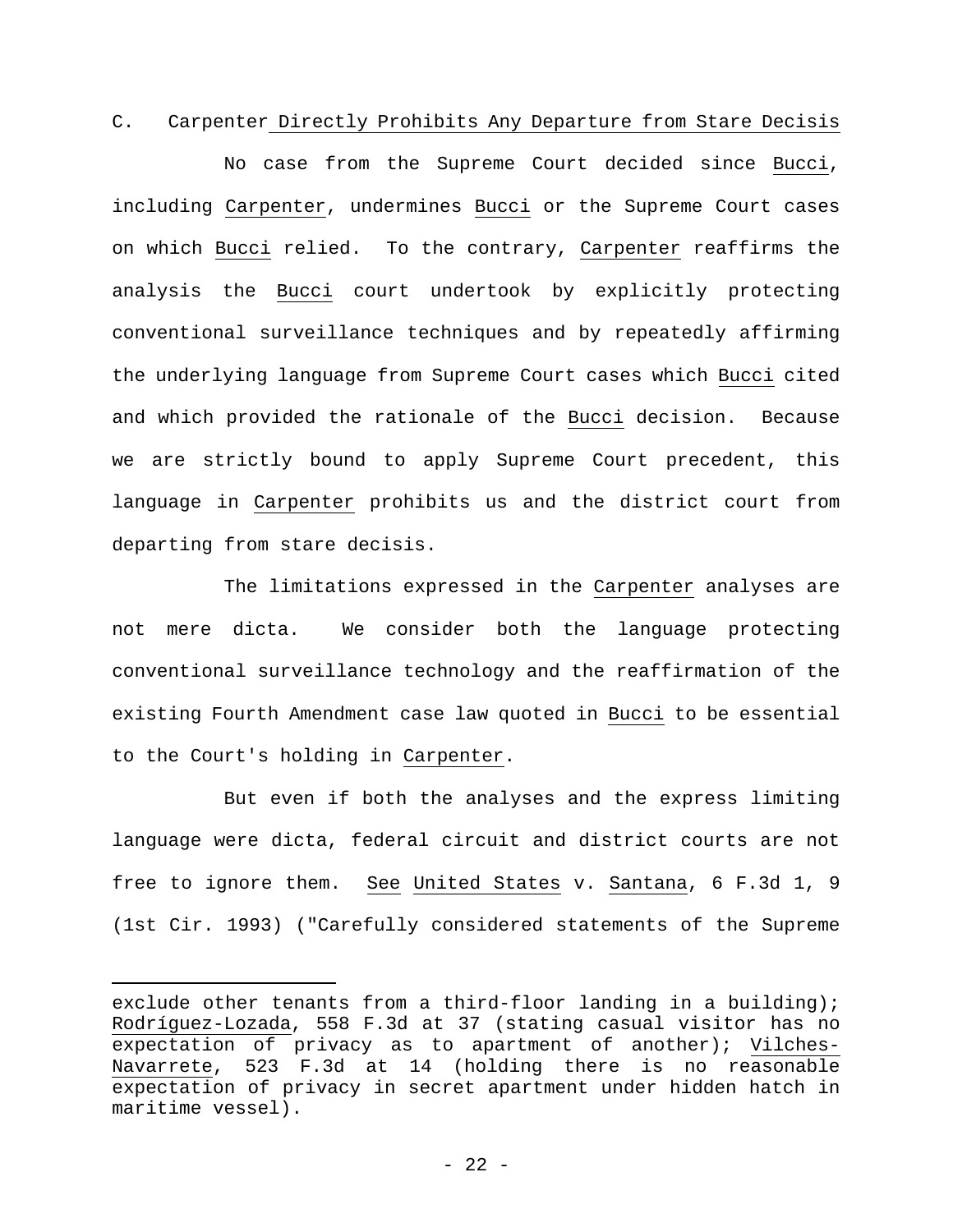Court, even if technically dictum, must be accorded great weight and should be treated as authoritative when, as in this instance, badges of reliability abound."); McCoy v. Mass. Inst. of Tech., 950 F.2d 13, 19 (1st Cir. 1991) ("[F]ederal appellate courts are bound by the Supreme Court's considered dicta almost as firmly as by the Court's outright holdings, particularly when, as here, a dictum is of recent vintage and not enfeebled by any subsequent statement."); see also Pierre N. Leval, Judging Under the Constitution: Dicta About Dicta, 81 N.Y.U. L. Rev. 1249, 1250 (2006) (describing how dicta are "often treated as binding law").

 Even beyond Carpenter's expressly stated limitations, Carpenter did not provide cause to question Bucci for a different reason. Carpenter concerned whether the doctrine that there can be no reasonable expectation of privacy in information placed in the hands of third parties should be extended to the new situation of the government obtaining from cellular telephone companies over a period of time cell-site location information ("CSLI"). Carpenter, 138 S. Ct. at 2211. CSLI generates a time-stamped record of the user's past location whenever a phone accesses the wireless network, which, for smartphone users, is often several times a minute. Id. Carpenter holds that the collection of seven days of CSLI constitutes a search within the meaning of the Fourth Amendment, but it did not reach the question of the consequences of data collection over a shorter period. Id. at 2217 n.3.

- 23 -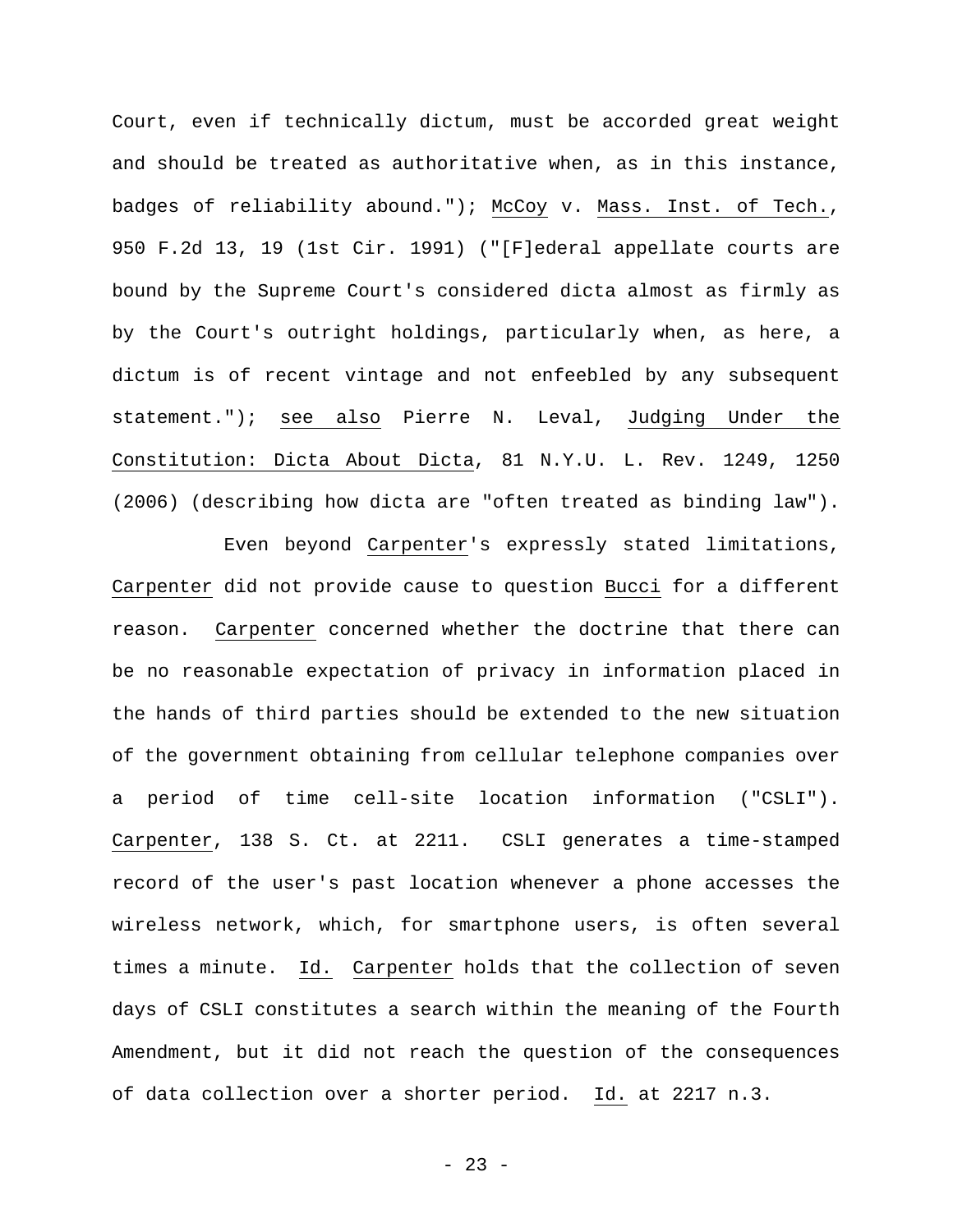Carpenter's limitations unquestionably apply here. Pole cameras are conventional, not new, technology.10 They are the exact kind of "conventional surveillance technique[]" the Court carefully said it was not calling into question. Id. at 2220. Pole cameras have been mentioned in published decisions in our circuit since at least 2003, see United States v. Montegio, 274 F. Supp. 2d 190, 201 (D.R.I. 2003), and outside of the circuit since at least 1987, see United States v. Cuevas-Sanchez, 821 F.2d 248, 250-51 (5th Cir. 1987). This is in sharp contrast to the much more recent technology at issue in Carpenter, which was unique to "modern" phones that "generate increasingly vast amounts of increasingly precise CSLI." Carpenter, 138 S. Ct. at 2212.

 Indeed, in common parlance, pole cameras are "security cameras." The Court in Carpenter described "security cameras" as a type of a "surveillance technique[]" that the Court's opinion

<sup>&</sup>lt;sup>10</sup> The district court erred as to the record, doing so in service of its conclusion that pole cameras, or at least this pole camera, represent a potential new privacy threat. Pole cameras are video cameras. The record does not indicate that the "digitally searchable log" the district court relied on is anything more than a recording that could be started at different points in time, much like VHS tapes. The fact that the camera could zoom, pan, and tilt also does not significantly set it apart from preexisting technology, especially since these features were only available to officers observing the footage live. Amicus curiae the Center for Democracy & Technology warn us that pole cameras could be abused in the future if the government were to combine them with facial recognition technology or artificial intelligence. But those issues are simply not present in this case.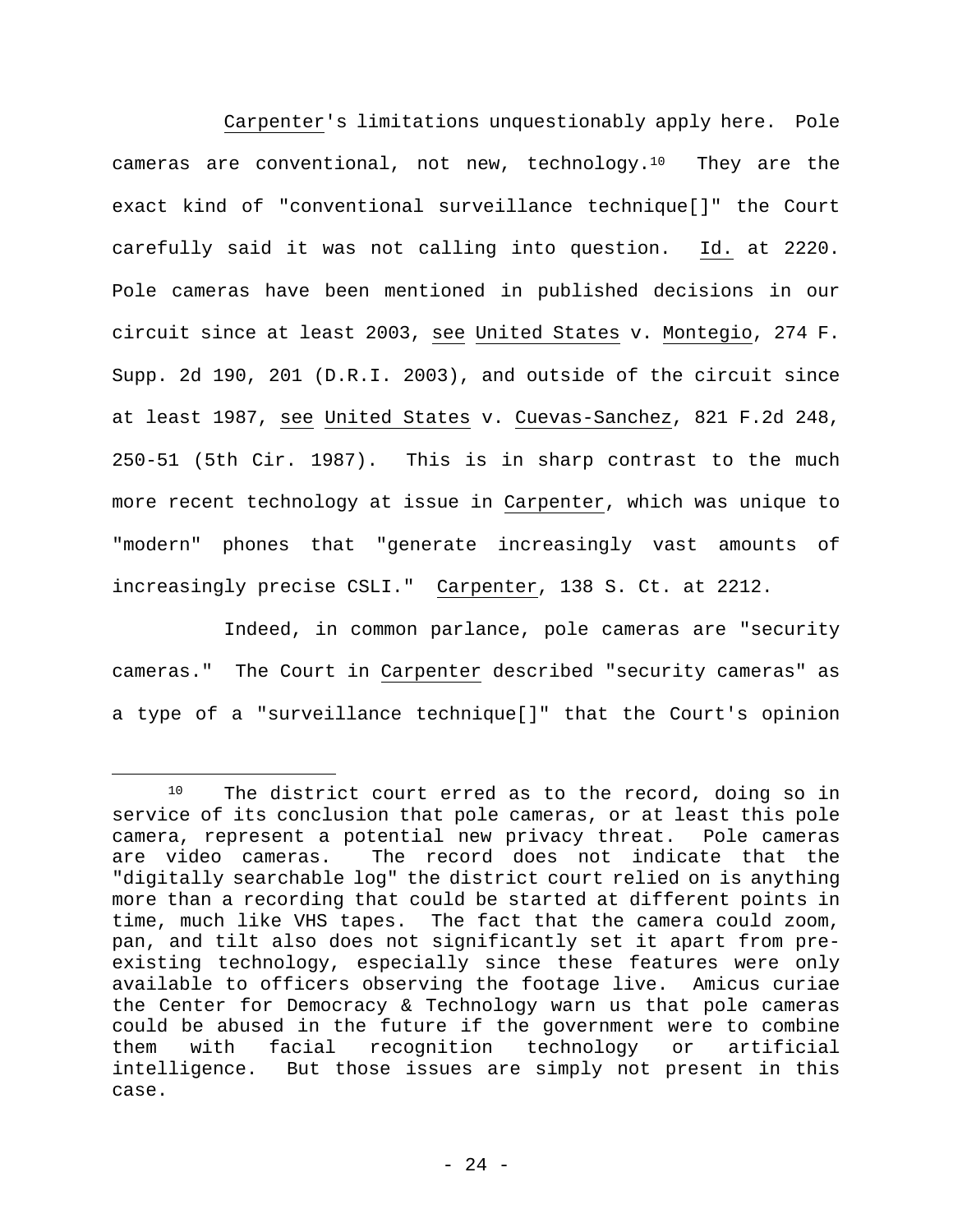did not call into question, a longstanding technique routinely deployed by government and private actors alike. While there may be other uses for security cameras, they are clearly used for surveillance, and that use was specifically referred to by the Court. Thus, pole cameras are security cameras in the way that is relevant for this analysis.<sup>11</sup>

In addition, recordings from privately owned video cameras have been used many times in this circuit to prosecute people accused of crimes. See, e.g., United States v. Smiley, 3:19-CR-00752-RAM, 2019 WL 6529395, at \*5 (D.P.R. Dec. 4, 2019) (discussing the government's use of footage from a privately owned camera installed on a cruise ship to prove a domestic violence charge); United States v. Tsarnaev, 53 F. Supp. 3d 450, 458 (D. Mass. 2014) (discussing evidence obtained from a camera installed in a Macy's department store). The attempted distinction, in any event, misses the point Carpenter was making.

 Similarly, "security cameras" are not exclusively owned by private parties; they are commonly owned by the government and are often used for law enforcement purposes. It is not true that the government only uses security cameras as if it were acting to protect its own proprietary interests. The City of Springfield, for example, reports on its website that it operates more than forty cameras located throughout the city to "get a real time look at resident and business complaints or concerns." Real Time Camera's Assist DPW, City of Springfield (Dec. 24, 2013 7:46 AM), https://www.springfield-ma.gov/dpw/index.php?id=cameras. The Massachusetts Bay Transit Authority ("MBTA") has installed hundreds of cameras on its buses that live-stream footage to central dispatch and MBTA Transit Police officers' cars. Martine

<sup>11</sup> The district court attempted to distinguish pole surveillance cameras from security cameras by arguing that security cameras "guard against . . . crime" (alteration in original), while pole cameras "investigate suspects." The concurrence attempts to make a similar distinction. Both attempts fail, and neither provides any basis to avoid the rule of stare decisis. Most neighborhoods, for their own safety and for other reasons, do not want crime within their boundaries, and guarding against crime involves investigating suspects. Privately owned cameras routinely record property privately owned by others or common areas with multiple owners.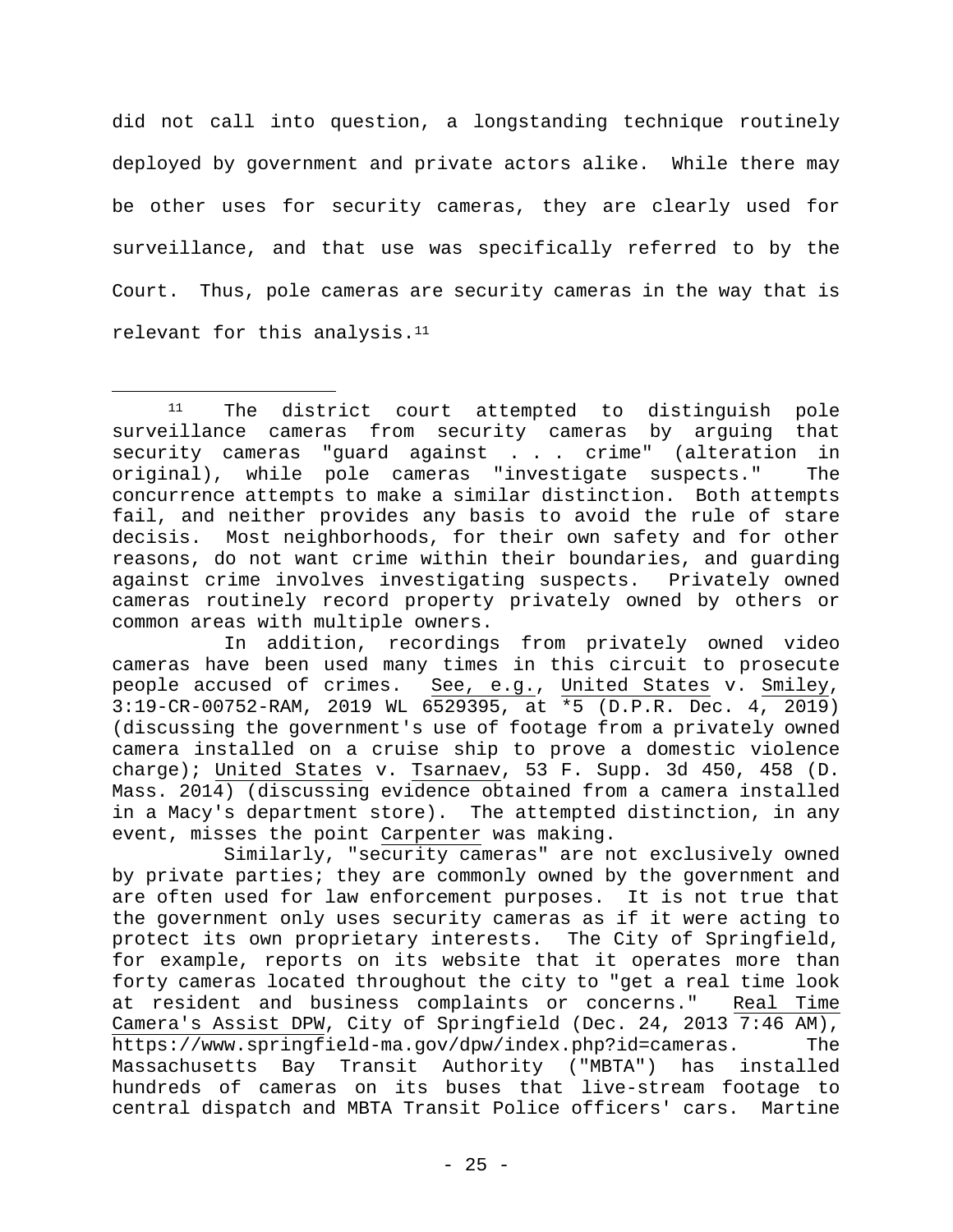In addition, the government argues that Carpenter leaves intact the principles Bucci relies on from Supreme Court precedents in Katz and Ciraolo. We agree. The Supreme Court was clear in Carpenter that its decision does not call into question the language Bucci cited from Supreme Court precedent in Katz, 389 U.S. at 351, Ciraolo, 476 U.S. at 213, and Kyllo, 533 U.S. at 31- 33. Two of those cases, Katz and Kyllo, were cited repeatedly throughout the Court's decision in Carpenter. Carpenter, 138 S. Ct. at 2213-19. Indeed, Carpenter cited some of the same language from Katz that was cited in Bucci. Id. at 2213 ("the Fourth Amendment protects people, not places").

 Nowhere in the Carpenter opinion does the Court suggest that any of those cases, or any part of the Court's existing Fourth Amendment framework involving the lack of Fourth Amendment protection for places a defendant knowingly exposes to public view, has been overruled or modified. Instead, the opinion was framed as "how to apply the Fourth Amendment to a new phenomenon." Id.

Powers, New Cameras Keep Watch on MBTA Buses, The Boston Globe (Feb. 12, 2014), https://www.bostonglobe.com/metro/2014/02/11/ begins-installation-bus-security-cameras/Z1QwILHvLb3TgsgOPXa9yM/ story.html. When these cameras were installed, the Suffolk County District Attorney commented that they would be useful both to deter crime and to investigate it after it has occurred. Id.

As said, Carpenter holds that particular surveillance technologies, including security cameras, are not called into question. And even if the limitations in Carpenter were only dicta, the doctrine of stare decisis would apply. See Santana, 6 F.3d at 9.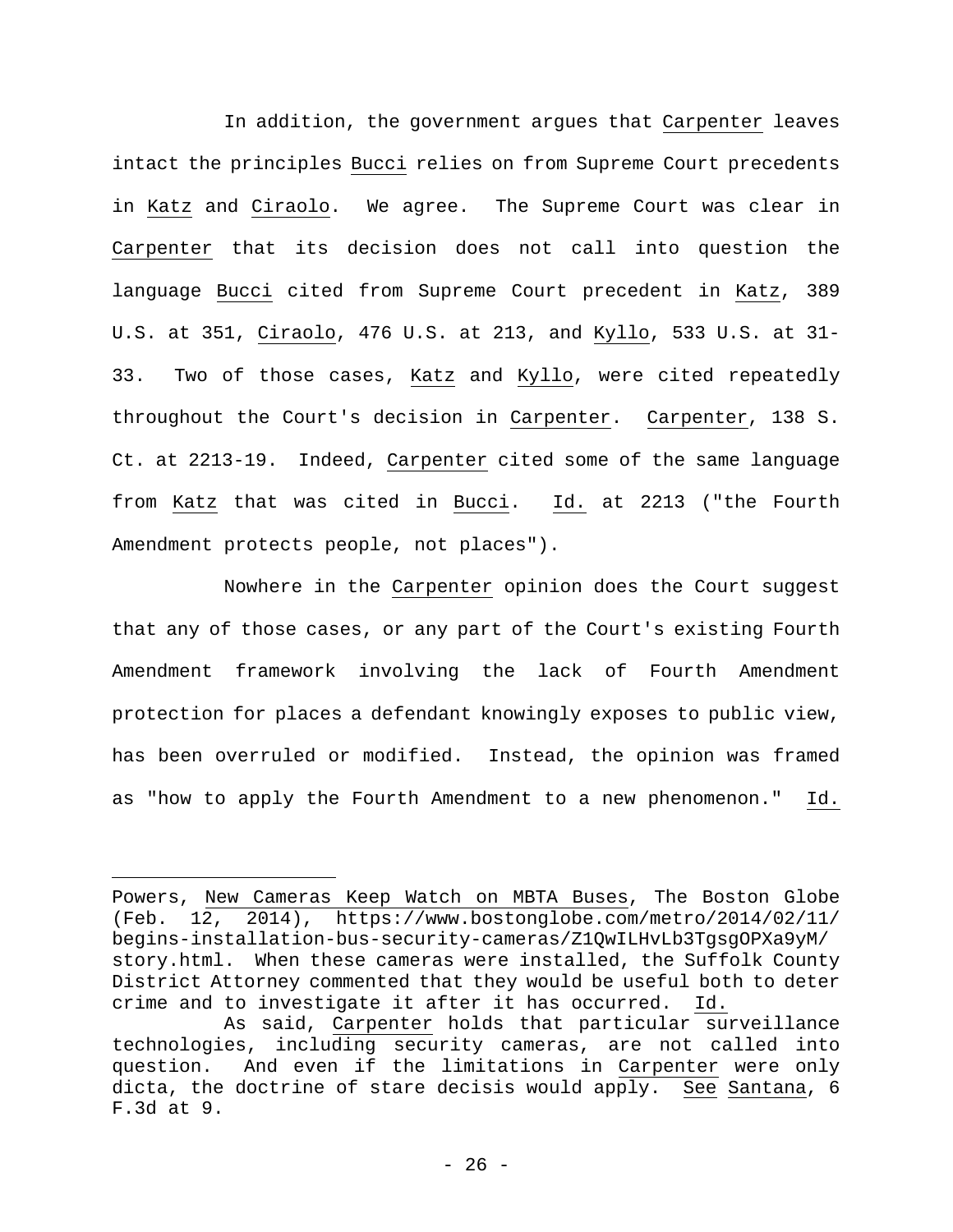at 2216. In Carpenter, the Court refused to extend the thirdparty doctrine that "a person has no legitimate expectation of privacy in information he voluntarily turns over to third parties" to long-term monitoring of CSLI. Id. at 2216 (quoting Smith, 442 U.S. at 743-44). It explicitly framed its holding in terms of the third-party doctrine, a doctrine not relevant here. Id. ("We therefore decline to extend Smith and [United States v.] Miller[, 425 U.S. 435 (1976),] to the collection of CSLI."). Indeed, it specifically criticized Justice Thomas's and Justice Gorsuch's dissents for attempting to revisit Katz when neither party asked the Court to do so. Id. at 2214 n.1.

The cases cited by Katz, Ciraolo, and Kyllo naturally extend to the circumstances here. The defendants and the concurrence argue that law enforcement's eight-month use of the pole camera is distinguishable because it was particularly "unrelenting, 24/7, perfect." But the Court's existing Fourth Amendment case law has already considered and allowed behavior that might be described as "unrelenting" and found no violation of any reasonable expectation of privacy. Any home located on a busy public street is subject to the unrelenting gaze of passersby, yet "[t]he Fourth Amendment protection of the home has never been extended to require law enforcement officers to shield their eyes when passing by a home on public thoroughfares." Ciraolo, 476 U.S. at 213.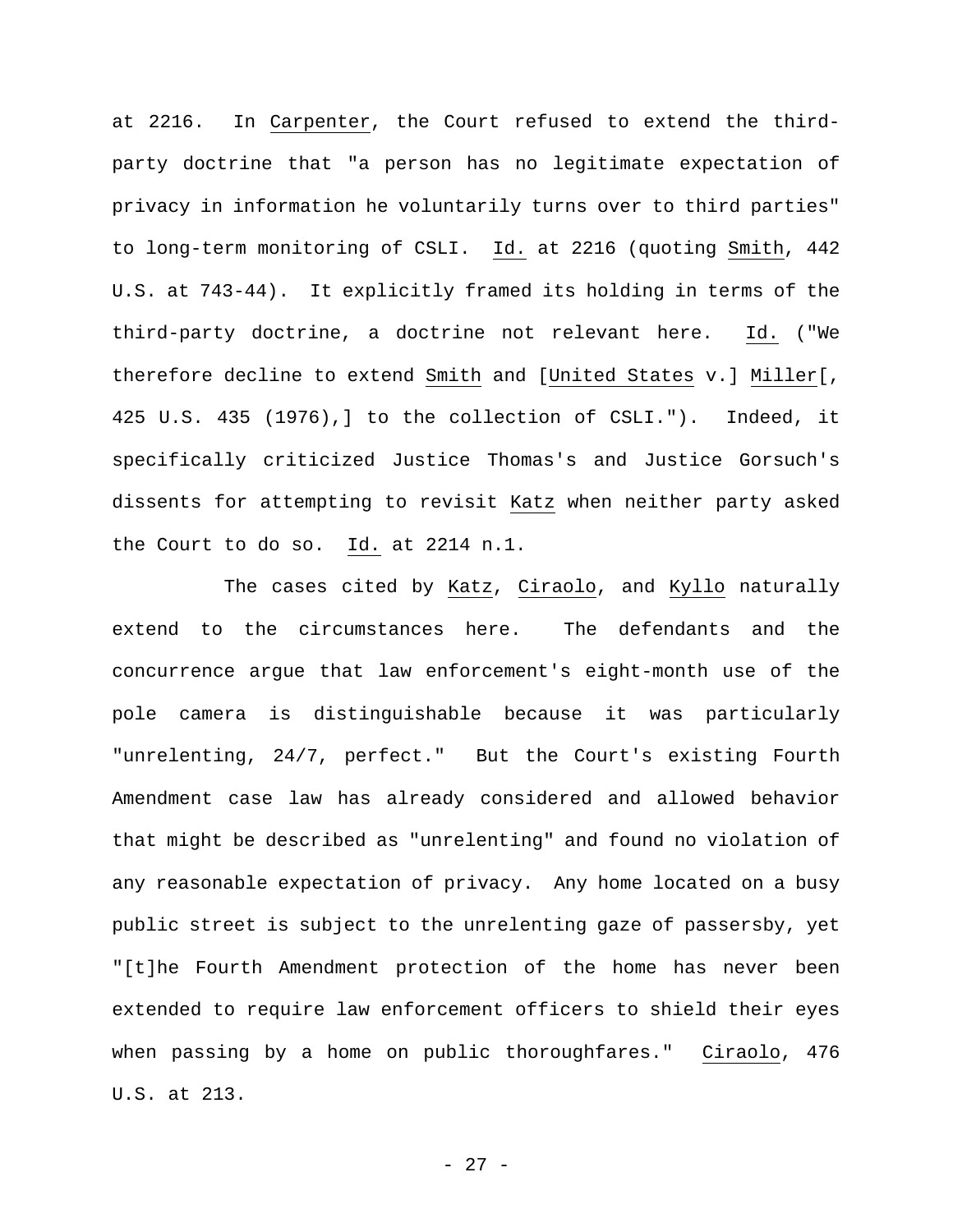Conversely, the Court in Carpenter explained why CSLI is different than the information obtained by a public view of a particular location, such as from pole cameras. CSLI "provides an all-encompassing record of the [cell phone] holder's whereabouts," id. at 2217, "beyond public thoroughfares and into private residences, doctor's offices, political headquarters, and other potentially revealing locales," id. at 2218. There is no equivalent analogy to what is captured by the pole camera on the public street, which is taking images of public views and not more. A pole camera does not track the whole of a person's movement over time.

The Carpenter Court reasoned that CSLI creates "otherwise unknowable" data and is as comprehensively invasive for law enforcement to use "as if it had attached an ankle monitor to the phone's user." Id. That is not this situation, and pole cameras are plainly not an equivalent to CSLI. The pole camera here captured only a small slice of the daily lives of any residents, and then only when they were in particular locations outside and in full view of the public. Pole cameras are fixed in place and do not move with the person as do cell phones generating CSLI. In many ways, as described earlier, this pole camera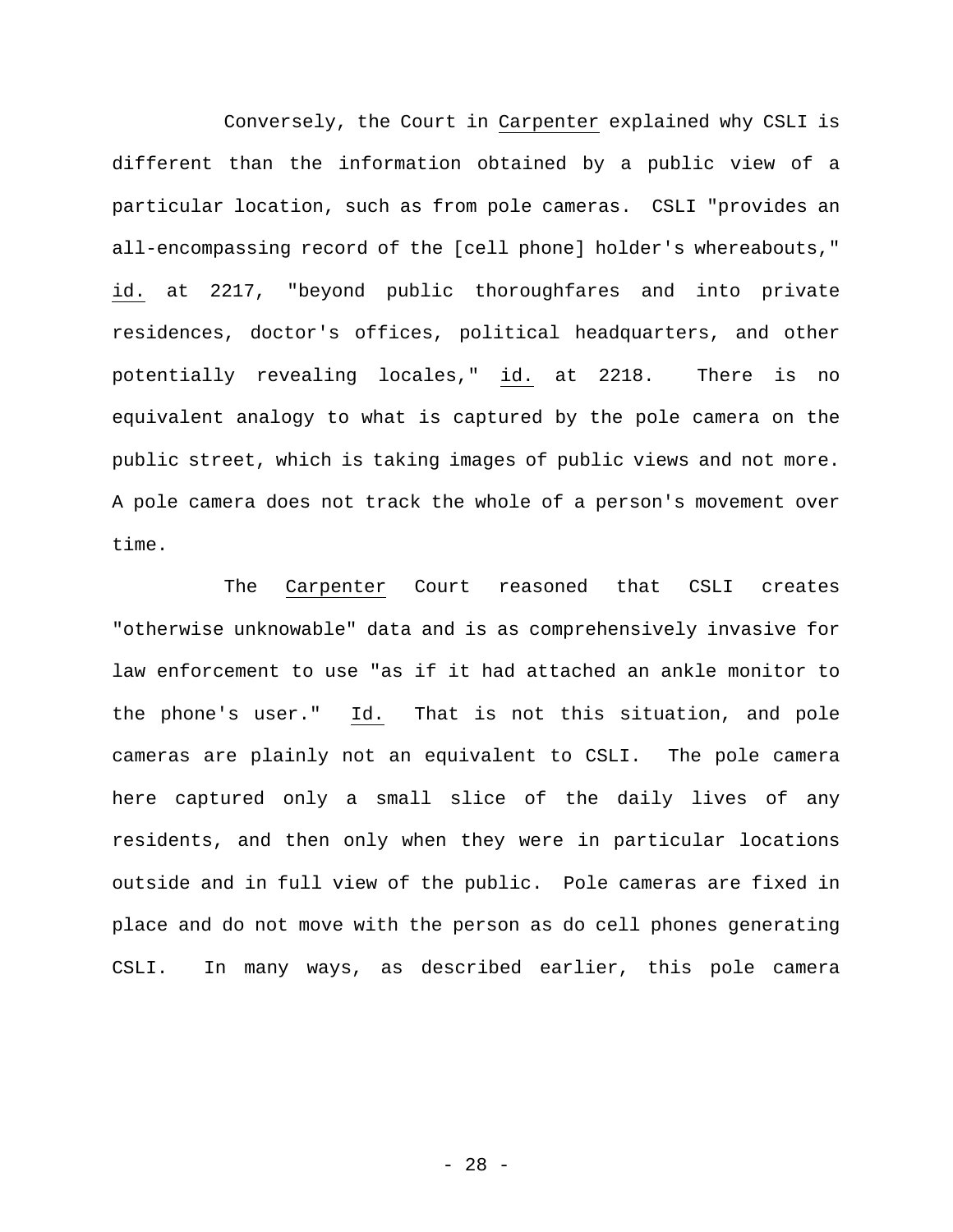captured less information about Moore and Moore-Bush than someone on the street could have seen and captured.

D. The Language from Supreme Court Cases on Which Bucci Relied Requires Reversal of the District Court

Because they were not altered in Carpenter or any other case, the principles in the case law relied on in Bucci continue to be good law. The government argued that the cases cited in Bucci have "the most closely on-point holdings" and "provide the same support for the conclusion that use of a pole camera is not a 'search' that they did when Bucci and cases like it were decided." We agree. The concurrence is wrong to say that Bucci misreads the Supreme Court precedents on which it relies. If anything, Carpenter reinforces Bucci's reading of these existing precedents, and we remain bound by Supreme Court precedent to reach the same conclusion this court did when it decided Bucci. It remains true, as a general matter, that:

> The Fourth Amendment protects people, not places. What a person knowingly exposes to the public, even in his own home or office, is not a subject of Fourth Amendment protection. But what he seeks to preserve as private, even in an area accessible to the public, may be constitutionally protected.

Katz, 389 U.S. at 351 (internal citations omitted); see also Ciraolo, 476 U.S. at 213 (quoting a portion of the language from Katz copied above).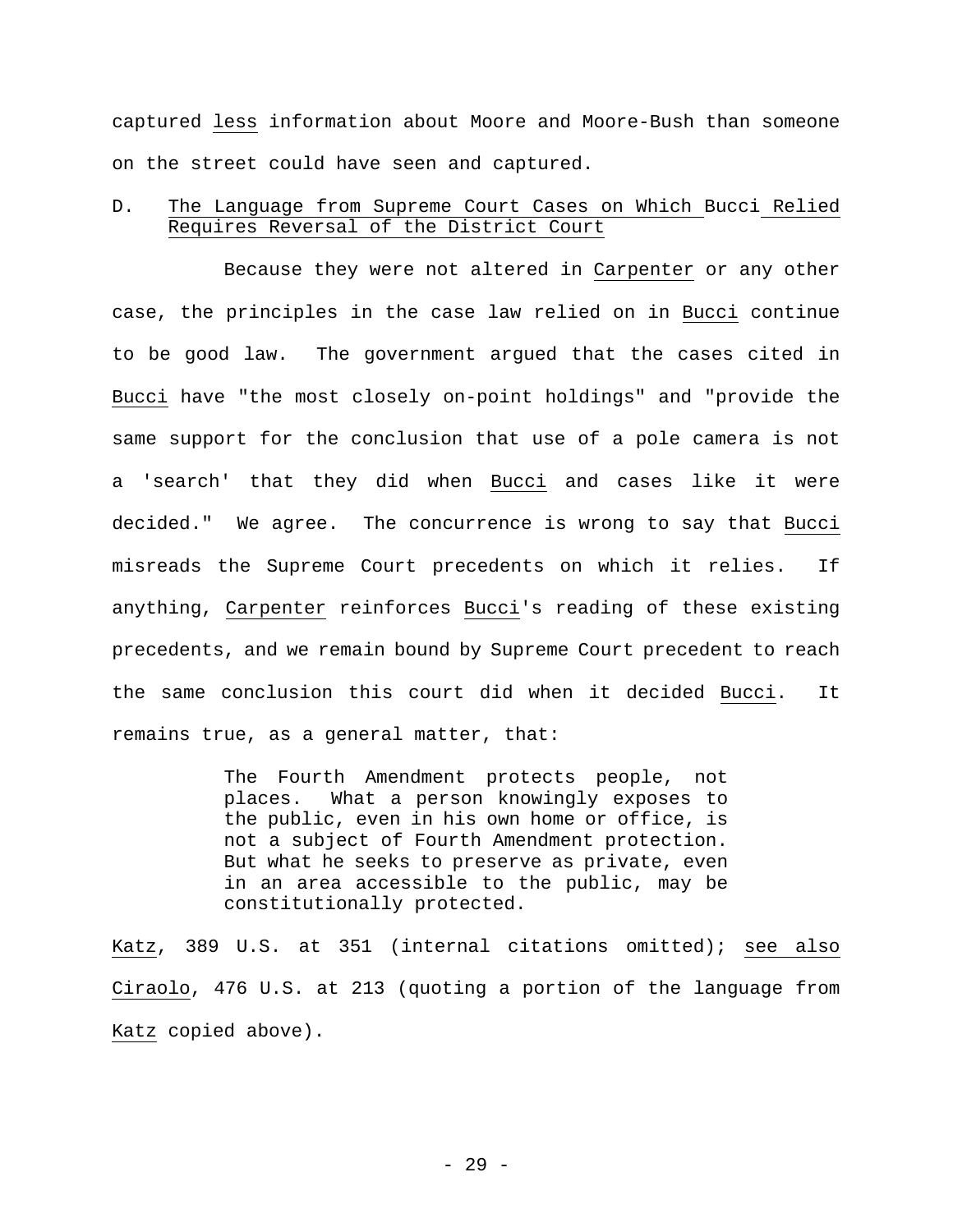The government also argues that nothing in Jones or Jardines purports to overrule the rule of Katz and Ciraolo that a person does not have a reasonable expectation of privacy in the actions he or she exposes to the public view. Indeed, the majority opinions in Jones and Jardines are inapposite because they rely on a trespass theory, not a reasonable expectations theory.

Our analysis must be "informed by historical understandings 'of what was deemed an unreasonable search and seizure when [the Fourth Amendment] was adopted.'" Carpenter, 138 S. Ct. at 2214 (quoting Carroll v. United States, 267 U.S. 132, 149 (1925)). Justice Scalia's majority opinion in Kyllo establishes that, at the time of adoption of the Fourth Amendment, "[v]isual surveillance was unquestionably lawful because 'the eye cannot by the laws of England be guilty of a trespass.'" Kyllo, 533 U.S. at 31-32. Indeed, Justice Scalia's opinion in Kyllo quoted Boyd v. United States, 116 U.S. 616, 628 (1886), which itself quoted from English law, Entick v. Carrington, 19 How. St. Tr. 1029, 95 Eng. Rep. 807 (K.B. 1765).

Bucci cited Kyllo. Bucci, 582 F.3d at 117. In Kyllo, the Court affirmed that "the lawfulness of warrantless visual surveillance of a home has still been preserved." Kyllo, 533 U.S. at 32. By granting Moore-Bush and Moore's suppression motions, the district court broke with the original understanding of the Fourth Amendment as found by the Supreme Court.

 $- 30 -$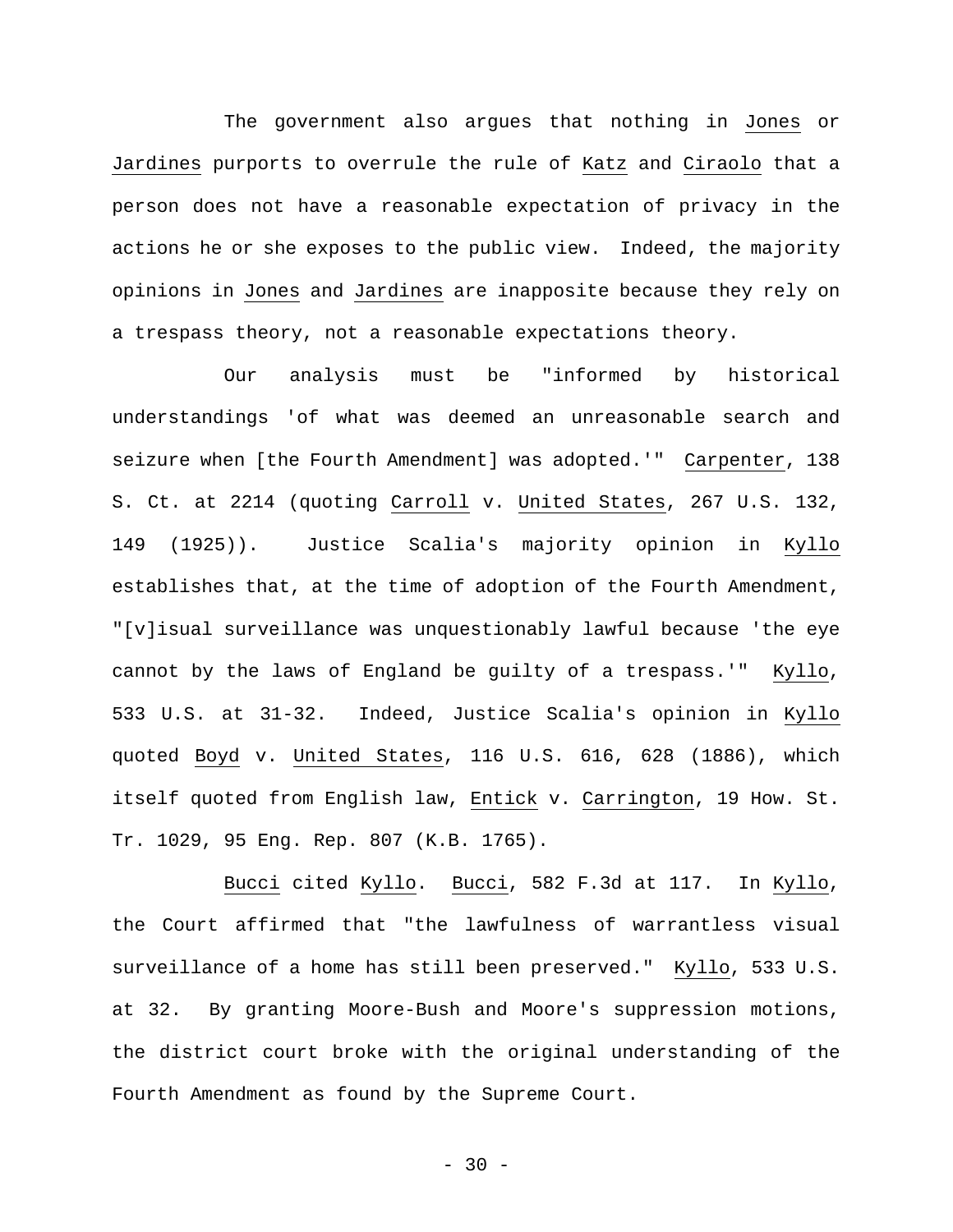Kyllo also aids our analysis in another way. The issue there concerned "the use of a thermal-imaging device aimed at a private home from a public street to detect relative amounts of heat within the home." Id. at 29. In particular, in holding that the use of a thermal-imaging device is a search, the Court distinguished between this uncommon and then new technology and technology that is "in general public use." Id. at 34.

### E. No Exception to Stare Decisis Applies for Other Reasons

 Even absent the explicit limiting language in Carpenter, Carpenter's reasoning does not undermine Bucci's reasoning. Moore-Bush and Moore disagree and make the following argument. Bucci rests on what they characterize as a categorical statement: "An individual does not have an expectation of privacy in items or places he exposes to the public." Bucci, 582 F.3d at 117 (citing Katz, 389 U.S. at 351). "That legal principle is dispositive here." Id.

 Carpenter, on the other hand, contains the following passage that, in the words of the district court, seems "to cabin -- if not repudiate -- that principle": "A person does not surrender all Fourth Amendment protection by venturing into the public sphere. To the contrary, 'what [one] seeks to preserve as private, even in an area accessible to the public, may be constitutionally protected.'" Carpenter, 138 S. Ct. at 2217 (alteration in original) (quoting Katz, 389 U.S. at 351-52).

- 31 -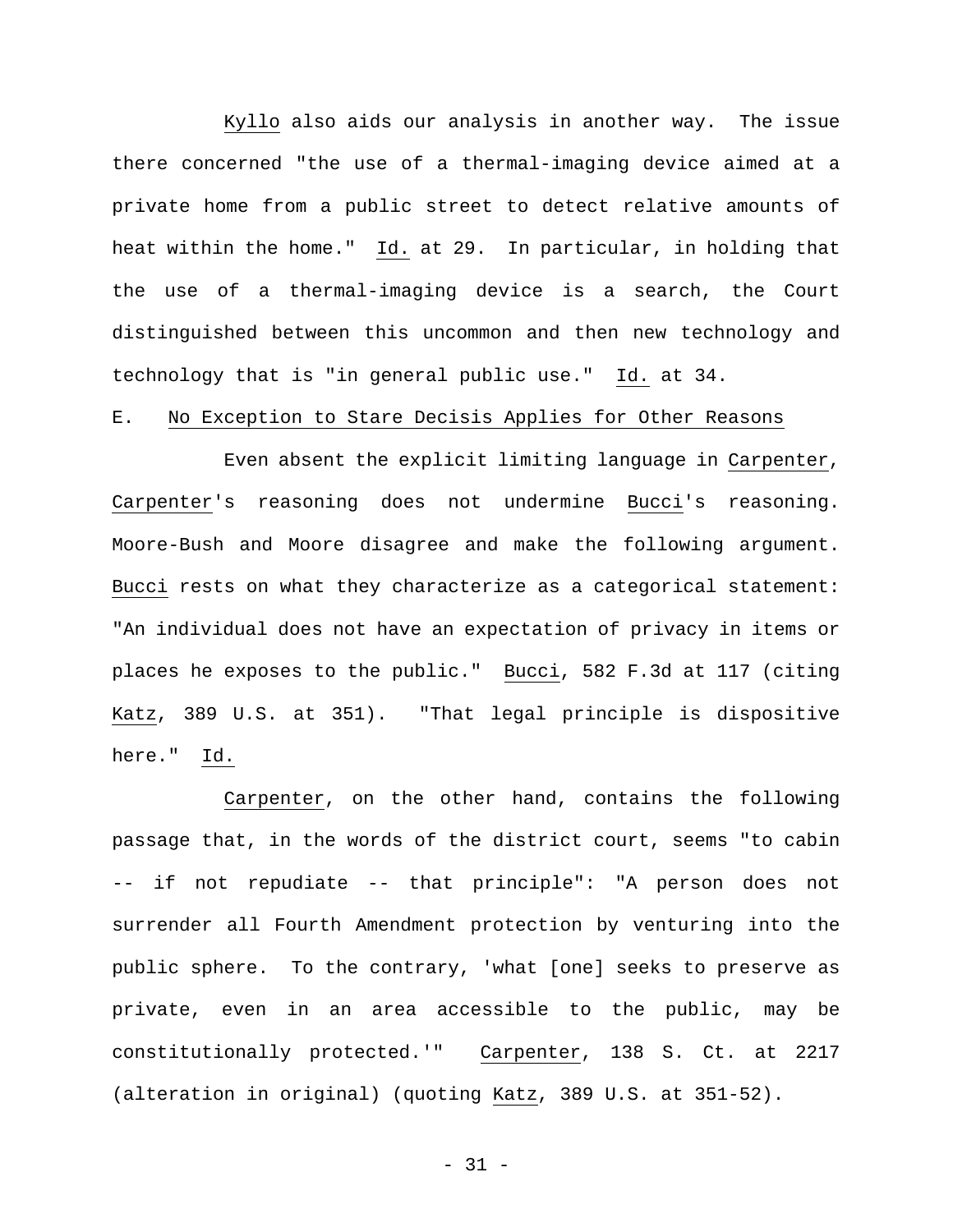The alleged tension between these two statements, according to the defendants, "offers a sound reason for believing that the former panel [in Bucci], in light of fresh developments, would change its collective mind," permitting this panel to revise otherwise binding horizontal precedent. Williams, 45 F.3d at 592. There is no such reason.

 The referred-to passage from Bucci and the "cabining" language from Carpenter both quote from the same decision, Katz. And the specific quotes at issue immediately follow one another in the opinion. Katz, 389 U.S. at 351. It is true that Katz said generally, "[w]hat a person knowingly exposes to the public, even in his own home or office, is not a subject of Fourth Amendment protection." Id. It then provided a possible exception to that rule: "[b]ut what he seeks to preserve as private, even in an area accessible to the public, may be constitutionally protected." Id. Bucci's statement that the general rule "is dispositive here" certainly meant that no established exception applied in that case, not that no exceptions exist. Bucci quoted Katz at page 351, and the exception was raised in the very next sentence of the opinion in Katz.<sup>12</sup> Indeed, here, the only images recorded were those of

<sup>12</sup> In a Fed. R. App. P. 28(j) letter, Moore stated that the government cited Vega-Rodriguez v. Puerto Rico Telephone Co., 110 F.3d 174 (1st Cir. 1997), to support the "categorical rule" in Bucci that "an individual does not have an expectation of privacy in items or places he exposes to the public." The government did no such thing. It cited Vega-Rodriguez for the proposition that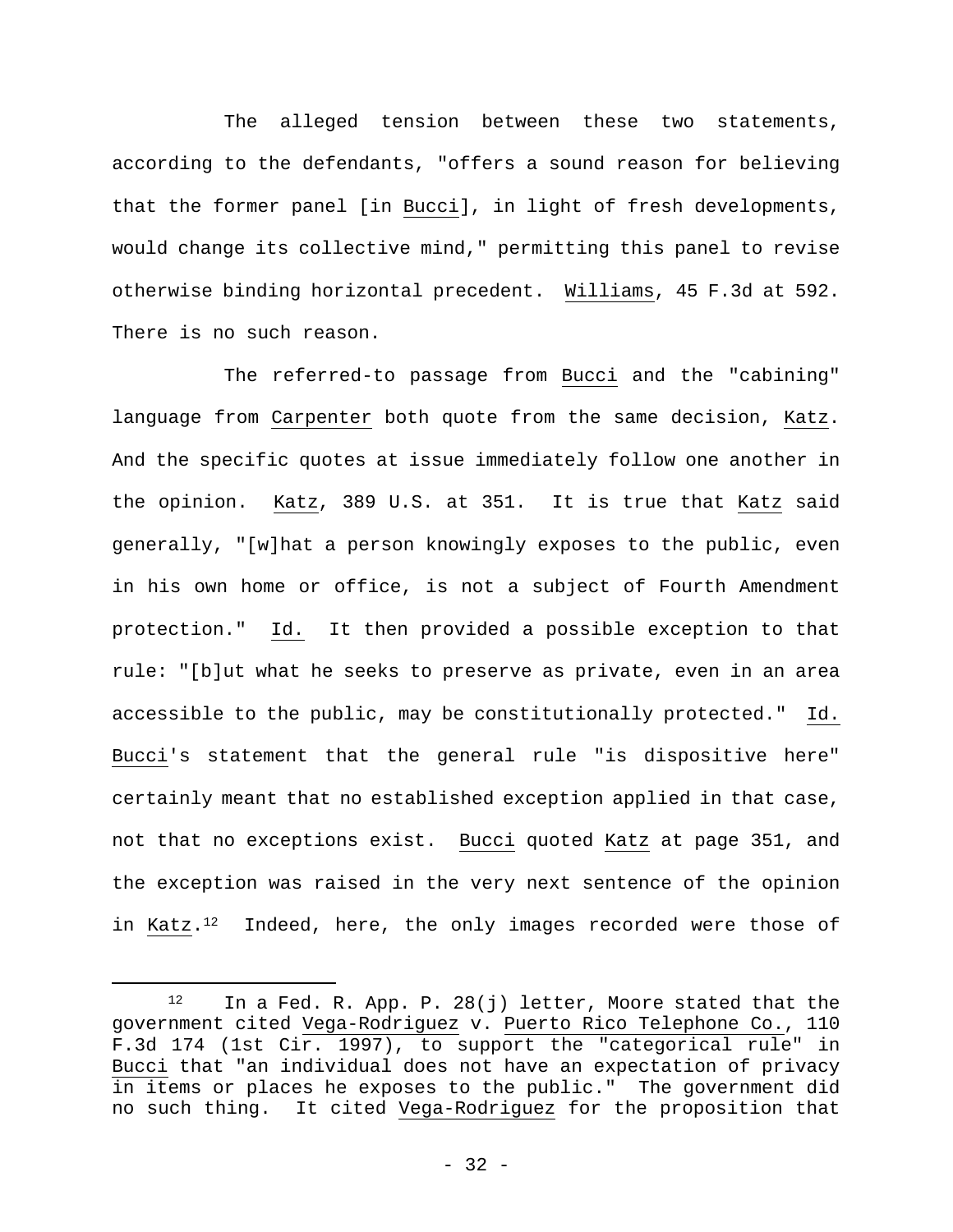the front areas of Moore's house, exposed to the view of any member of the public. Defendants clearly did nothing to seek to preserve those views as private.

 Moreover, as discussed above, Carpenter did not purport to alter Katz as to what constitutes a search when law enforcement uses traditional technology.<sup>13</sup> Instead, it rooted its analysis in existing case law, which was untouched or affirmed in Carpenter. Carpenter and Bucci are not in tension for several reasons. One is that they rely on the same case law foundation. And we note that it is up to the Supreme Court, not this court, to address arguments that anything in the Katz line of cases has been overruled. See Rodriguez de Quijas v. Shearson/Am. Express, Inc., 490 U.S. 477, 484 (1989) ("[T]he Court of Appeals should . . . leav[e] to this Court the prerogative of overruling its own decisions.")

<sup>&</sup>quot;the mere fact that the observation is accomplished by a video camera rather than the naked eye, and recorded on film rather than in a supervisor's memory, does not transmogrify a constitutionally innocent act into a constitutionally forbidden one." Id. at 181. This, too, remains good law.

<sup>13</sup> Further, the district court erred in interpreting statements of general law made in a Fourth Amendment case as it did. "Fourth Amendment analysis is renownedly fact specific." United States v. Beaudoin, 362 F.3d 60, 70 (1st Cir. 2004), vacated on other grounds by Champagne v. United States, 543 U.S. 1102 (2005). Chief Justice Marshall's warning from almost two centuries ago applies here: "It is a maxim not to be disregarded, that general expressions, in every opinion, are to be taken in connection with the case in which those expressions are used." Cohens v. Virginia, 19 U.S. (6 Wheat.) 264, 399 (1821).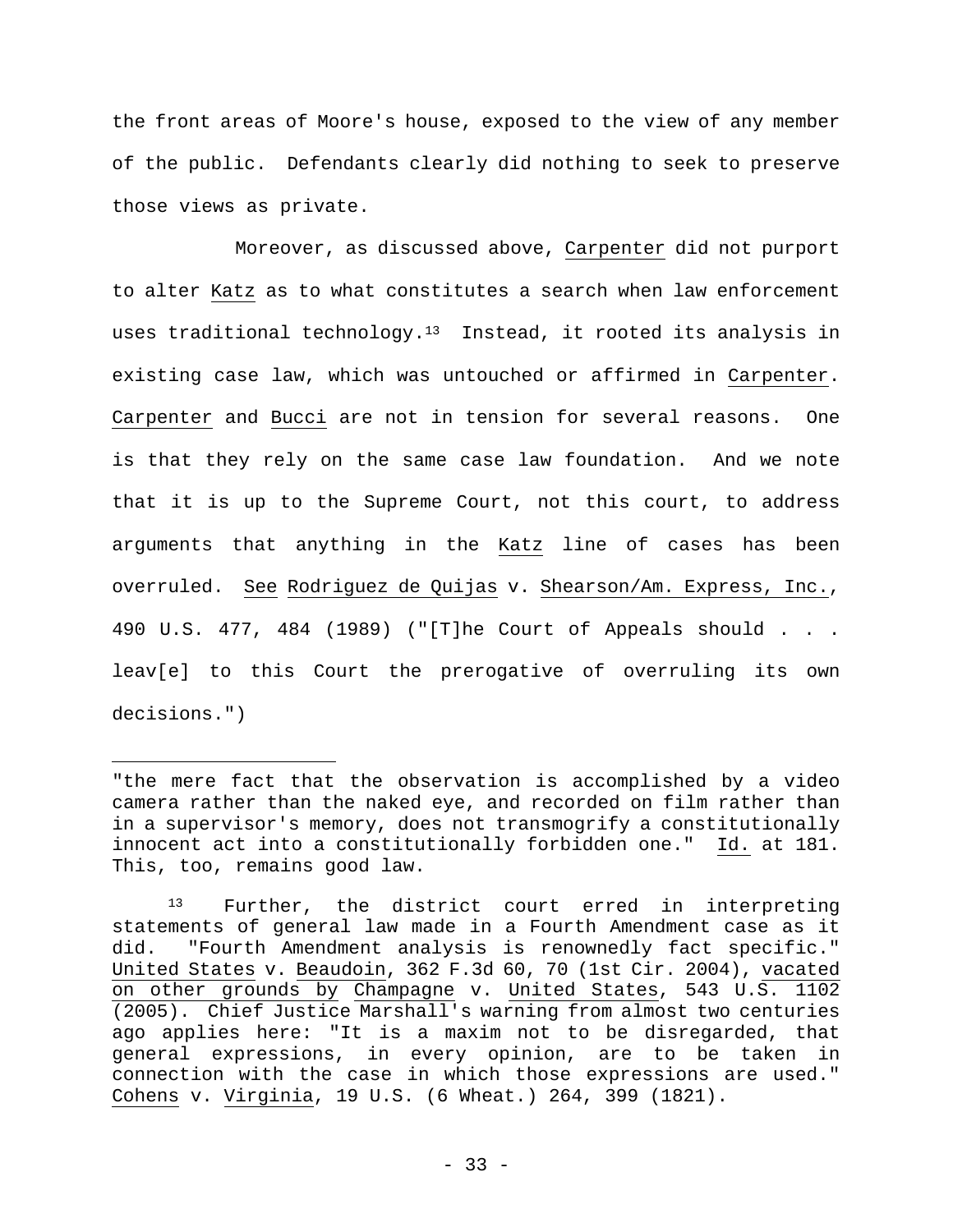Nor can any basis for overruling Bucci be found in the Carpenter Court's reference to "some basic guideposts" in Fourth Amendment jurisprudence, including the amendment's goals of "secur[ing] 'the privacies of life' against 'arbitrary power'," Carpenter, 138 S. Ct. at 2214 (quoting Boyd, 116 U.S. at 630) and "plac[ing] obstacles in the way of a too permeating police surveillance," id. (quoting United States v. Di Re, 332 U.S. 581, 595 (1948)). These general principles were firmly in place before Carpenter (and Bucci) and acknowledged in Carpenter as such. Id.

 We agree with the government that nothing in Jones undermines the principle from Katz and Ciraolo, repeated in Bucci, that a person does not have a reasonable expectation of privacy in the actions he or she knowingly exposes to public view. No basis for revisiting Bucci can be found in Carpenter's noting that five justices, in concurrences written by Justice Alito and Justice Sotomayor, had agreed in the 2012 case Jones that a GPS tracker attached to someone's car could violate someone's expectation of privacy in the whole of their physical movements. Id. at 2217 (citing Jones, 565 U.S. at 430 (Alito, J., concurring in judgment); id. at 415 (Sotomayor, J., concurring)). The Carpenter Court reasoned that this would apply with equal force to CSLI. But it did so by closely analogizing between the two technologies, stating that CSLI, like GPS information, "provides an intimate window into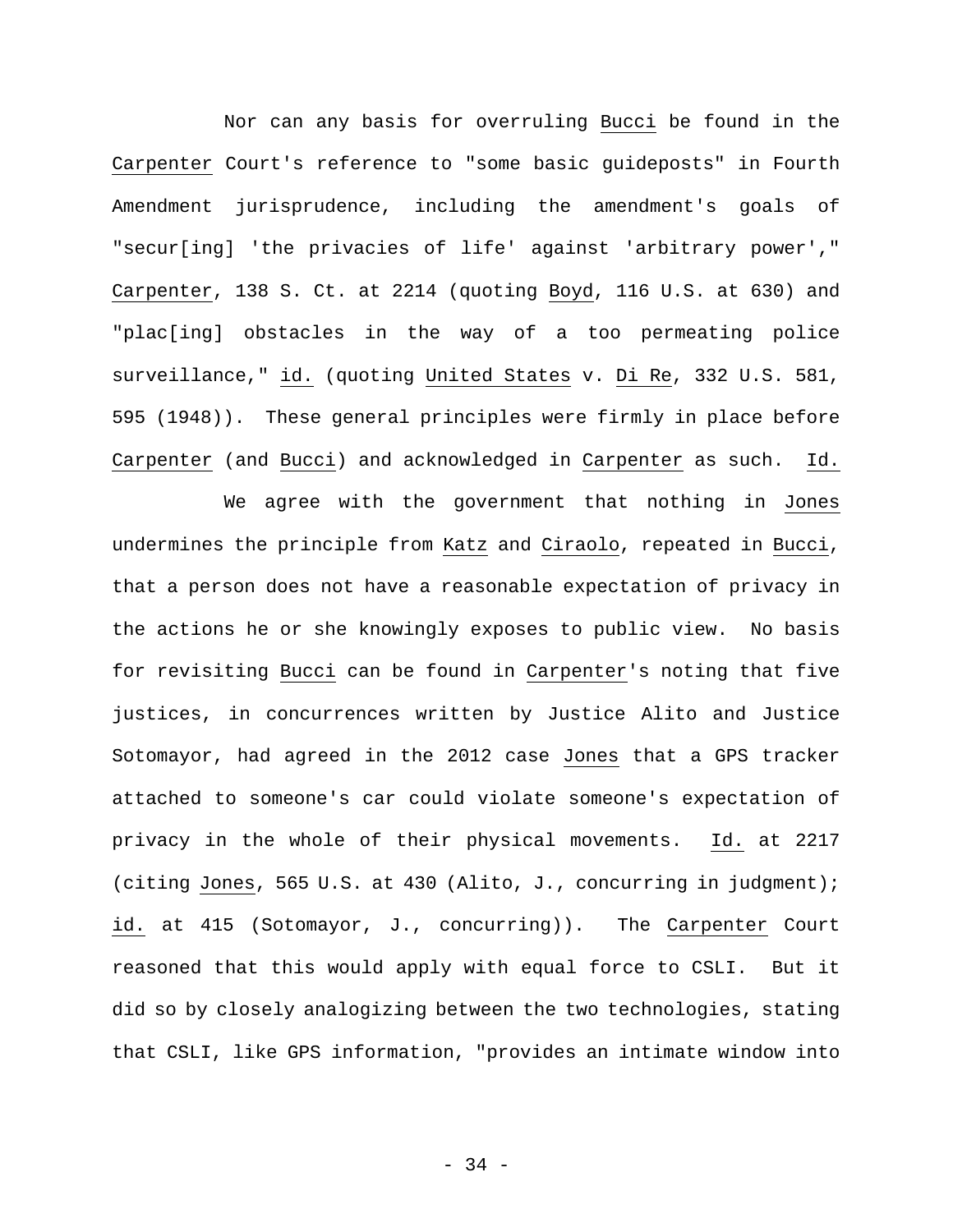a person's life" because it "provides an all-encompassing record of the holder's whereabouts." Carpenter, 138 S. Ct. at 2217.

 As the Sixth Circuit has noted in affirming the denial of a motion to suppress evidence obtained from pole cameras, the concurrences in Jones are easily distinguished on this point. The concurrences were concerned "that long-term GPS monitoring would 'secretly monitor and catalogue every single movement," United States v. Houston, 813 F.3d 282, 290 (6th Cir. 2016) (quoting Jones, 565 U.S. at 430 (Alito, J., concurring in judgment)), and "generate[] a precise, comprehensive record of a person's public movements," id. (quoting Jones, 565 U.S. at 415 (Sotomayor, J., concurring)).14 Information obtained from pole cameras does not give rise to the same concerns.

<sup>14</sup> The Sixth Circuit again rejected this argument in United States v. May-Shaw, 955 F.3d 563, 567 (6th Cir. 2020). In addition, several district courts have also considered the issue, and they have all found that pole cameras still do not constitute a search. See United States v. Fanning, No. 1:18-cr-362-AT-CMS, 2019 WL 6462830 (N.D. Ga. May 28, 2019); United States v. Gbenedio, No. 1:17-CR-430-TWT, 2019 WL 2173994 (N.D. Ga. May 17, 2019); United States v. Kelly, No. 17-cr-175-pp, 2019 WL 2137370 (E.D. Wis. May 16, 2019); United States v. Harris, No. 17-CR-175, 2019 WL 2996897 (E.D. Wis. Feb. 19, 2019); United States v. Kubasiak, No. 18-CR-120, 2018 WL 6164346 (E.D. Wis. Aug. 23, 2018); United States v. Tirado, No. 16-CR-168, 2018 WL 3995901 (E.D. Wis. Aug. 21, 2018); United States v. Kay, No. 17-CR-16, 2018 WL 3995902 (E.D. Wis. Aug. 21, 2018); United States v. Tuggle, No. 16-cr-20070-JES-JEH, 2018 WL 3631881 (C.D. Ill. July 31, 2018). The Sixth Circuit affirmed the constitutionality of pole cameras after the Supreme Court's decision in Jones. See Houston, 813 F.3d 282.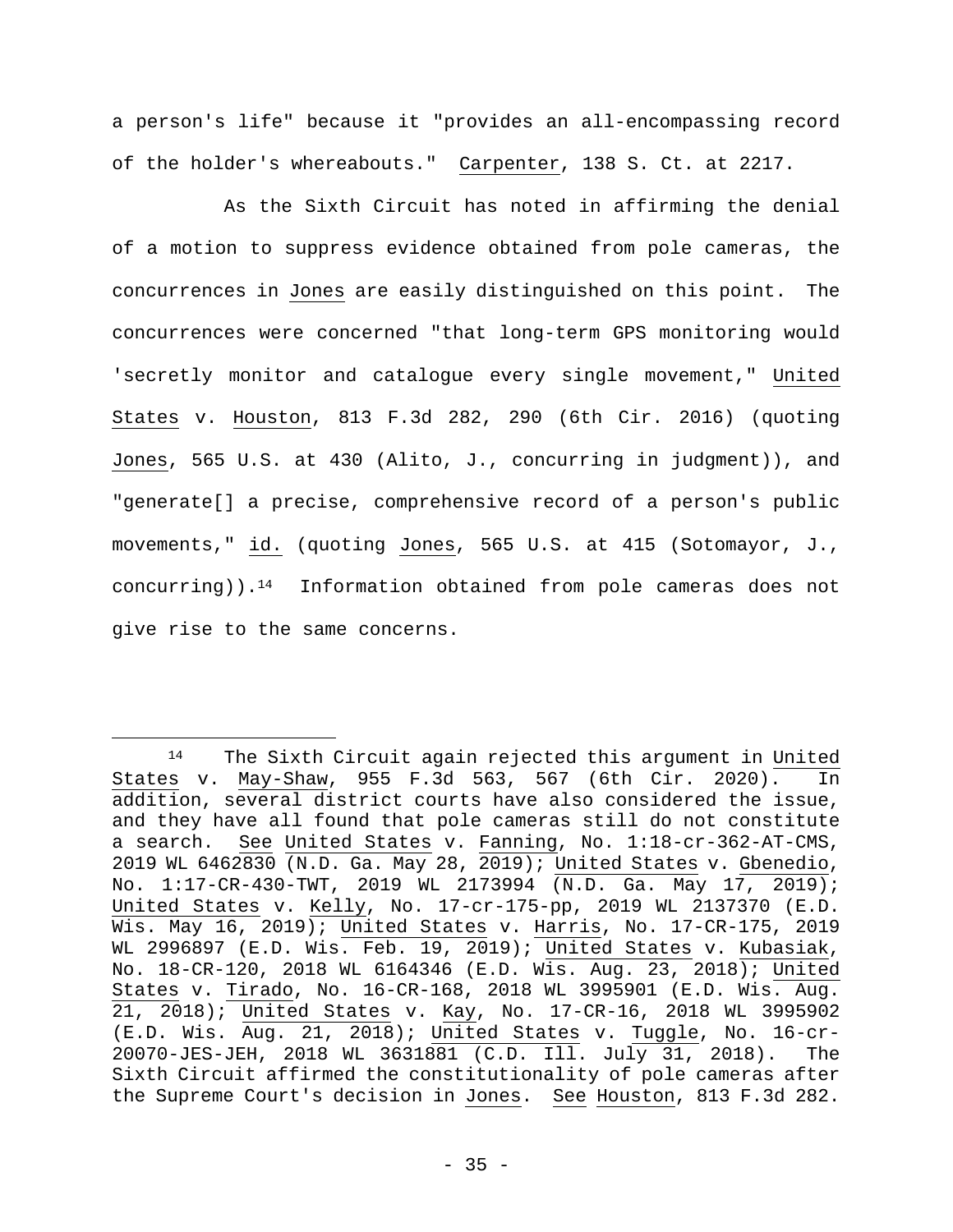Recently, the Supreme Court in Ramos v. Louisiana had an extensive discussion of the role of stare decisis in deciding constitutional cases, with various justices laying out their own tests for when to overrule precedent. Ramos, 140 S. Ct. 1390. None of their respective tests suggest that we should understand Carpenter as having overruled or modified existing Fourth Amendment precedent so as to put it in tension with our analysis in Bucci.

The majority opinion in Ramos, written by Justice Gorsuch, states that the Court should consider "the quality of the decision's reasoning; its consistency with related decisions; legal developments since the decision; and reliance on the decision." Id. at 1405 (quoting Franchise Tax Bd. Of Cal. v. Hyatt, 139 S. Ct. 1485, 1499 (2019)).15

The decisions in Katz v. United States, 389 U.S. 347 (1967) (Stewart, J.), Smith v. Maryland, 442 U.S. 735 (1979) (Blackmun, J.), California v. Ciraolo, 476 U.S. 207 (1986) (Burger, C.J.), and Kyllo v. United States, 533 U.S. 27 (2001) (Scalia, J.), cannot be called less than high-quality. As described above, nothing before or since those decisions draw into question their reasoning. And law enforcement has substantially relied on these

<sup>15</sup> Justice Sotomayor joined this part of the majority's opinion, while also filing a concurrence.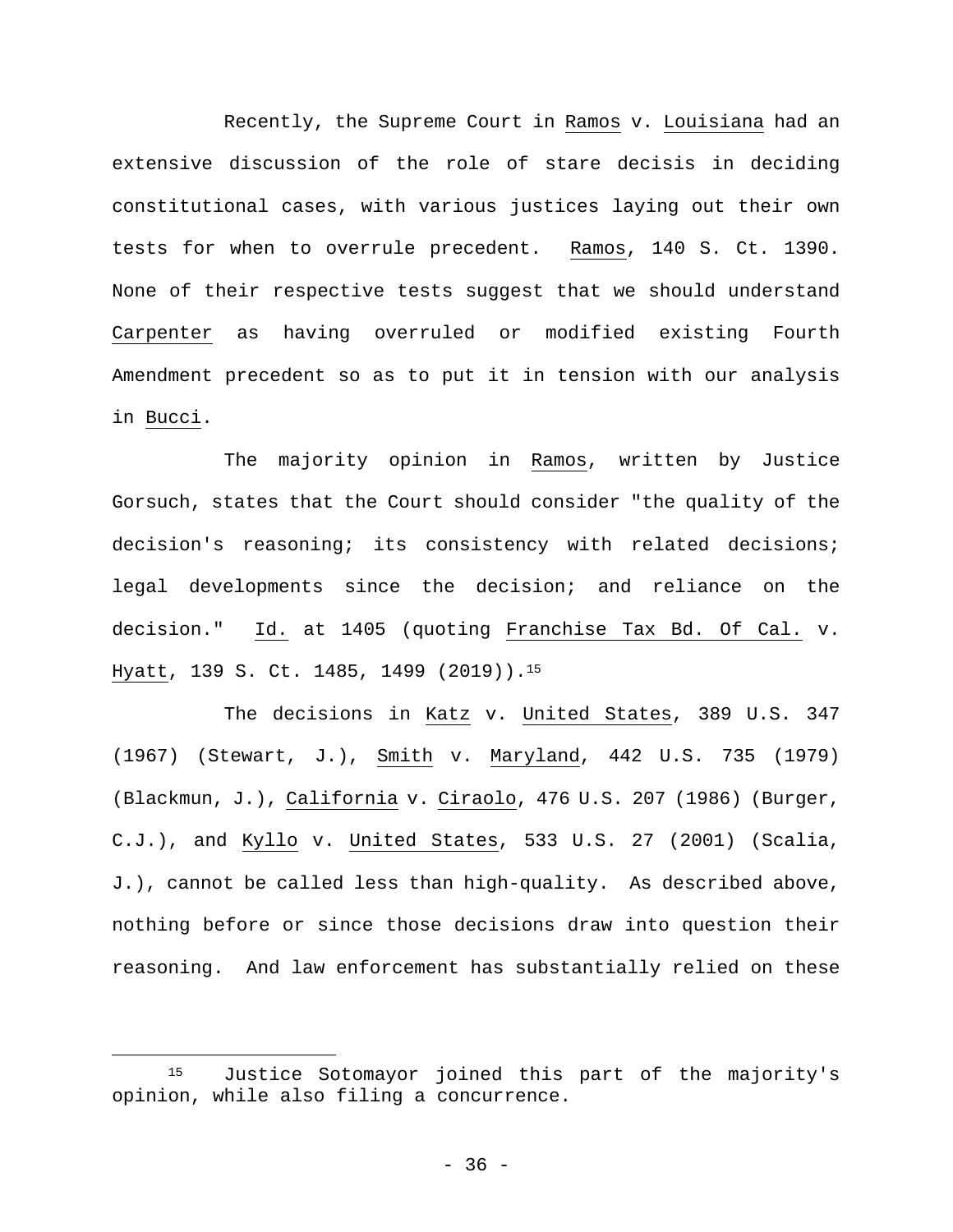precedents to deploy surveillance technologies like pole cameras in countless criminal investigations.

In this case, law enforcement officers relied on these precedents in deciding not to obtain a warrant for the pole camera, both when it was initially installed and later as they continued to use the camera over an eight-month period during this major drug crime conspiracy investigation. This was not an example of law enforcement installing a camera without even reasonable suspicion. Before the camera was installed, a CW, acting on the government's orders, purchased four guns illegally from Moore-Bush, through Dinzey, at Moore's house. Evidence obtained from the pole camera after it was installed was used in successful wiretap and search warrant applications starting in July 2017 and continuing throughout the fall and winter. Their reliance interest is particularly strong here, where evidence obtained after a short period of surveillance likely could have supported a warrant application and showed the need for continuing surveillance.

As stressed by the government in their briefing, law enforcement's reliance interest is not limited to just this case. Pole cameras are often used by law enforcement officers to show that they exhausted other investigative techniques before seeking a warrant for a more invasive surveillance. See, e.g., United States v. Bregu, 948 F.3d 408, 411 (1st Cir. 2020) (noting that pole camera evidence was used to obtain a warrant for cell phone

- 37 -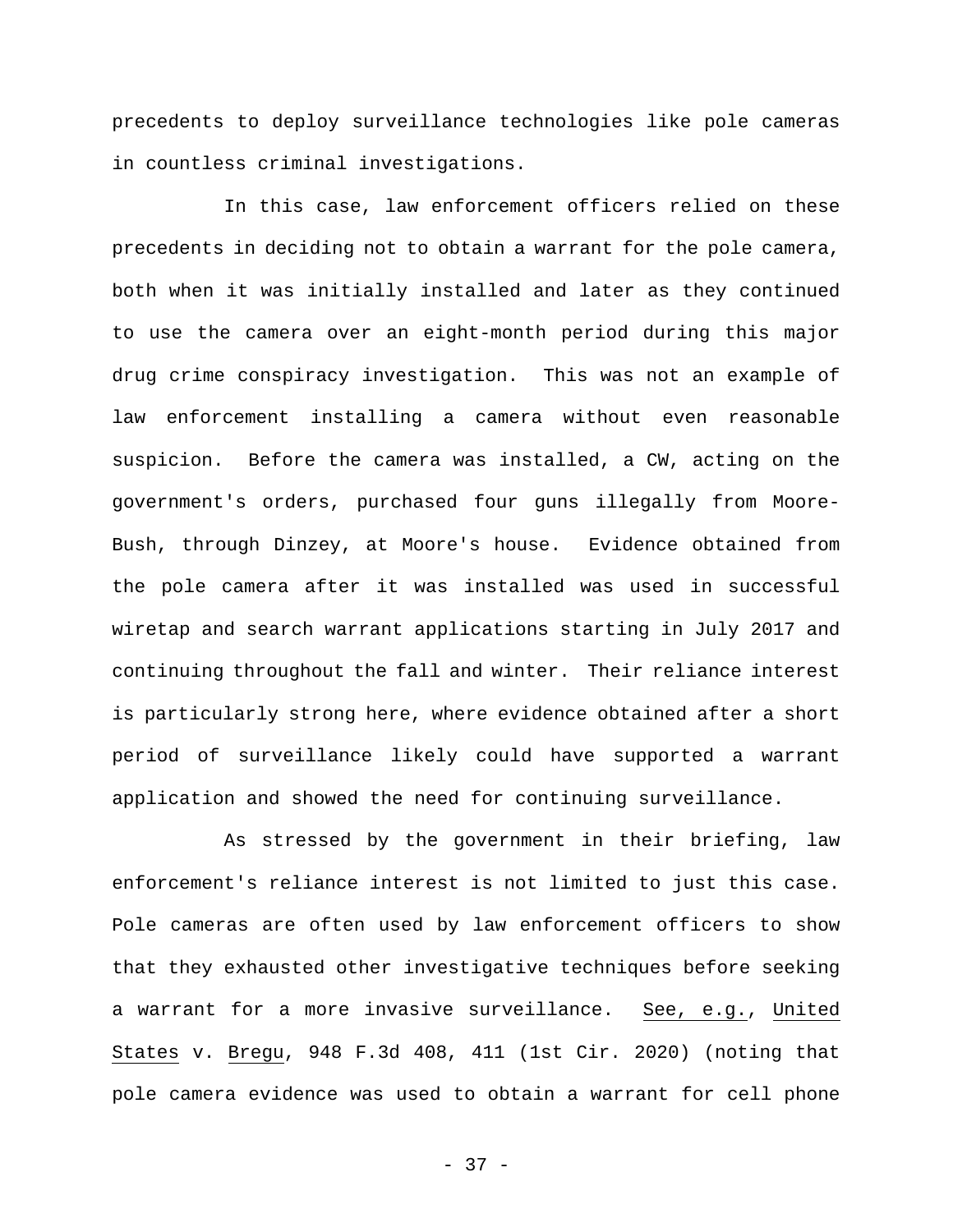location information); United States v. Figueroa, 501 F. App'x 5, 6 (1st Cir. 2013) (unpublished) (same for wiretap). Indeed, law enforcement did so in this case. As the government has argued, affirmance of the district court would call into question other surveillance technologies that similarly have been used for decades, which would be in direct conflict with the Supreme Court's statement in Carpenter that it did not call into question "conventional surveillance techniques." Carpenter, 138 S. Ct. at 2220. This is particularly true if it were to call into question the use of security cameras, which have long been used for continuing surveillance over time and, for the reasons discussed above, are hard to distinguish from pole cameras. It is hardly an answer to these reliance concerns to say that law enforcement can no longer rely on clear Supreme Court precedent and First Circuit precedent in Bucci and must take refuge in the good faith doctrine, as the concurrence suggests.

Although the court in Ramos overruled the relevant precedent in that case, Apodaca v. Oregon, 25 U.S. 404 (1972) (plurality opinion), it did so because Apodaca was "unusual" in the way the opinions were divided 4-1-4. Ramos, 140 S. Ct. at 1399 (quoting McDonald v. Chicago, 561 U.S. 742, 766 n.14 (2010)). We note that, of all the cases that stand for the proposition that there is no objective privacy interest in what is exposed to public view, none were similarly divided.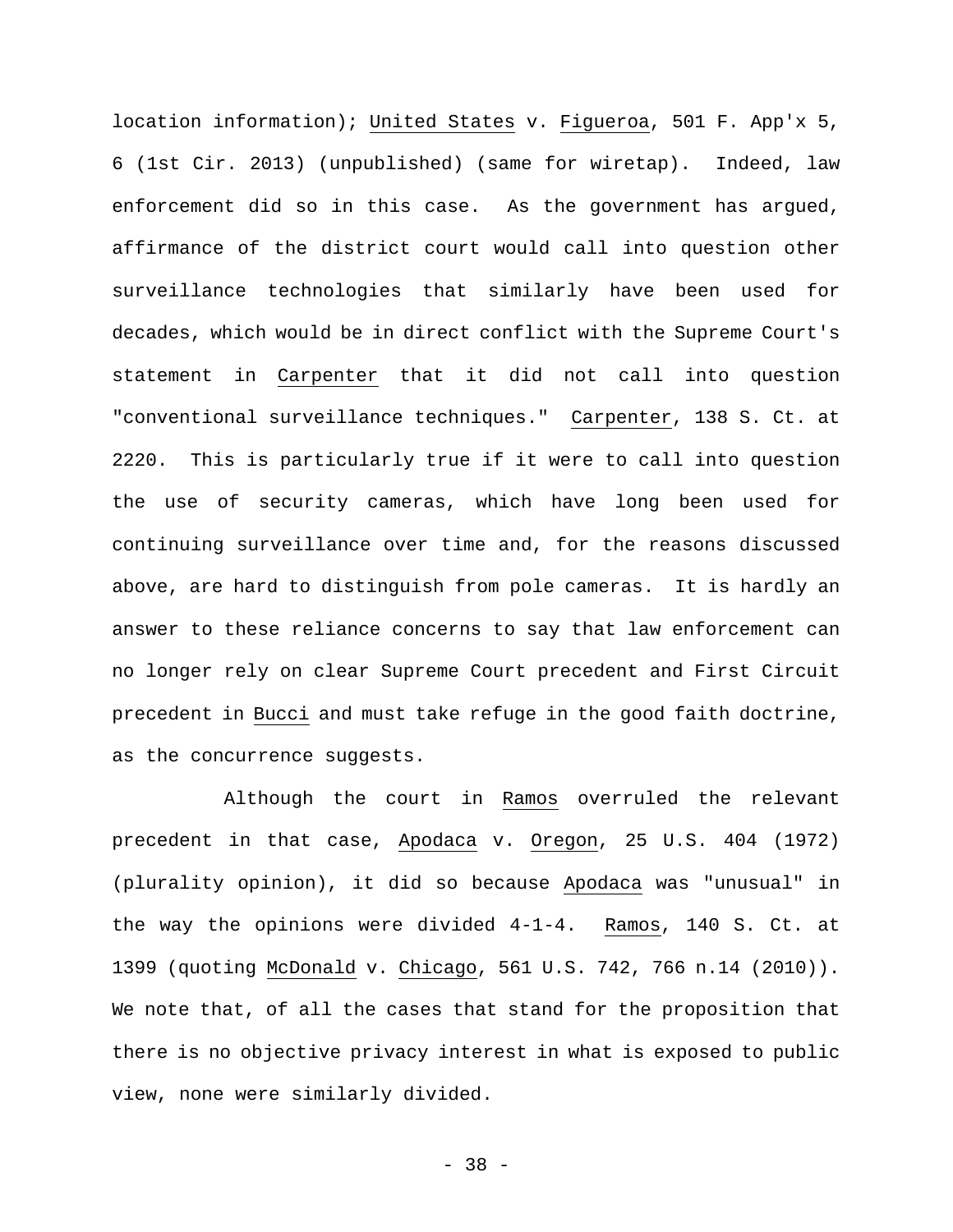The dissent in Ramos was even more concerned with the harm of upsetting reliance interests than the majority was. Id. at 1436-39 (Alito, J., dissenting). In particular, it highlighted the state's interest in the finality of its verdicts and warned of a "potential tsunami of litigation" following the majority's ruling. Id. at 1436. If we were to interpret Carpenter as overruling part of the Court's existing Fourth Amendment legal framework, it would raise the same concerns.

Justice Kavanaugh's partial concurrence lays out a three-part test for when to overrule precedent: if the precedent is "egregiously wrong"; it has "caused significant negative jurisprudential or real-world consequences"; and "overruling the prior decision [would] unduly upset reliance interests." Id. at 1414-15. Again, there is nothing to suggest that any of the Supreme Court cases relied on by Bucci are wrong, let alone "egregiously wrong." Pole cameras are commonly used by law enforcement and, particularly in their current iteration, have not had significant negative real-world consequences. The government's reliance interest in the sustained use of the pole camera was significant. Had the government been put on any notice that it needed to obtain a warrant to continue surveillance, it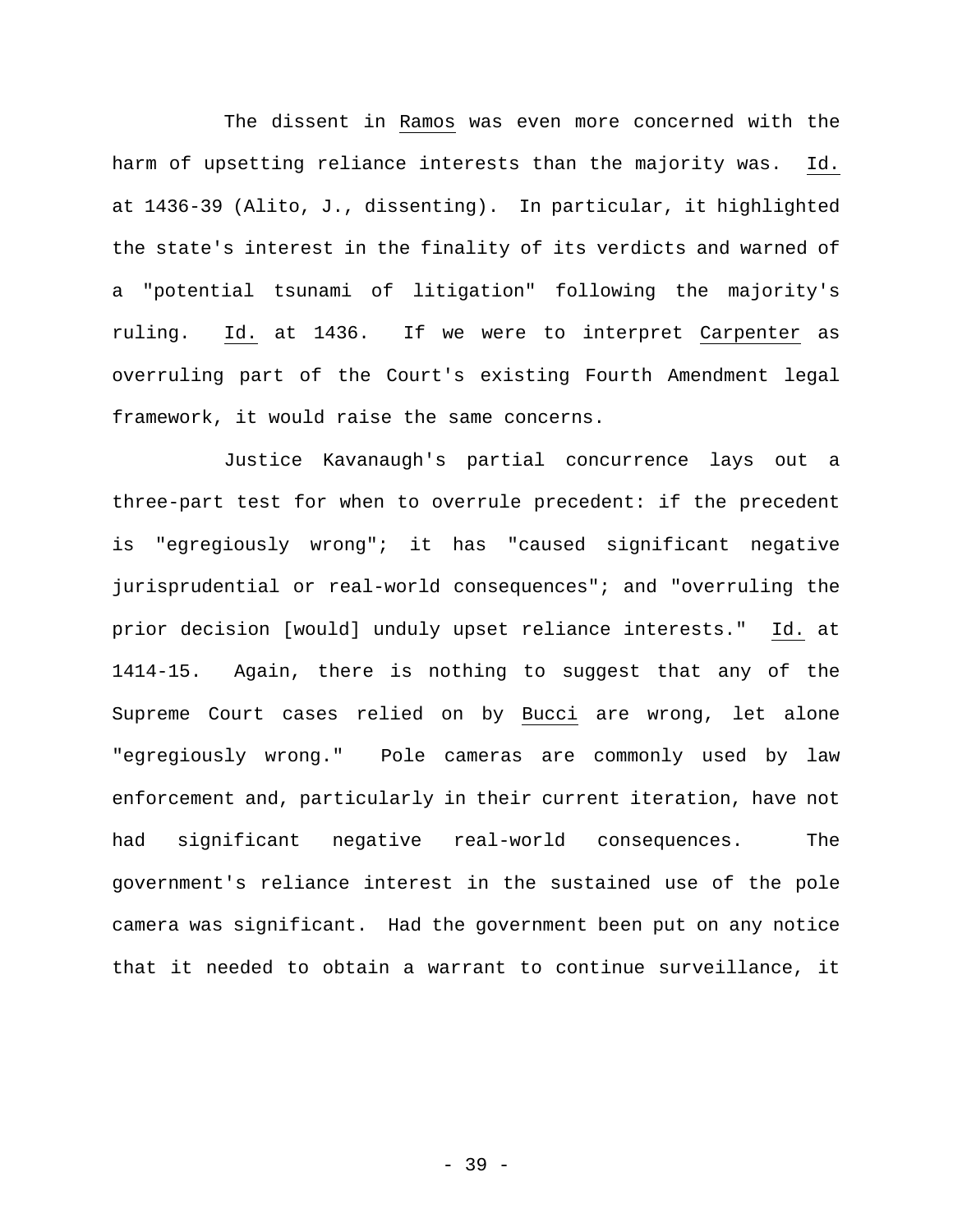likely would have sought and obtained a warrant early on based on the new evidence the camera revealed.<sup>16</sup>

 The district court's view of Carpenter also conflicts with other binding First Circuit precedent. This court has already rejected the proposition that Carpenter produced "a sea change in the law of reasonable expectation of privacy," United States v. Morel, 922 F.3d 1, 8 (1st Cir. 2019), and consequently, that argument also cannot provide a basis. In United States v. López, 890 F.3d 332, 340 (1st Cir. 2018), this court declined to invoke the second exception where we had already rejected a party's interpretation of Supreme Court case law in an unpublished opinion.

 Finally, this court has never found the second exception to the law of the circuit to be permissible in the face of such explicit commands from the Supreme Court. To the contrary, we have declined to apply the exception where the Supreme Court explicitly narrowed its holding. See Wallace v. Reno, 194 F.3d 279, 281 (1st Cir. 1999) ("Although this provision might appear to channel judicial intervention in all deportation matters to the

<sup>16</sup> Justice Thomas's opinion concurring in the judgment noted his disagreement with "the Court's typical formulation of the stare decisis standard . . . because it elevates demonstrably erroneous decisions -- meaning decisions outside of the realm of permissible interpretation -- over the text of the Constitution and other duly enacted federal law." Ramos, 140 S. Ct. at 1421 (quoting Gamble v. United States, 139 S. Ct. 1960, 1981 (2019) (Thomas, J., concurring in judgment)). Again, there is no indication that any of the existing Fourth Amendment cases relevant here were wrongly decided.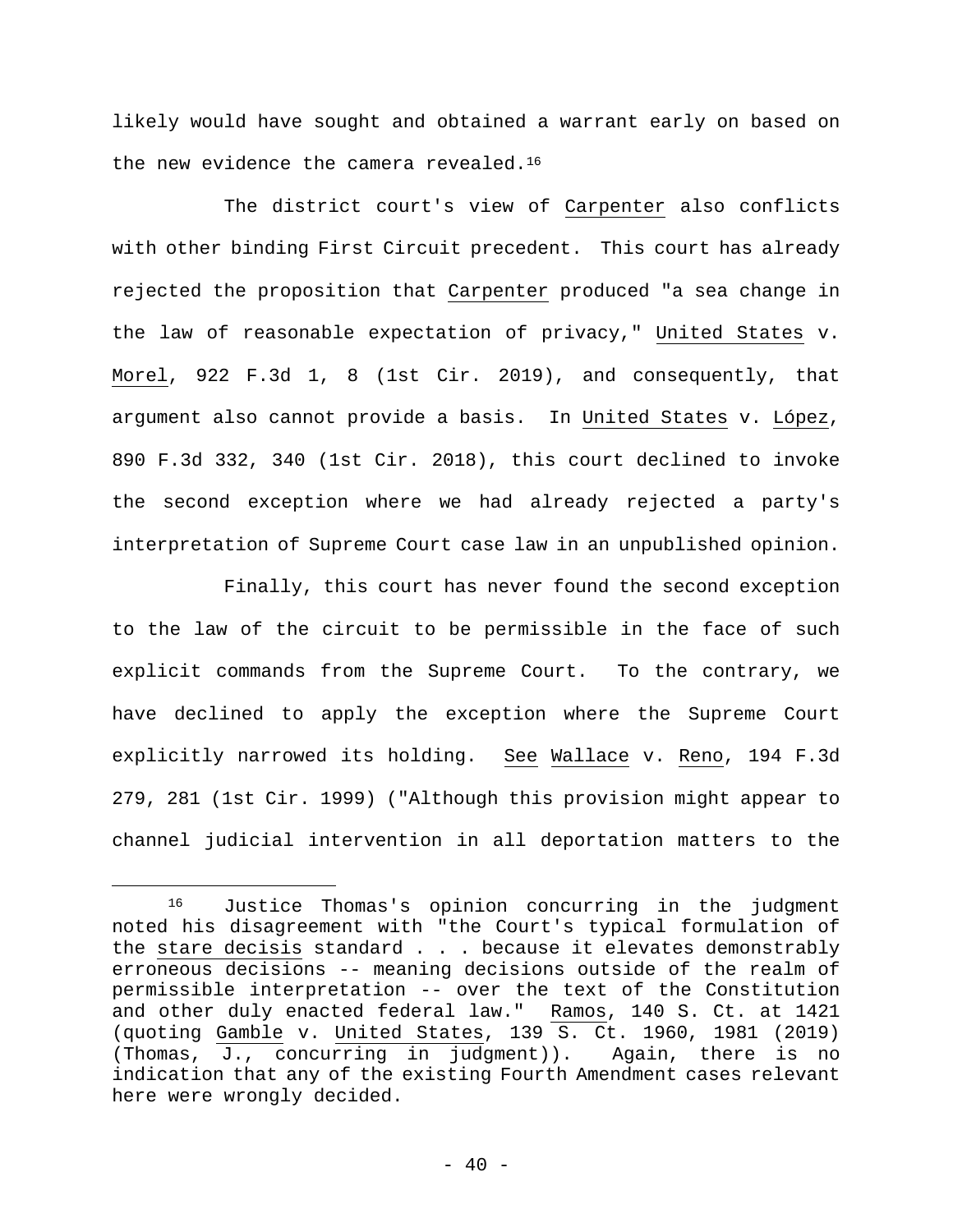court of appeals, the Supreme Court concluded that section 242(g) governed only three specific decisions by the Attorney General . . . .").

# III.

 We reverse and remand with instruction to deny the motions to suppress.

# **-Concurring Opinion Follows-**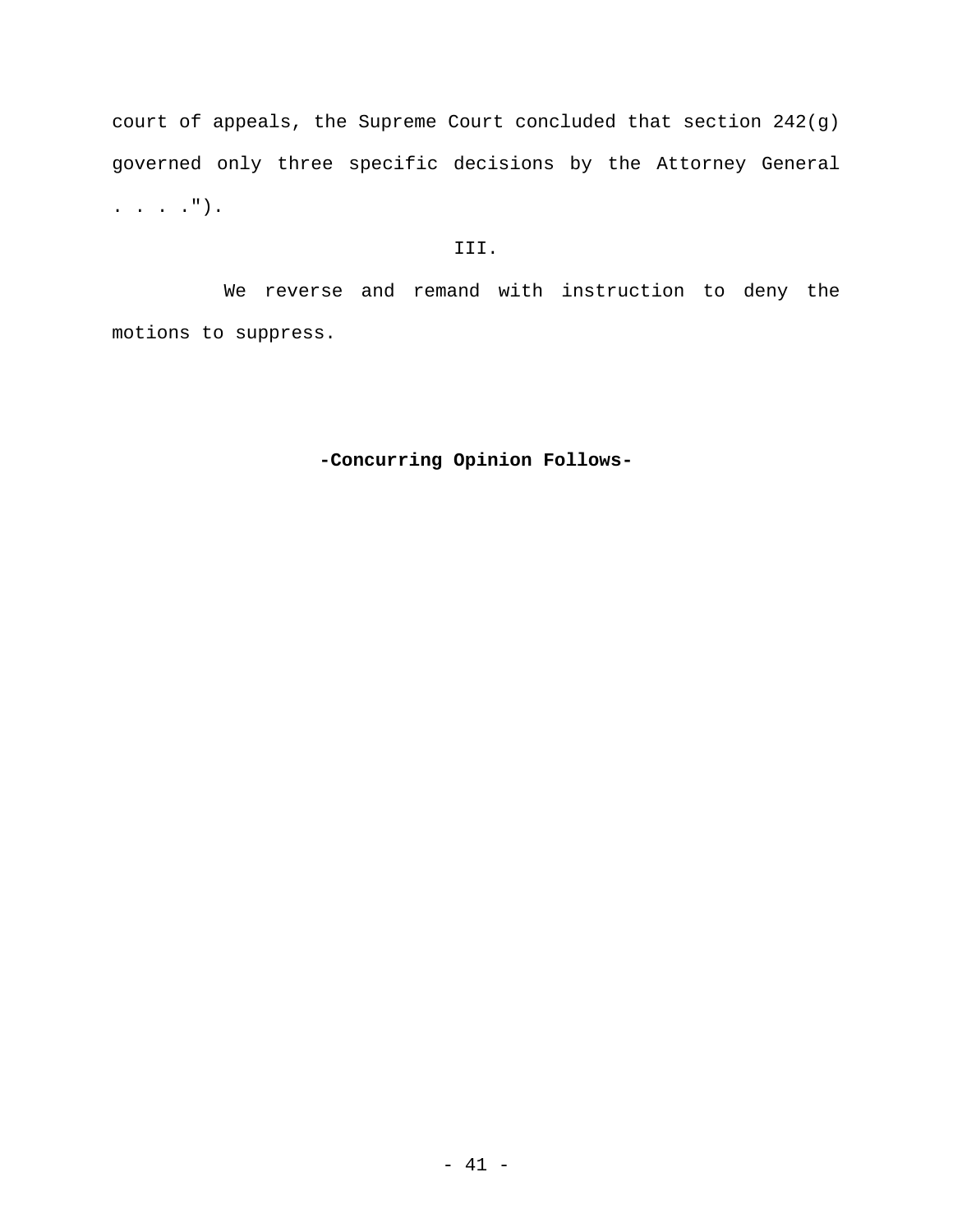**BARRON**, **Circuit Judge, concurring in the judgment.** When a catcher flashes the sign for a fastball rather than a curve, he takes the risk that the runner on second will tip off the batter to the pitch that's coming. But, while that runner's sign stealing breaks no rules, his team's does if it involves hiding a highresolution video camera with zooming capacity behind the wall in center field, recording every move that the opposing catcher makes behind the plate, and using that video log to keep hitters in the know for all nine innings. See Statement of the Commissioner from Robert D. Manfred, Jr., Commissioner of Baseball, Major League Baseball (Jan. 13, 2020), https://img.mlbstatic.com/mlbimages/image/upload/mlb/cglrhmlrwwbkacty27l7.pdf.

The defendants in this case share Major League Baseball's intuition that expectations of privacy are not merely the residue of technological capacity. They ask us to be guided by it, however, for a more consequential purpose than setting the rules for America's pastime. They ask us to rely on it to find that the Fourth Amendment of the United States Constitution bars law enforcement's warrantless and suspicionless use of surreptitious, unrelenting remote-control video surveillance of the entryways of private residences.

The defendants concede that -- at least to some significant extent -- both their home's side entrance and its garage were knowingly exposed to public view. They thus

- 42 -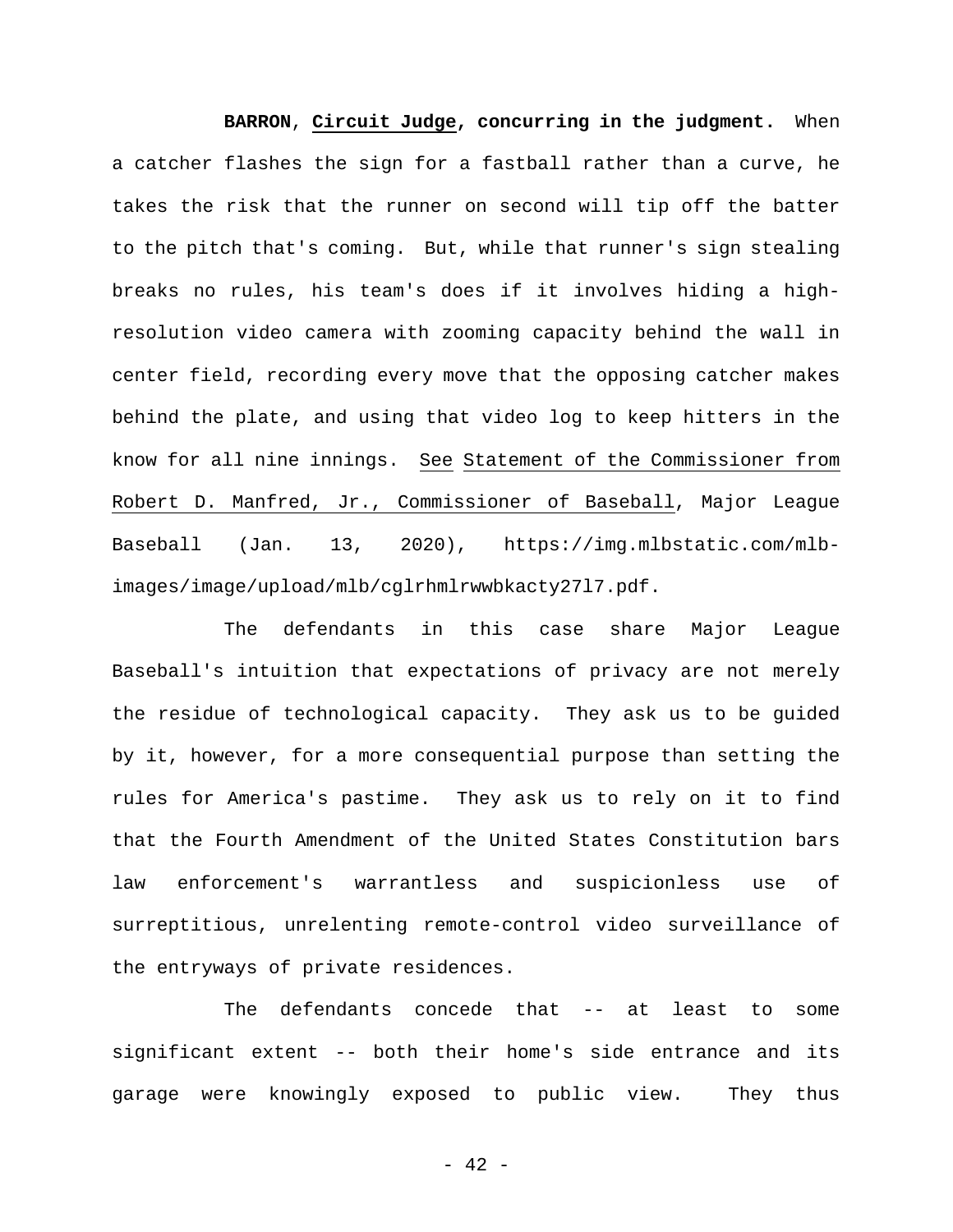acknowledge that they knowingly took the risk of exposing their comings and goings to and from their home to the equivalent of the runner on second -- whether an undercover detective in the bushes across the street or a neighbor walking his dog.

But, the defendants contend, law enforcement's warrantless use of a remotely controlled video camera stealthily affixed to a neighborhood utility pole, supplying a live feed to the station house, and trained on those parts of their residence without relent for eight months still interfered with their reasonable expectations of privacy. And, for that reason, they contend, it still constituted a search that violated the Fourth Amendment.

For most of our nation's history, the most vigilant voyeur could not replicate this kind of surveillance of the concededly observable but often intimate daily activities of life that occur so close to home. For that reason, the defendants contend, society should be prepared to accept the legitimacy of their expectation of privacy in them, even though their unblinking and ceaseless electronic monitoring is now possible. Otherwise, the defendants -- like the amici -- warn that, given the pace of innovation, law enforcement will have license to conduct a degree of unchecked criminal investigatory surveillance that the Fourth Amendment could not possibly have been intended to allow. See Br. for The Center for Democracy & Technology at 19-25 (describing how

- 43 -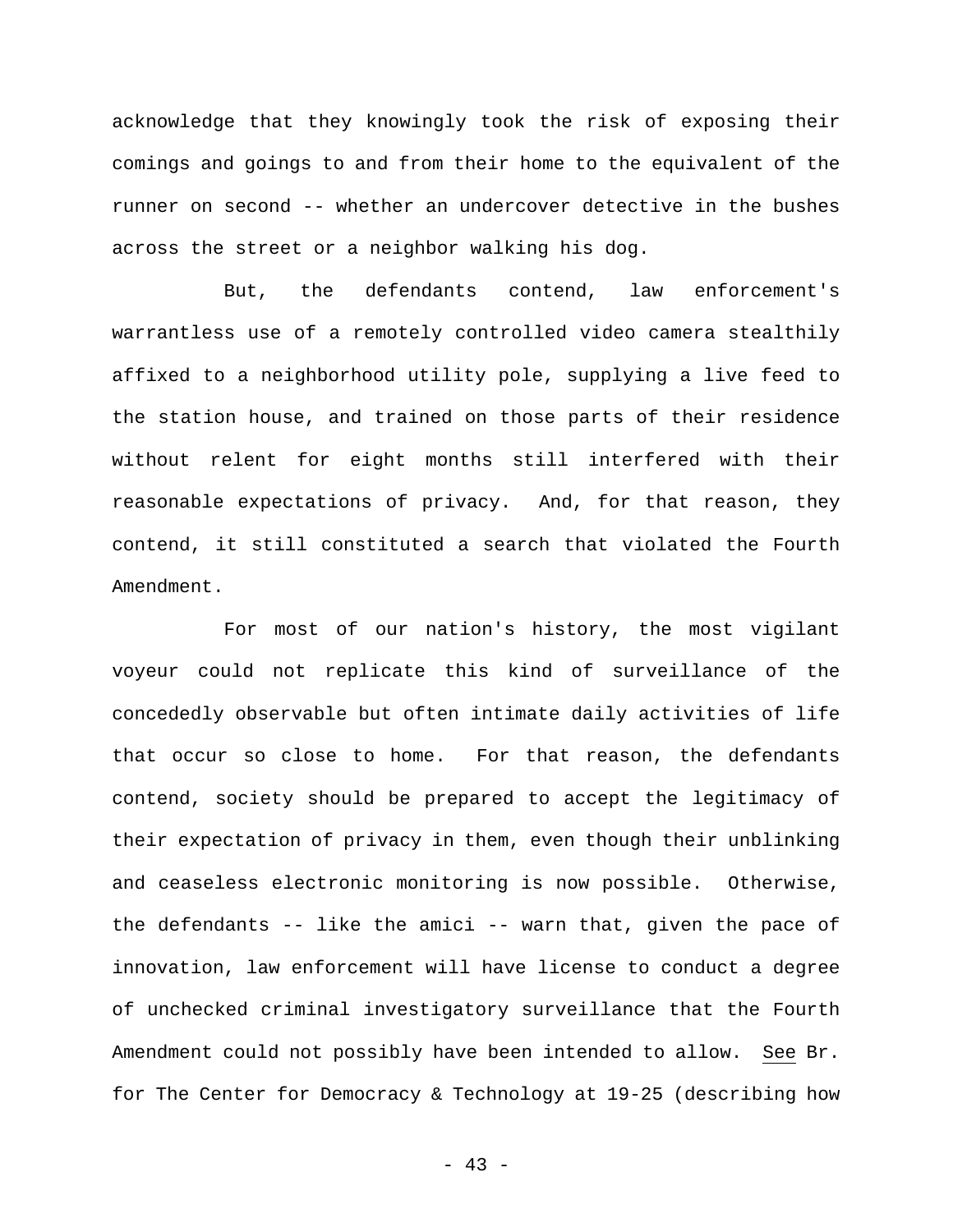technological advances, such as facial recognition software and rapid search capabilities, will enable pole cameras, and thereby law enforcement, to be more intrusive and efficient in the immediate future).

Based on this concern, the District Court ruled that the government's continuous, unmanned, and warrantless video surveillance of the defendants' movements in and out of their residence did interfere with their reasonable expectation of privacy. For that reason, it granted the defendants' motions to suppress all evidence traceable to the pole camera, as the government had offered no reason for concluding that, insofar as its use constituted a search, it was a constitutional one.

The government's appeal from that ruling raises the two distinct questions that the majority's opinion addresses. The first is whether one of our own precedents from 2009, United States v. Bucci, 582 F.3d 108 (1st Cir. 2009), requires that we reverse the District Court and accept the government's contention that the video surveillance at issue here did not violate the defendants' reasonable expectation of privacy and thus did not constitute a search for Fourth Amendment purposes. The second is whether, even if Bucci does not compel that outcome, we are nonetheless bound to reach it as a matter of stare decisis, due to the United States Supreme Court's post-Bucci decision in Carpenter v. United States, 138 S. Ct. 2206 (2018).

- 44 -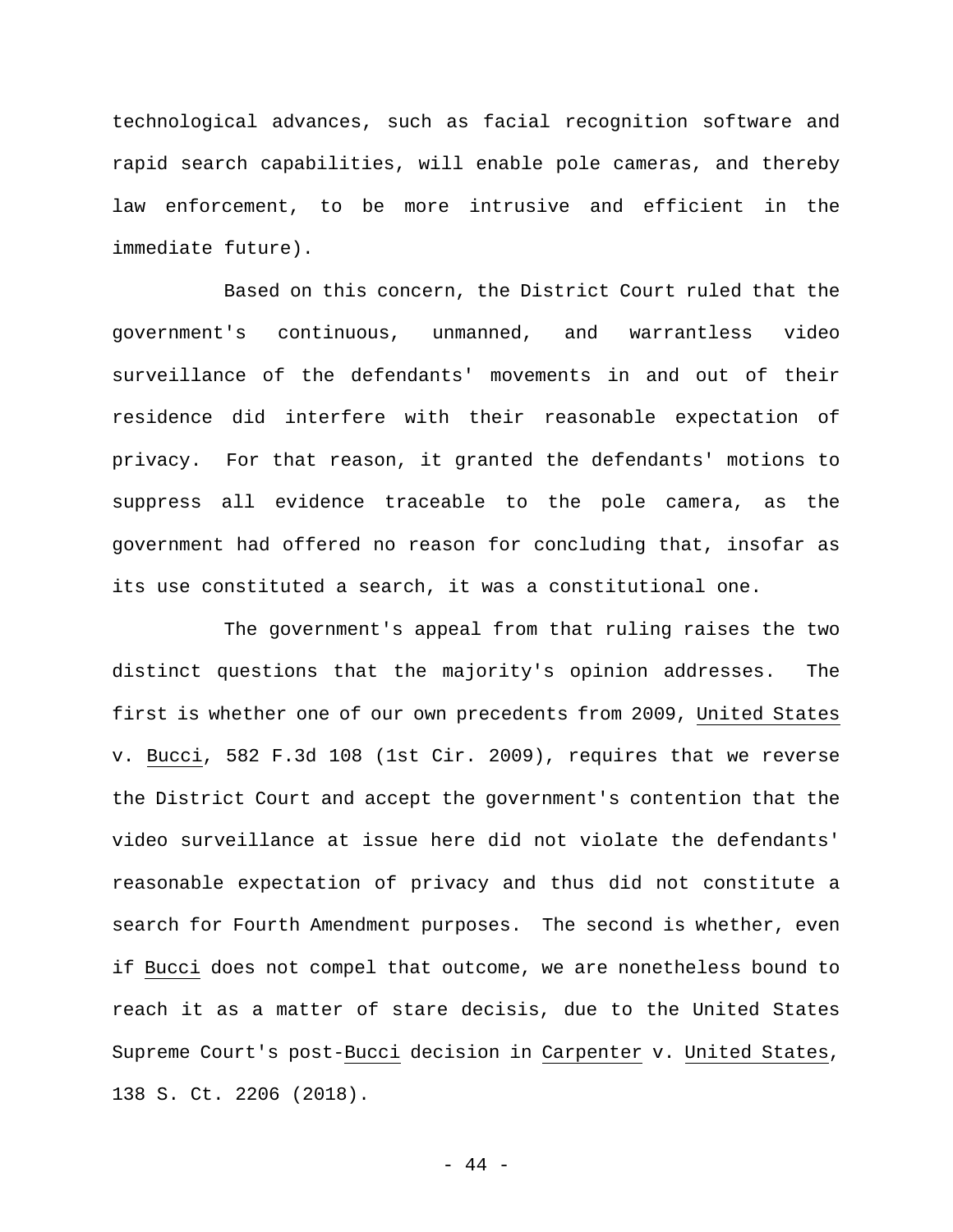I agree with my colleagues' conclusion that Bucci, per the law-of-the-circuit doctrine, stands in the way of the defendants' contention that the surveillance here amounted to a search. I do not agree, however, with my colleagues' further suggestion that Carpenter not only prevents us, as a panel, from concluding that Bucci called it wrong, but also requires us, as a Circuit, to conclude that Bucci called it right.

If that were so, then Bucci's one-paragraph analysis of this constitutional issue would suffice as our Circuit's explanation for why, seemingly, whole neighborhoods may be subjected to this type of warrantless surveillance without law enforcement first having to offer up so much as an articulable suspicion that it will turn up evidence of a crime. In my view, Carpenter is better read to be but the Supreme Court's latest sign that we must be more attentive than Bucci was in its brief discussion of the Fourth Amendment to the risk that new technology poses even to those "privacies of life" that are not wholly shielded from public view. Carpenter, 138 S. Ct. at 2214 (quoting Boyd v. United States, 116 U.S. 616, 630 (1886)). And, because that sign is one that we are obliged to steal, I thus read Carpenter, if anything, only to underscore the need for us to reconsider Bucci en banc.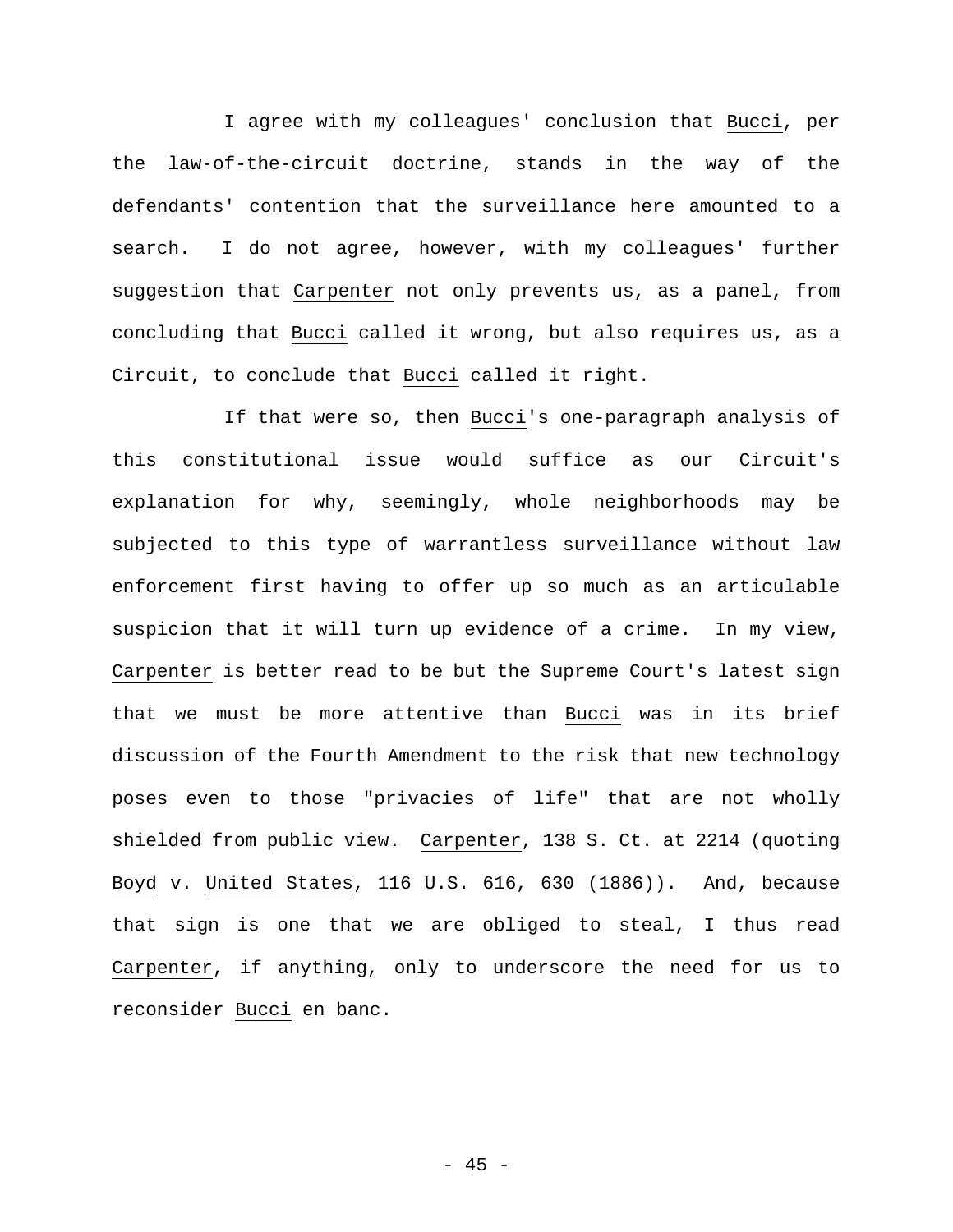Bucci held that the use of a video pole camera pointed at the front door of the defendant's home for eight months was not a search because such surveillance did not interfere with any objectively reasonable expectation of privacy that the defendant had. See 582 F.3d at 116-17. Under the law-of-the-circuit doctrine, that no-search ruling controls the outcome for us here unless: (1) it "is contradicted by subsequent controlling authority, such as a decision by the Supreme Court, an en banc decision of the originating court, or a statutory overruling," United States v. Barbosa, 896 F.3d 60, 74 (1st Cir. 2018) (citing United States v. Rodríguez, 527 F.3d 221, 225 (1st Cir. 2008)), cert. denied, 139 S. Ct. 579 (2018); or (2) "authority that postdates the original decision, although not directly controlling, nevertheless offers a sound reason for believing that the former panel, in light of fresh developments, would change its collective mind," id. (citing Williams v. Ashland Eng'g Co., 45 F.3d 588, 592 (1st Cir. 1995)).

The defendants respond that Bucci rested on a single "legal principle" that it deemed to be "dispositive": "An individual does not have an expectation of privacy in items or places he exposes to the public." 582 F.3d at 117 (citing Katz v. United States, 389 U.S. 347, 351 (1967) ("[T]he Fourth Amendment protects people, not places. What a person knowingly exposes to

**I.**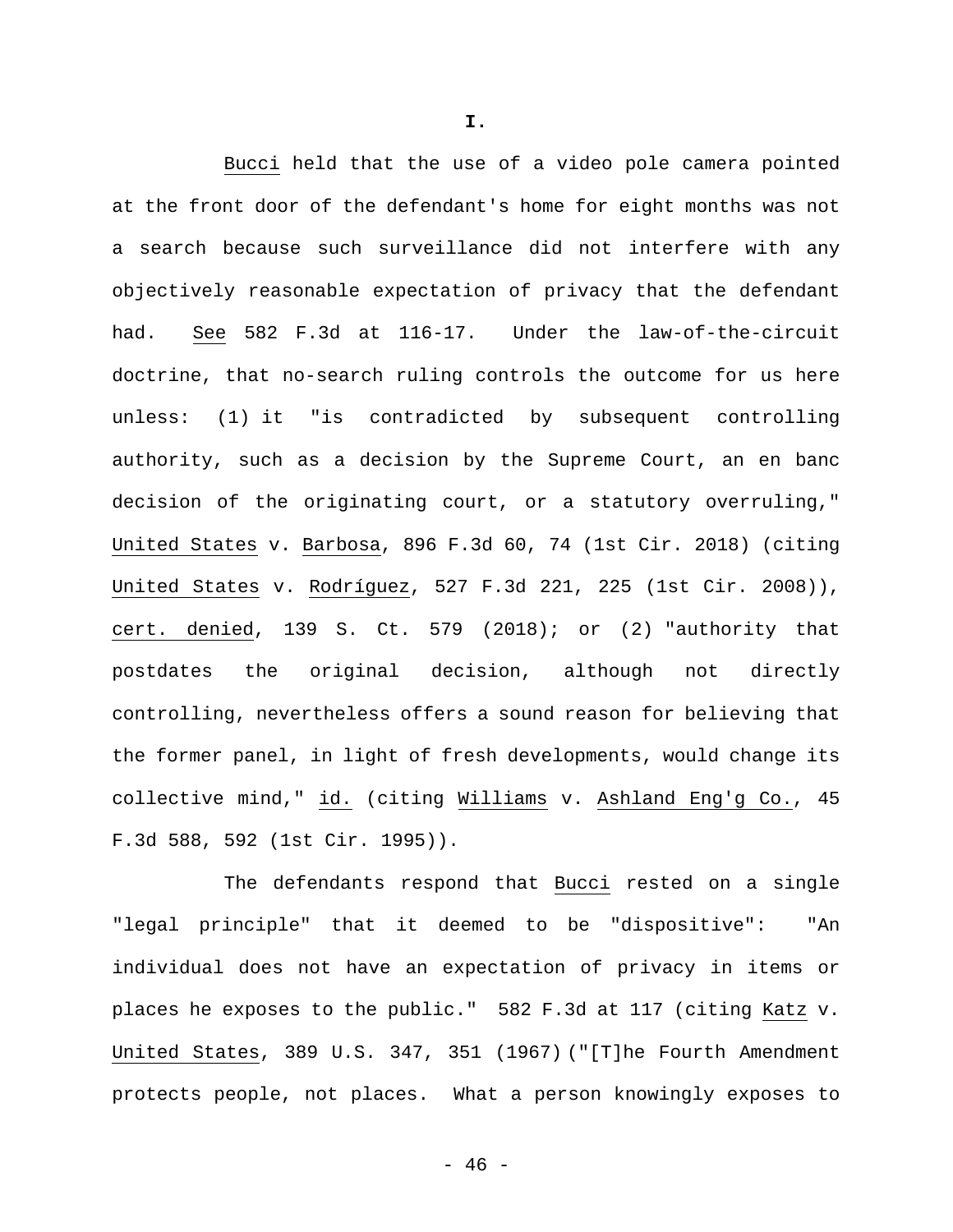the public, even in his own home or office, is not a subject of Fourth Amendment protection.")). But, the defendants go on to point out, Carpenter, which held that the government's subpoena of the cell-site location records of a defendant from his cell phone carrier constituted a "search" subject to the Fourth Amendment, explained that "[a] person does not surrender all Fourth Amendment protection by venturing into the public sphere." 138 S. Ct. at 2217. And, the defendants then note, even though the target of the "surveillance" in Carpenter had not taken explicit steps to "preserve" that information "as private," id. (quoting Katz, 389 U.S. at 351), the Court held that he had a reasonable expectation of privacy in it in part because "society's expectation has been that law enforcement agents and others would not -- and indeed, in the main, simply could not -- secretly monitor and catalogue" such information, id. (quoting United States v. Jones, 565 U.S. 400, 430 (2012) (Alito, J., concurring in judgment)).

The defendants contend that these passages from Carpenter give a "new gloss," Rodríguez, 527 F.3d at 222, to the single legal principle on which Bucci claimed to have relied, such that we must conclude that the panel in that case now "would change its collective mind," id. at 225 (quoting Williams, 45 F.3d at 592). They thus argue that, as the District Court held, Carpenter at least triggers the second exception to the law-of-the-circuit doctrine.

- 47 -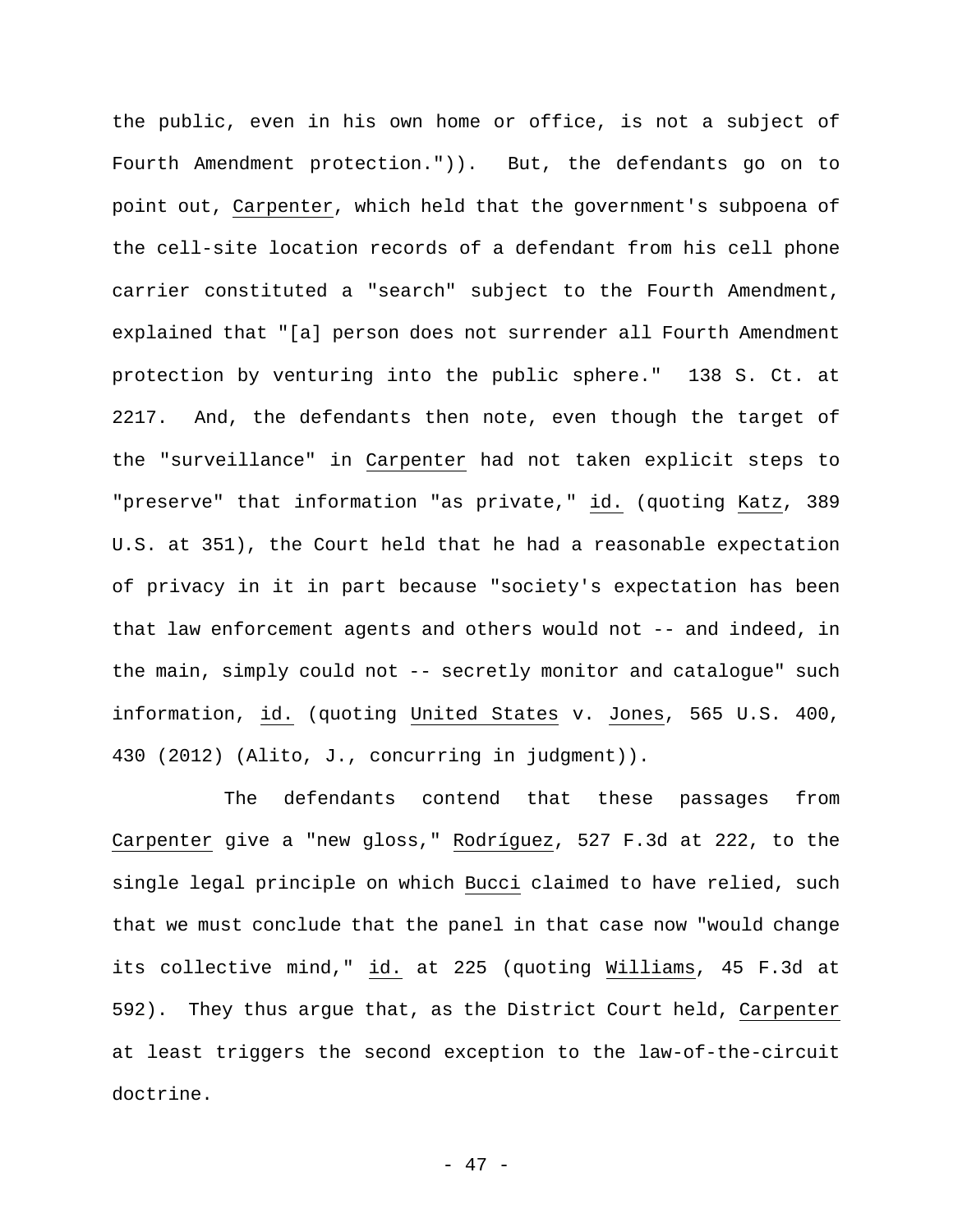I am not persuaded that Carpenter strips Bucci of its precedential force, given the differing factual contexts in which the two cases arise. See Williams, 45 F.3d at 592 (noting that the second exception "pertains to . . . relatively rare instances"). In Bucci, the defendant's movements all occurred on his own property. Yet, the panel there explained, he had not shielded that property from outside prying eyes by, say, erecting a privacy fence or planting a tree. 582 F.3d at 116-17. The "surveillance" at issue in Carpenter, however, was of the defendant's movements all over town and thus in places over which he had no control akin to that of the defendant in Bucci. See Carpenter, 138 S. Ct. at 2218. That meant that those movements occurred where the target of the "surveillance" could not undertake the kinds of countermeasures that Bucci highlighted. Thus, because Carpenter did not have any occasion to address whether the failure to take them might bear on the reasonableness of one's expectation of privacy in going in and out of one's own home, I cannot say that we, as a panel, are free to disregard Bucci based on Carpenter.

Still, it is important to keep in mind that the law-of-the-circuit doctrine provides an orderly means by which a Circuit may operate through panels until it collectively decides that its precedent requires revision through the en banc process. I thus think it is important to explain my disagreement with the

- 48 -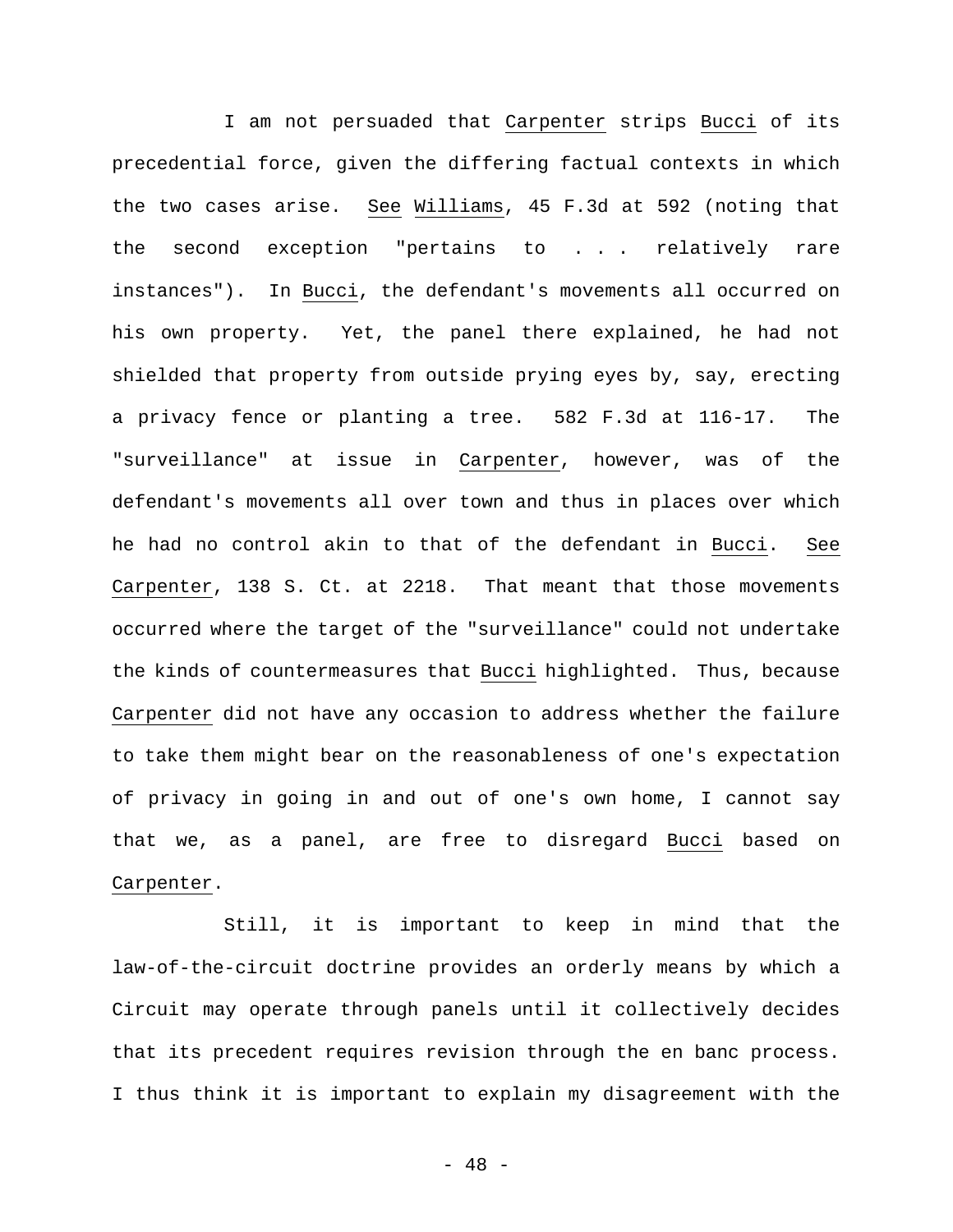additional suggestion that my colleagues make, which is that Bucci controls not just this panel but our Court because Carpenter -- far from casting doubt on Bucci -- "reaffirms" what it held. Maj. Op. at 22. For, in making that contention, my colleagues necessarily conclude not merely that our panel must accept a prior panel's holding, but also that our Circuit must do so because the Supreme Court has held the same.

#### **II.**

In making that additional holding, my colleagues point first to the fact that Carpenter "explicitly protect[s] conventional surveillance techniques." Maj. Op. at 22. But, I do not read that statement in Carpenter to affirm Bucci.

Carpenter did describe the acquisition of the cell-site location records at issue in that case as having been enabled by "modern cell phones," which, unlike predecessor phones, "generate[] increasingly vast amounts of increasingly precise" cell-site location information. 138 S. Ct. at 2212. It is also true that, as my colleagues note, published cases involving the use of video pole camera surveillance date back to the late 1980s. See United States v. Cuevas-Sanchez, 821 F.2d 248, 250-51 (5th Cir. 1987) (finding that law enforcement's use of a video pole camera to surveil the backyard of a home protected by a ten-foothigh privacy fence was a Fourth Amendment search).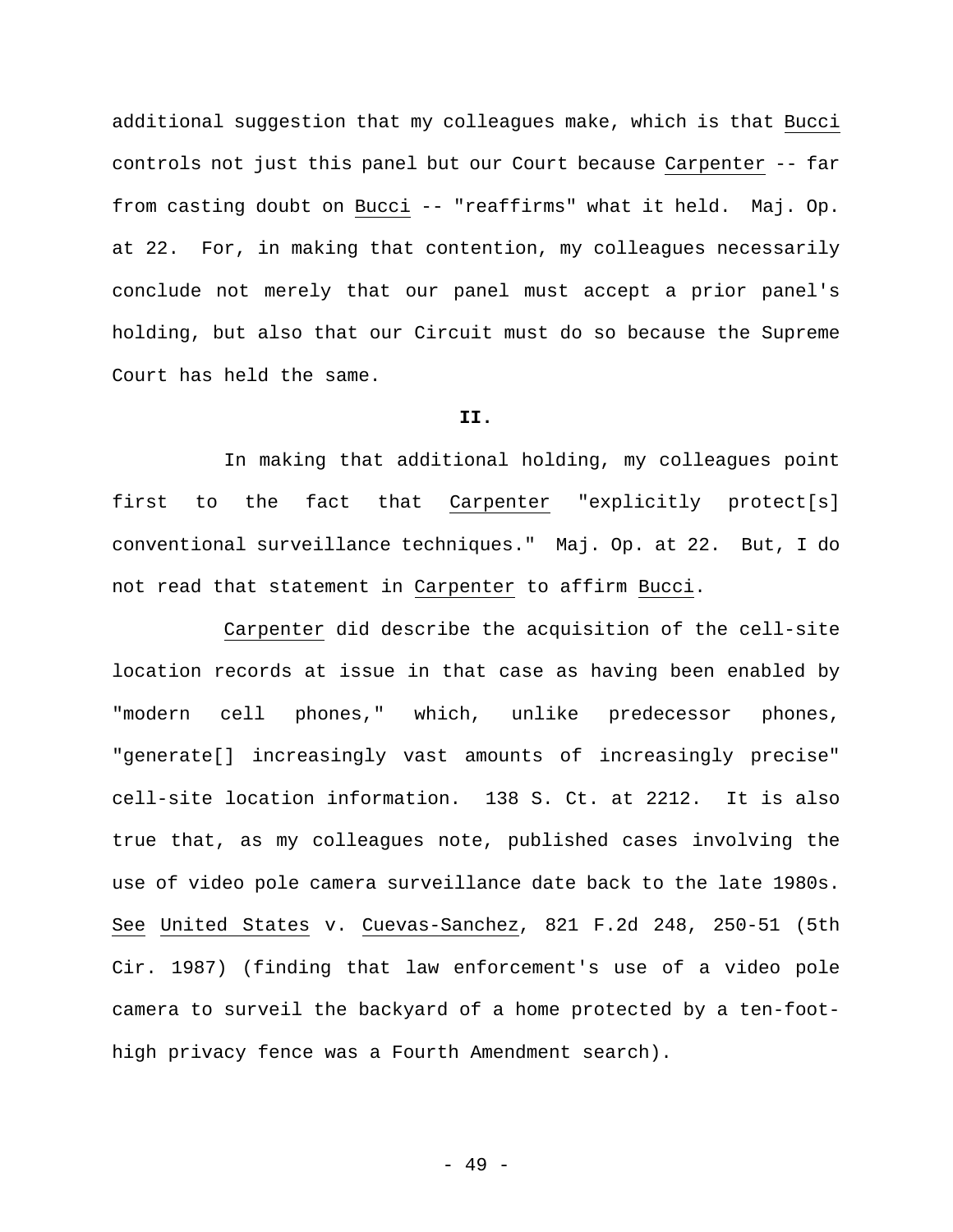But, the first commercial cell-site tower was erected years before the first opinions about video pole camera surveillance that my colleagues highlight were issued, see Jon Van, Chicago goes cellular, Chi. Trib. (June 3, 2008), http://www.chicagotribune.com/nation-world/chi-chicagodays-cellu lar-story-story.html, and the use of locational records from those towers by law enforcement began at least as early as 2001, see United States v. Forest, 355 F.3d 942 (6th Cir. 2004), vacated sub nom. Garner v. United States, 543 U.S. 1100 (2005). I doubt that Carpenter meant to embrace a construction of the Fourth Amendment that would cast doubt on law enforcement's use of sophisticated technologies to conduct surveillance if they emerged just over a decade after the bicentennial of the Constitution but endorse them if they occurred on its eve. Thus, in referring to "conventional surveillance techniques and tools," Carpenter, 138 S. Ct. at 2220, I do not understand the Court to have signaled that it had in mind even a quite contemporary variant of the stakeout rather than simply its age-old predecessor.

My colleagues also rightly point out, however, that Carpenter expressly names "security cameras" as a type of "conventional" surveillance tool, Maj. Op. at 24 (quoting Carpenter, 138 S. Ct. at 2220), and they contend that video pole cameras like the one used here "are easily thought" of as "security cameras," id. at 3-4. For that reason, they conclude that

 $-50 -$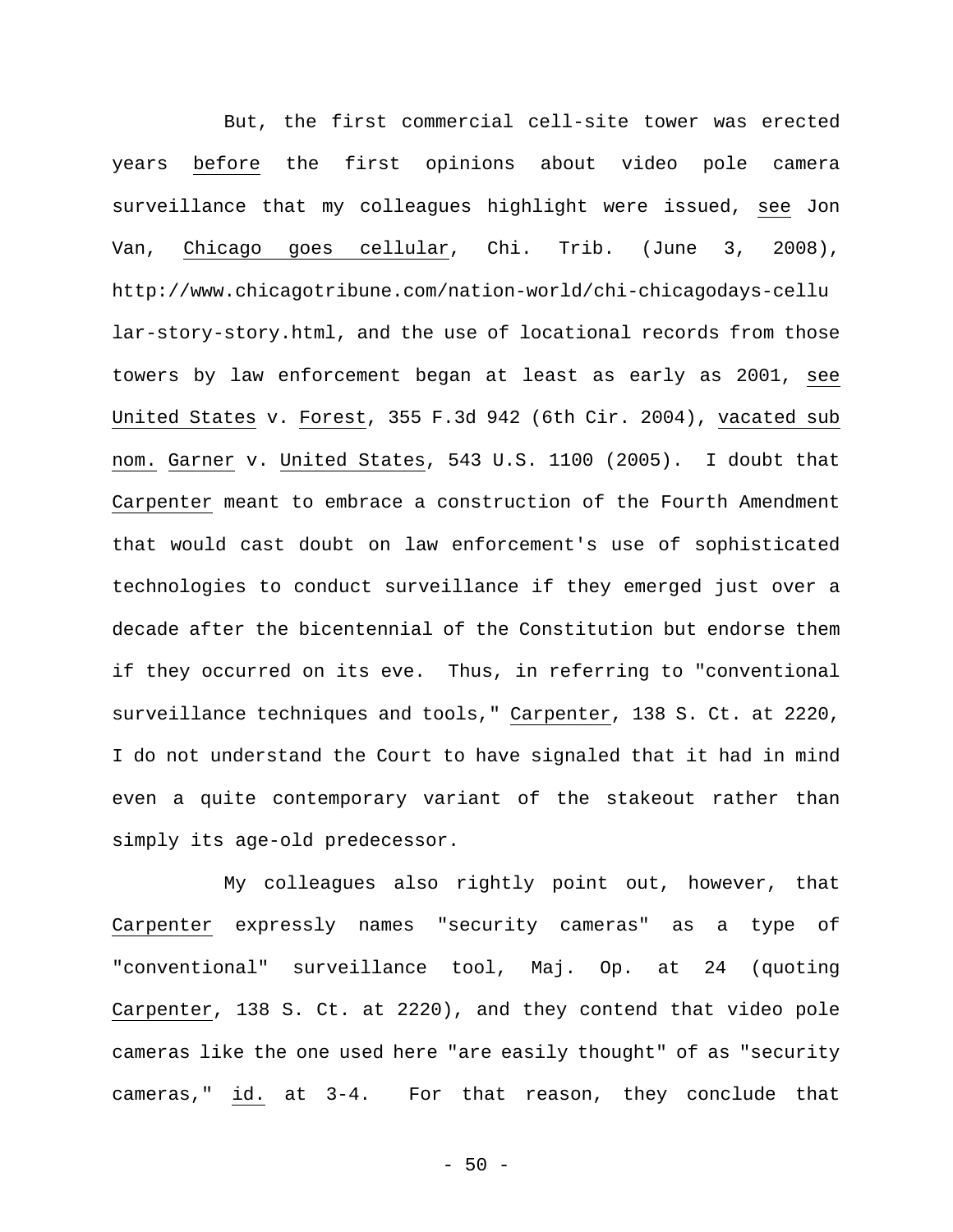Carpenter made clear, in this one brief passage, that it did have the kind of surveillance that Bucci confronted -- and that we confront here -- very much in mind.

But, "security camera" is hardly the only way -- or even the most natural way -- to describe a pole camera like the one at issue either in Bucci or this case. Conventional "security cameras" are typically deployed by property owners to keep watch over their own surroundings, not as a law enforcement tool for conducting a criminal investigation by peering into property owned by others. In fact, that Carpenter had only "security cameras" of the former ilk in mind would appear to be evidenced by the opinion's choice to make its one reference to them in the very same sentence that clarifies that the Court "do[es] not disturb" the case law that addresses a person's expectation of privacy in information voluntarily handed over to third parties, 138 S. Ct. at 2220 (discussing United States v. Miller, 425 U.S. 435 (1976) and Smith v. Maryland, 442 U.S. 735 (1979)). The following sentence -- in which the Court explained that the opinion also was not "address[ing] other business records that might incidentally reveal location information," id. (emphasis added) -- further supports the conclusion that the Court was referencing "security cameras" as a "business" record, rather than as a tool deployed by law enforcement to conduct criminal investigations by surveilling the comings and goings on the thresholds of private homes. And,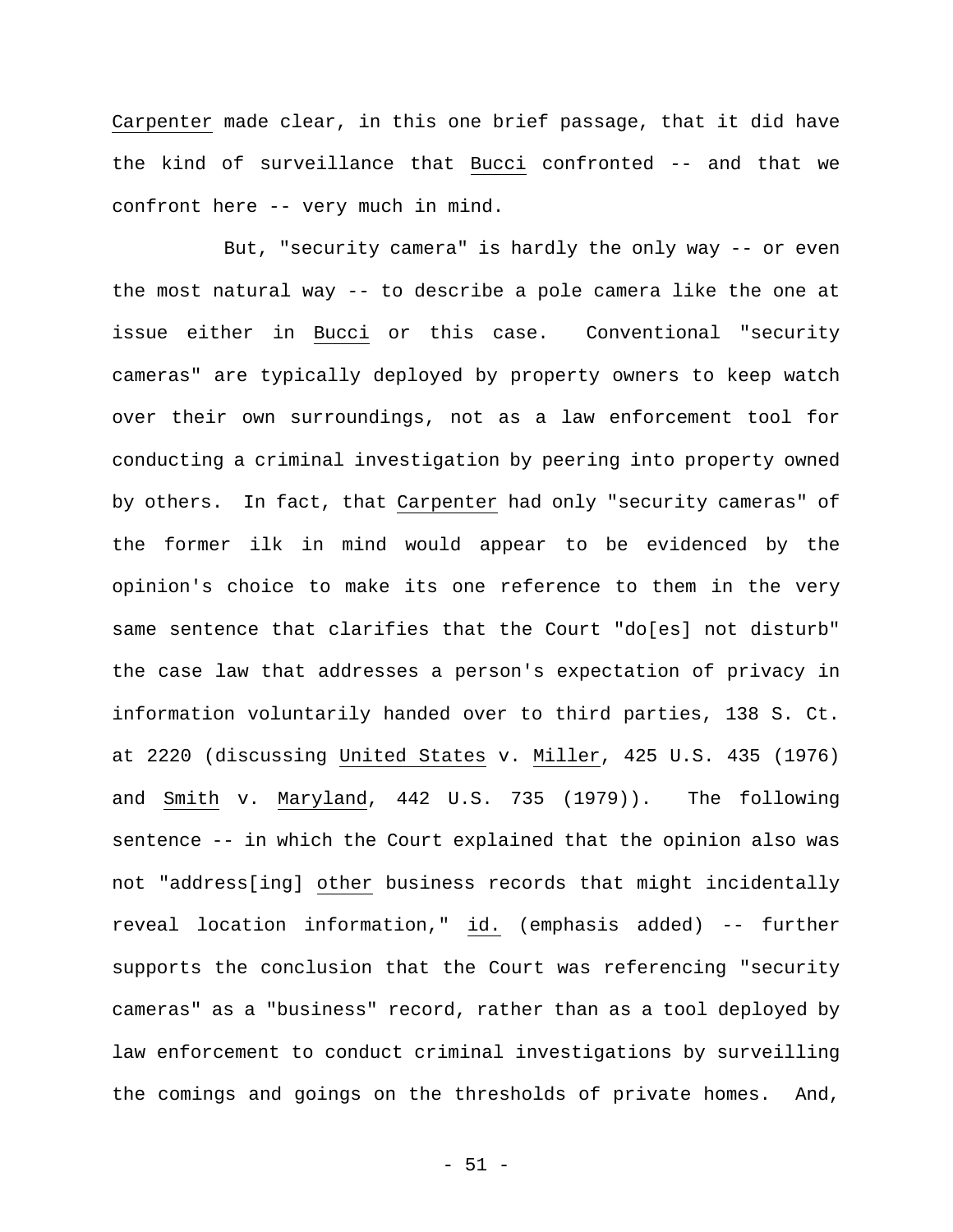consistent with this same understanding, the government itself explains in its briefing to us that "a 'security camera' is typically a private recording system that law enforcement would access under the third-party doctrine."

That a governmental entity intent on protecting its own property -- such as a municipal transit authority watching over its tracks and trains -- may employ such video surveillance in the same manner as a private business owner is of no moment for purposes of construing this aspect of Carpenter. We may assume that Carpenter meant to treat the government in its role as property owner no differently from a private business with respect to the use of security cameras for purposes of monitoring places under its control. For, even with that assumption in place, I do not see how Carpenter's reference to "security cameras" is best read impliedly to bless a police department's warrantless and suspicionless use of a video pole camera continuously and secretly to surveil the entryways of a private home in an effort to make a criminal case rather than merely to keep watch over its own parking lots or station houses as a standard safety precaution that property owners now routinely take.

Of course, even security cameras used in this conventional manner by private businesses to keep watch over their own surroundings -- or by governmental entities to patrol theirs -- may, in certain instances, pick up images of ordinary

 $-52 -$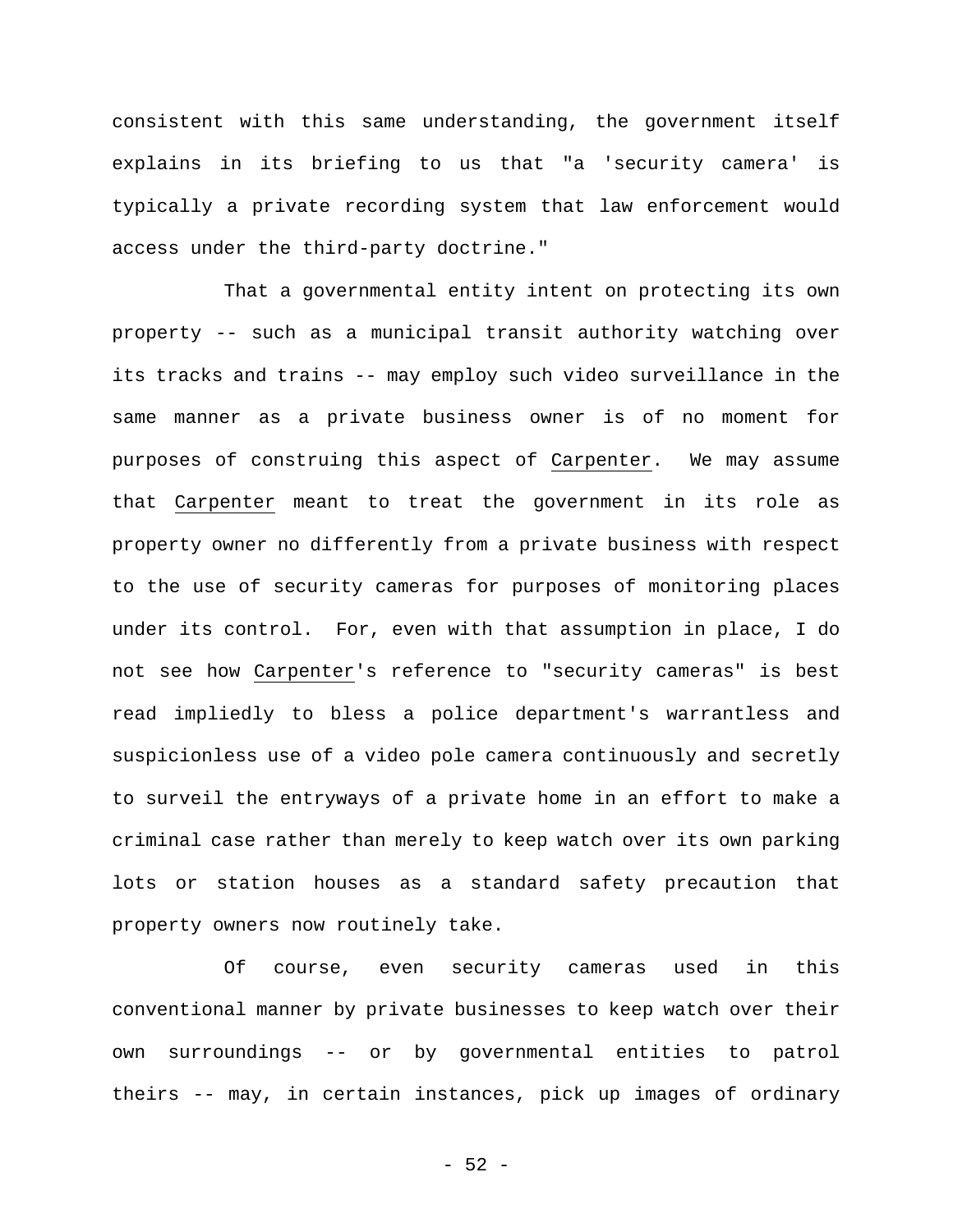people on a public sidewalk or street. They might even, in certain cityscapes, capture people going in and out of their residences, depending on how the camera is aimed.

But, the fact that such cameras -- to say nothing of cell phones -- capture more and more of the publicly visible spaces that we find ourselves in hardly suggests to me that Carpenter's reference to "security cameras" is properly read to be a holding that no one now has a reasonable expectation of privacy in their presence in any place in public view that some other property owner -- whether private or public -- might incidentally record. And, that being so, I cannot see how Carpenter may be read to go even a step further and to hold -- by virtue of its reference to "security cameras" -- that the months-long, uninterrupted video surveillance of the activities surrounding one's home by law enforcement invades no privacy expectation that society should be prepared to accept. In fact, I note that Carpenter said nothing about security camera footage of someone else's home, let alone about such footage when it is picked up not in passing by another property owner's camera, but by law enforcement's use of one for months for the dedicated purpose of capturing every moment of what transpires in the curtilage of that residence. $17$ 

<sup>&</sup>lt;sup>17</sup> The government is no ordinary property owner, of course, given the kinds of property that it controls. As my colleagues note, for example, the City of Springfield, Massachusetts uses its cameras to monitor for "[t]raffic light configurations,"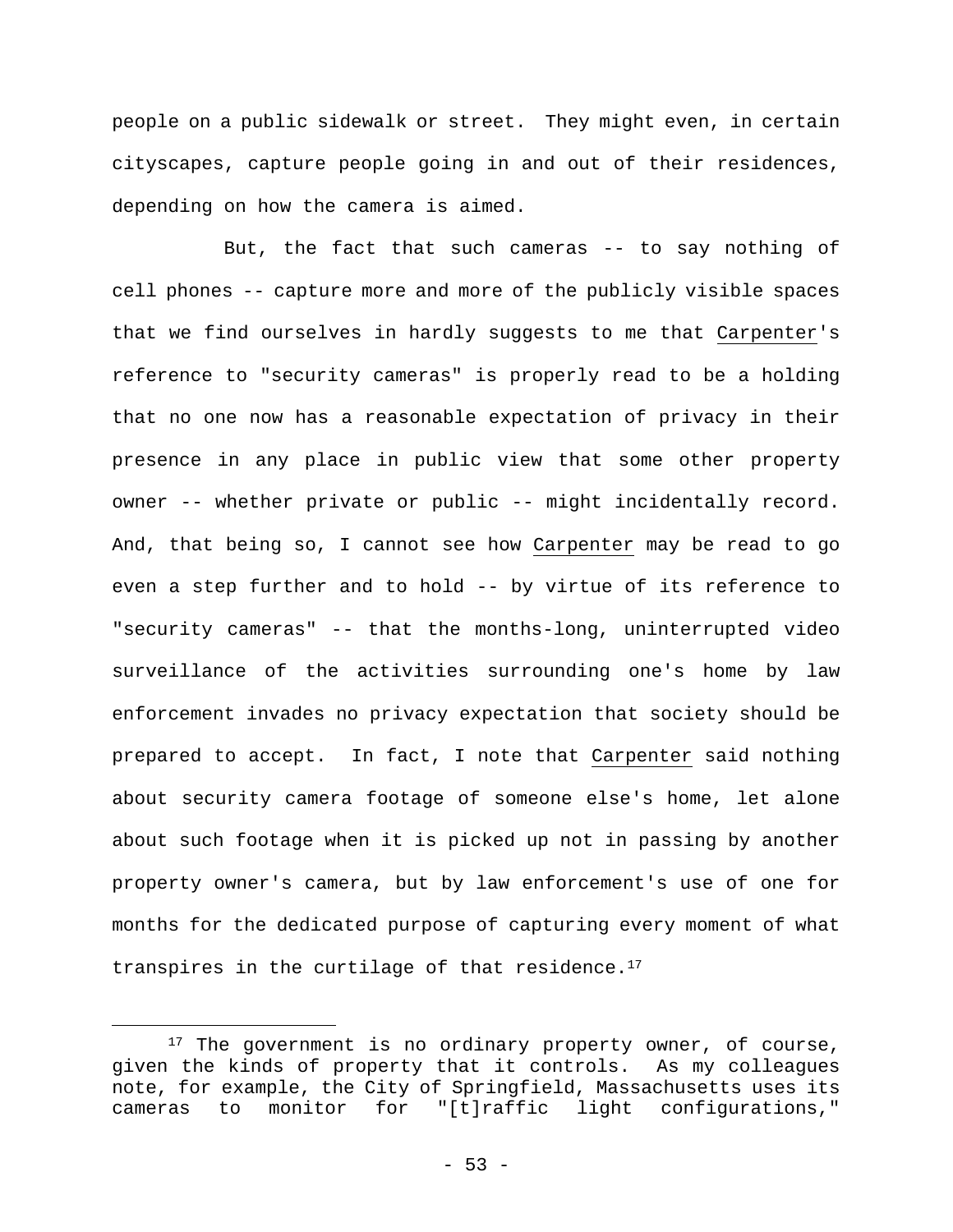For these reasons, I do not read Carpenter to have had law enforcement's use of video pole cameras like the one at issue here in mind when it expressly identified the categorical limit on its holding that my colleagues highlight. Insofar as there is any doubt on that score, moreover, it is entirely proper for us, as circuit judges, not to assume that the Court coyly made such a far-reaching and never-before-announced holding. And that is especially the case when, to do so, we would have to conclude that the Court made it implicitly and in passing in the course of an opinion that otherwise makes such a point of highlighting the constitutional concerns raised by law enforcement's everincreasing capacity to engage in the perfect surveillance of

<sup>&</sup>quot;[t]raffic backups," "[r]oad closures," "[c]onstruction projects," "[s]now plow progress," and "[r]oad conditions," and for "get[ting] a real time look" when responding to "resident and business complaints." Real Time Camera's assist DPW, City of Springfield (Dec. 24, 2013 7:46 AM), https://www.springfieldma.gov/dpw/index.php?id=cameras. The further one gets from the traditional private property owner's use of video surveillance to keep watch over what they own, however, the less plausible it becomes to me to conclude that Carpenter meant blithely to sign off on the notion that the government's use of that type of surveillance technology for security rather than law enforcement necessarily poses no threat to individual expectations of privacy or that such use, in and of itself, renders any such expectation of privacy in even one's comings and goings to and from one's own home unreasonable, if such expectation is asserted to support a contention that the continuous surveillance of those activities by a government "security camera" constitutes a search. The reductio of this observation makes the point well enough. See, e.g., Paul Mozur & Aaron Krolik, A Surveillance Net Blankets China's Cities, Giving Police Vast Powers, N.Y. Times (Dec. 17, 2019), https://www.nytimes.com/2019/12/17/technology/china-surveillance .html.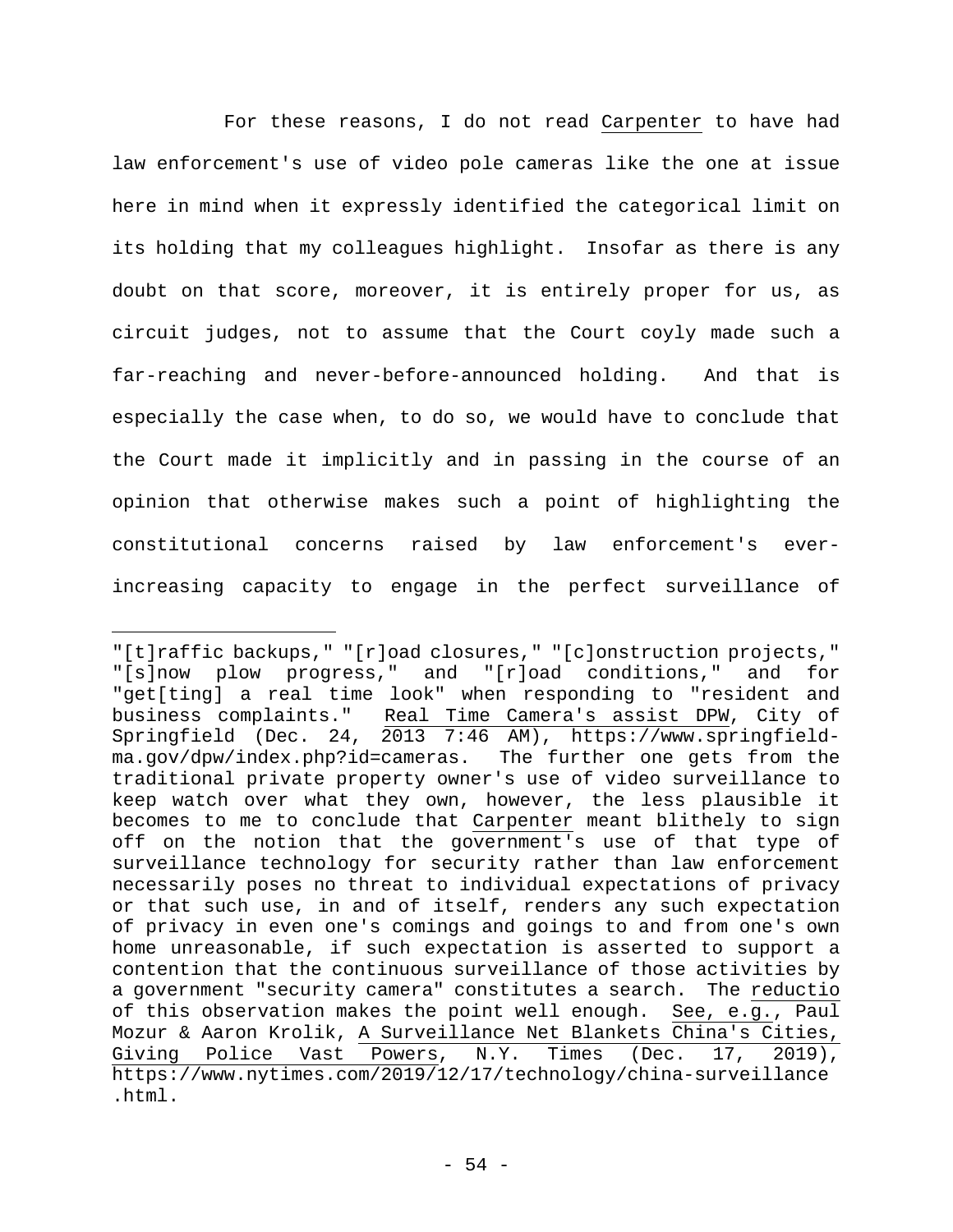activities that, in a lower-tech world, were clothed in practical anonymity. Thus, in my view, Carpenter's important caveat that its holding does not "call into question conventional surveillance techniques and tools, such as security cameras," 138 S. Ct. at 2220, has no bearing on the question before us.

## **III.**

There does remain the fact that my colleagues find that Carpenter "leaves intact" the case law on which Bucci relied, Maj. Op. at 26, and I agree with them that this body of precedent does hold that, at least ordinarily, a person has no reasonable expectation of privacy in the activities in which they knowingly engage in public view. Carpenter is a self-avowedly "narrow" ruling, 138 S. Ct. at 2220, and it is important that we not read it to be more disruptive than it inherently is.

But, that same body of precedent, which I agree Carpenter did not overturn, also contains -- quite expressly -- important strands that qualify the proposition on which Bucci relied on it for about the extent of our expectations of privacy in public. And, because Carpenter, in my view, is best read to draw out those very strands from those well-settled precedents, I do not read it to affirm Bucci simply because it does not call into question several of the key cases on which Bucci relied. Rather, I read Carpenter at least to raise the question whether Bucci read those cases -- which we continue to be bound to follow -- correctly in

 $- 55 -$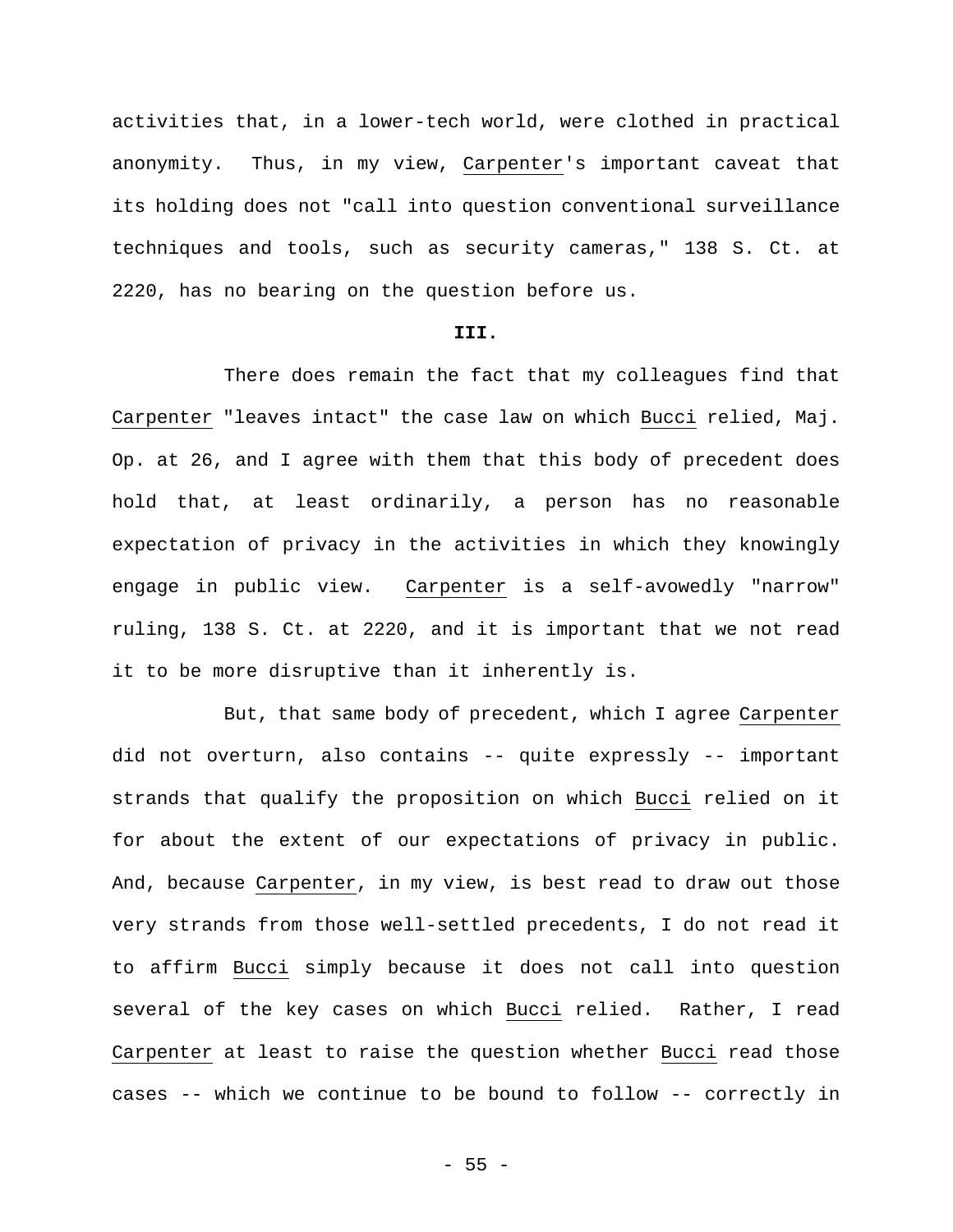concluding that they afforded so little Fourth Amendment protection to the defendant in that case.

For example, Carpenter does reaffirm Katz, on which Bucci relied, just as my colleagues assert. Indeed, Bucci supports the conclusion that "[a]n individual does not have an expectation of privacy in items or places he exposes to the public," 582 F.3d at 117, by quoting these two sentences from Katz: "[T]he Fourth Amendment protects people, not places. What a person knowingly exposes to the public, even in his own home or office, is not a subject of Fourth Amendment protection." Id. (alteration in original) (quoting Katz, 389 U.S. at 351).

But, immediately following those two sentences, Katz also includes a critical third sentence that Bucci did not mention: "But what [a person] seeks to preserve as private, even in an area accessible to the public, may be constitutionally protected." 389 U.S. at 351. And, notably, it is this omitted third sentence from Katz that Carpenter relied on to conclude that "[a] person does not surrender all Fourth Amendment protection by venturing into the public sphere," 138 S. Ct. at 2217, in the course of holding that law enforcement's use of technology to surveil a person can, even when that person is in public, invade a reasonable expectation of privacy, id.; see also id. (noting that a "majority of this Court has already recognized that individuals have a reasonable expectation of privacy in the whole of their physical movements,"

- 56 -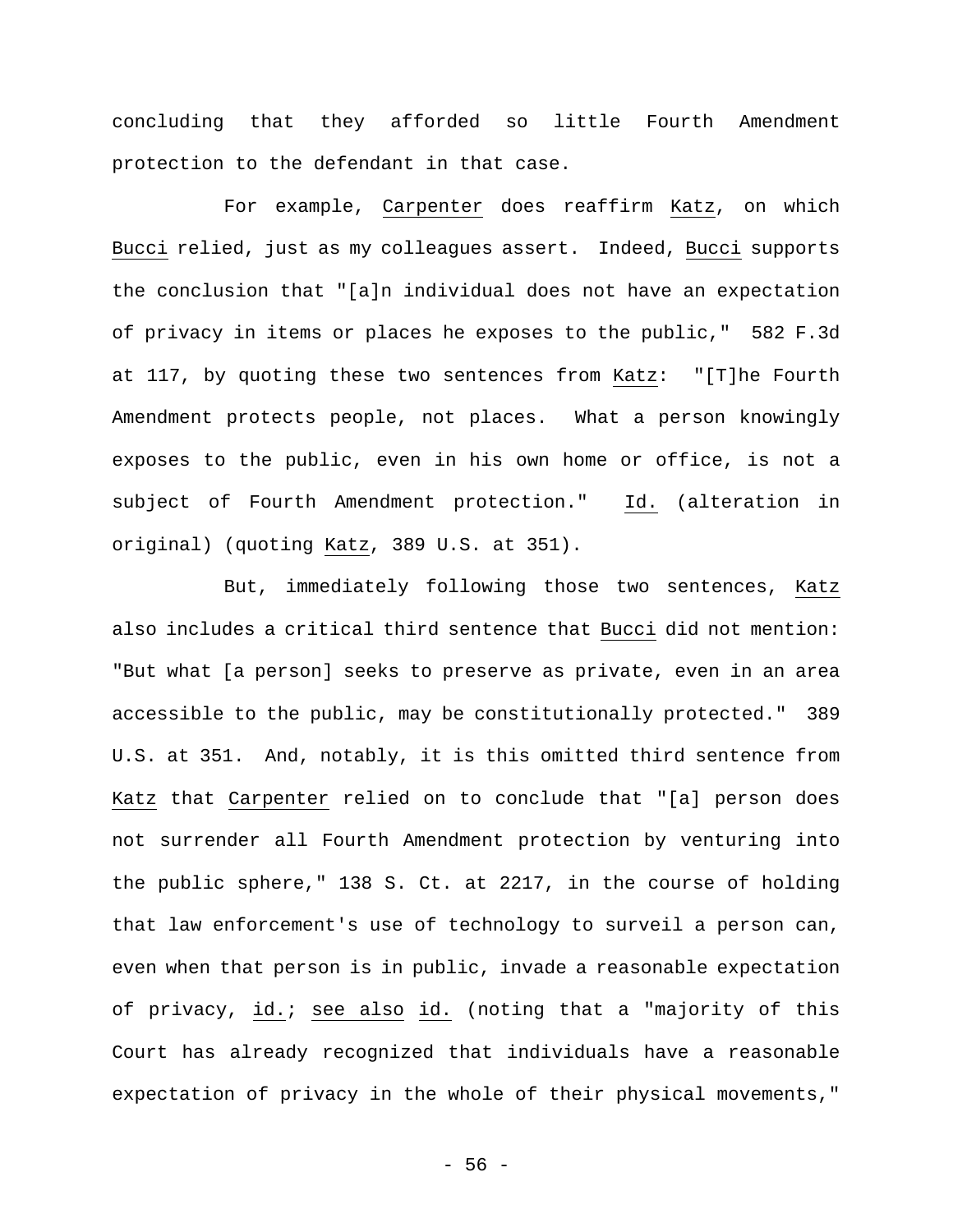even when those movements are in public (citing Jones, 565 U.S. at 430 (Alito, J., concurring in judgment); id. at 415 (Sotomayor, J., concurring))).

Bucci also cited, as my colleagues note, the portion of California v. Ciraolo, 476 U.S. 207 (1986), which, citing Katz, explained that the "[t]he Fourth Amendment protection of the home has never been extended to require law enforcement officers to shield their eyes when passing by a home on public thoroughfares." Id. at 213; see Bucci, 582 F.3d at 117. And, as my colleagues note, Carpenter left Ciraolo no less intact than it left Katz.

But, here, too, it is hard to see how Carpenter could be thought thereby impliedly to have endorsed Bucci's sweeping notion that one lacks a reasonable expectation of privacy in places that one exposes to public view. Ciraolo held that a plane carrying law enforcement could conduct an aerial observation of a backyard at a height of 1000 feet, and thus it did not address unrelenting surveillance. 476 U.S. at 213. Moreover, the opinion repeatedly states -- in passages that Bucci did not cite -- that it upheld only "naked-eye observation." Id. at 213; see also id. at 210, 212 n.1, 213, 215. For these reasons, I do not read Ciraolo to endorse the idea that the necessarily fleeting gaze of a single passerby -- even if aggregated with the similarly casual observations of other flaneurs -- somehow equates to electronic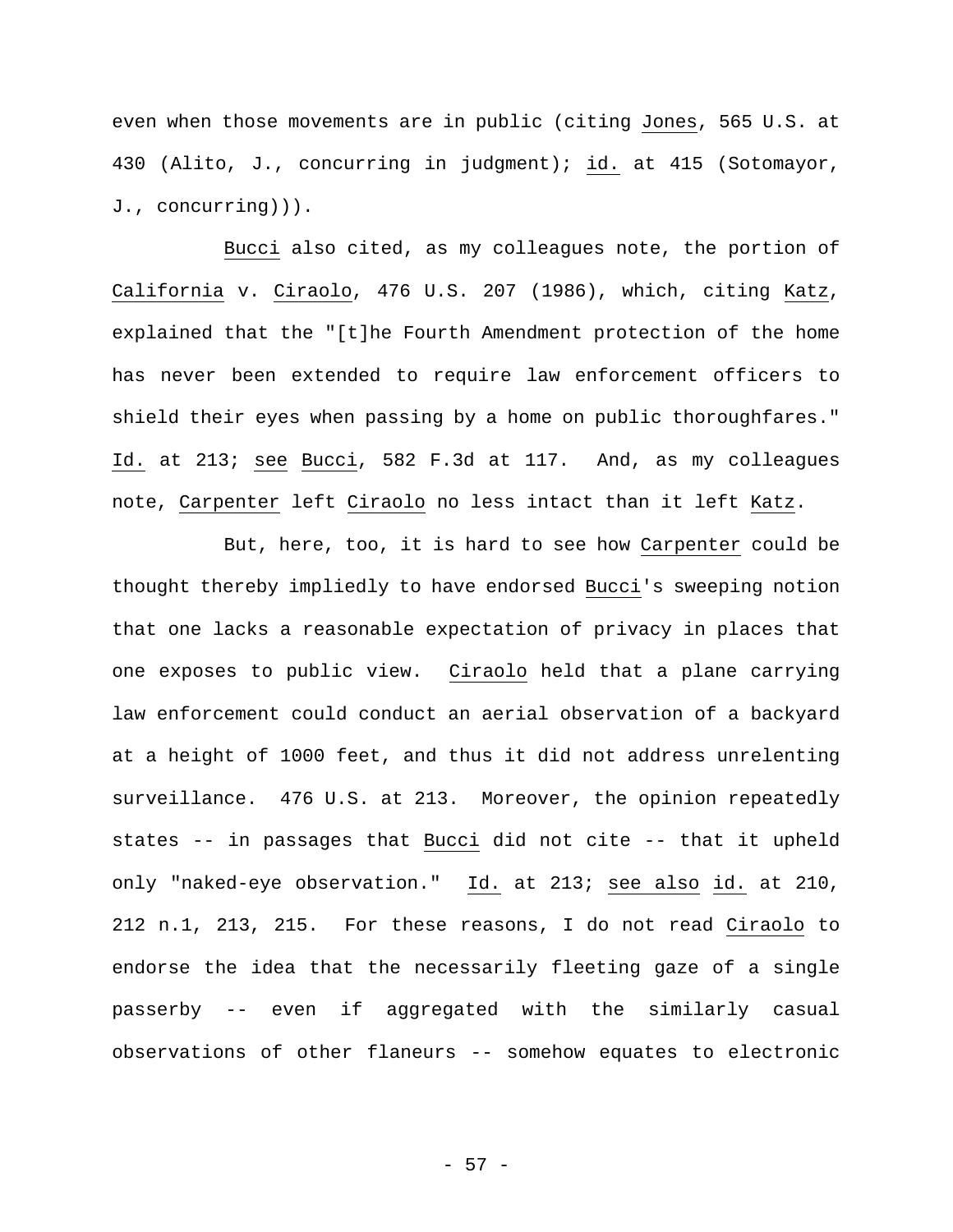surveillance of the more systematic and unrelenting kind that Bucci confronted.

Finally, Bucci cited to the Supreme Court's decision in Kyllo v. United States, 533 U.S. 27 (2001), in explaining that the Court had "not[ed] [the] lawfulness of unenhanced visual surveillance of a home." 582 F.3d at 117. In doing so, Kyllo did emphasize, as my colleagues rightly note, that when the Fourth Amendment was adopted, "[v]isual surveillance was unquestionably lawful because 'the eye cannot by the laws of England be guilty of a trespass.'" 533 U.S. at 31-32 (quoting Boyd, 116 U.S. at 628). And, as my colleagues also rightly note, Carpenter itself invoked and affirmed Kyllo.

But, Bucci did not address Kyllo's admonitions to courts to "assure[] preservation of that degree of privacy against government that existed when the Fourth Amendment was adopted," 533 U.S. at 34, and not to leave privacy -- and particularly privacy of the home -- "at the mercy of advancing technology," id. at 35. Yet, Carpenter quoted and relied on this very portion of Kyllo, 138 S. Ct. at 2214, and went on to explain that "[p]rior to the digital age, law enforcement might have pursued a suspect for a brief stretch but doing so 'for any extended period of time was difficult and costly and therefore rarely undertaken,'" id. at 2217 (quoting Jones, 565 U.S. at 429 (Alito, J., concurring in judgment)). Thus, Bucci did not address the practical fact that

- 58 -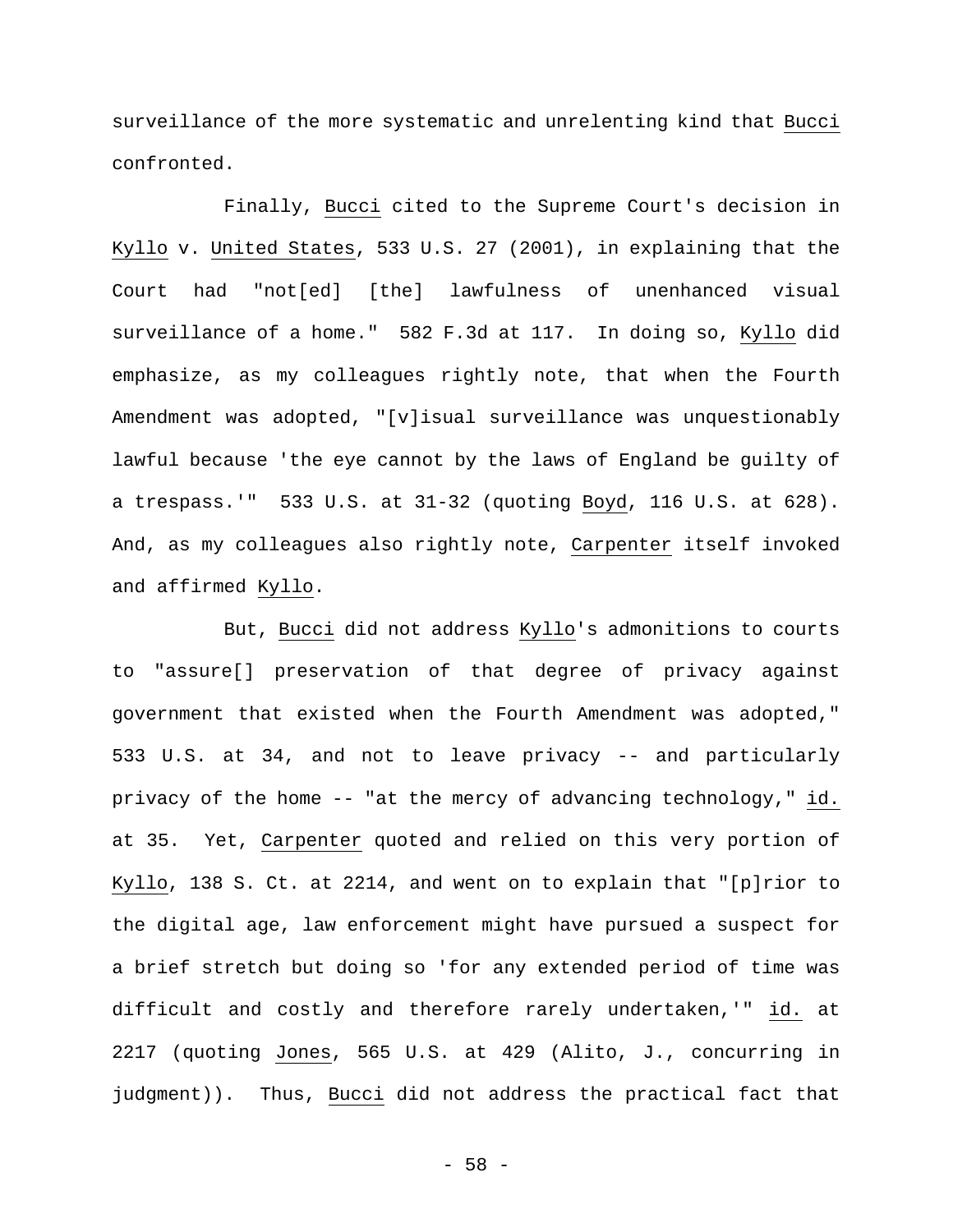Carpenter suggests, based in part on Kyllo, might well matter most in a case involving sustained surveillance over many months by a video pole camera -- that it would be highly unlikely that law enforcement officers could sit outside a home without being spotted and observe and catalog every activity that occurred over every moment of that period of time.

Nor, I should add, did Bucci address Kyllo's statement that, even if "the technology used in the present case was relatively crude, the rule we adopt must take account of more sophisticated systems that are already in use or in development." 533 U.S. at 36. Yet, Carpenter quoted and affirmed that precise instruction, 138 S. Ct. at 2218-19, which is particularly pertinent to this type of surveillance, given the pace of technological innovation when it comes to video, see Br. for The American Civil Liberties Union and The American Civil Liberties Union of Massachusetts at 19 (discussing a camera installed at Boston Logan International Airport around ten years ago that, from 150 meters away, can see any object as small as a centimeter-and-a-half wide); see also Br. for The Center for Democracy & Technology at 19-25 (explaining that camera technology that could be applied to pole cameras in the future allows law enforcement to clandestinely observe small details with great accuracy and that video analytic software enables the rapid and targeted search of volumes of information, as well as provides facial recognition capabilities).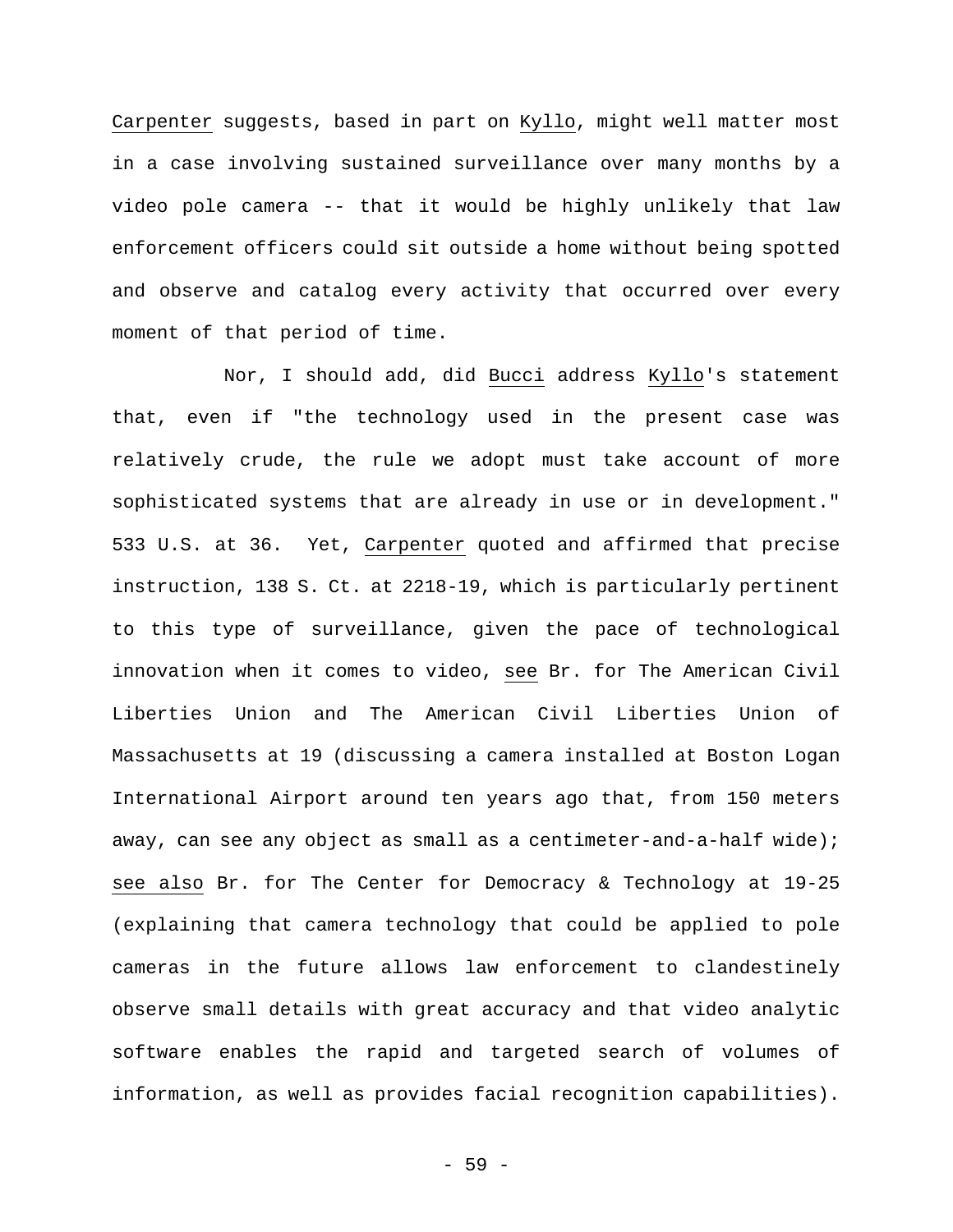Given the portions of Katz, Ciraolo, and Kyllo that Bucci did not address, and the light that Carpenter shines on those portions, there is reason to question, then, whether Bucci was right to read those cases to support the conclusion that it reached rather than to require the opposite one. Thus, while my colleagues' discussion of stare decisis and the fact that Carpenter did not overrule Katz, Ciraolo, and Kyllo is indisputably correct, it is also, in my view, of no consequence to any question that we must answer. If Bucci is wrong, it is not because Carpenter rejects the Supreme Court precedents on which Bucci relied. If Bucci is wrong, it is because Carpenter confirms -- by making it even clearer in retrospect than it already was -- that Bucci misapplied those precedents from the get-go, by failing to give any apparent weight to those aspects of them that pointed against its conclusion.

To the extent that my colleagues' stare decisis concerns are instead meant to provide a reason for us not to reconsider Bucci en banc because it is precedent within this Circuit, I cannot agree. One of the functions of reconsidering our precedent en banc is to ensure that our Court's precedent accords with the understandings of the Supreme Court. See Fed. R. App. P. 35. We thus honor the doctrine of stare decisis -- rather than flout it -- when, as a Circuit, we reconsider our own panel opinions to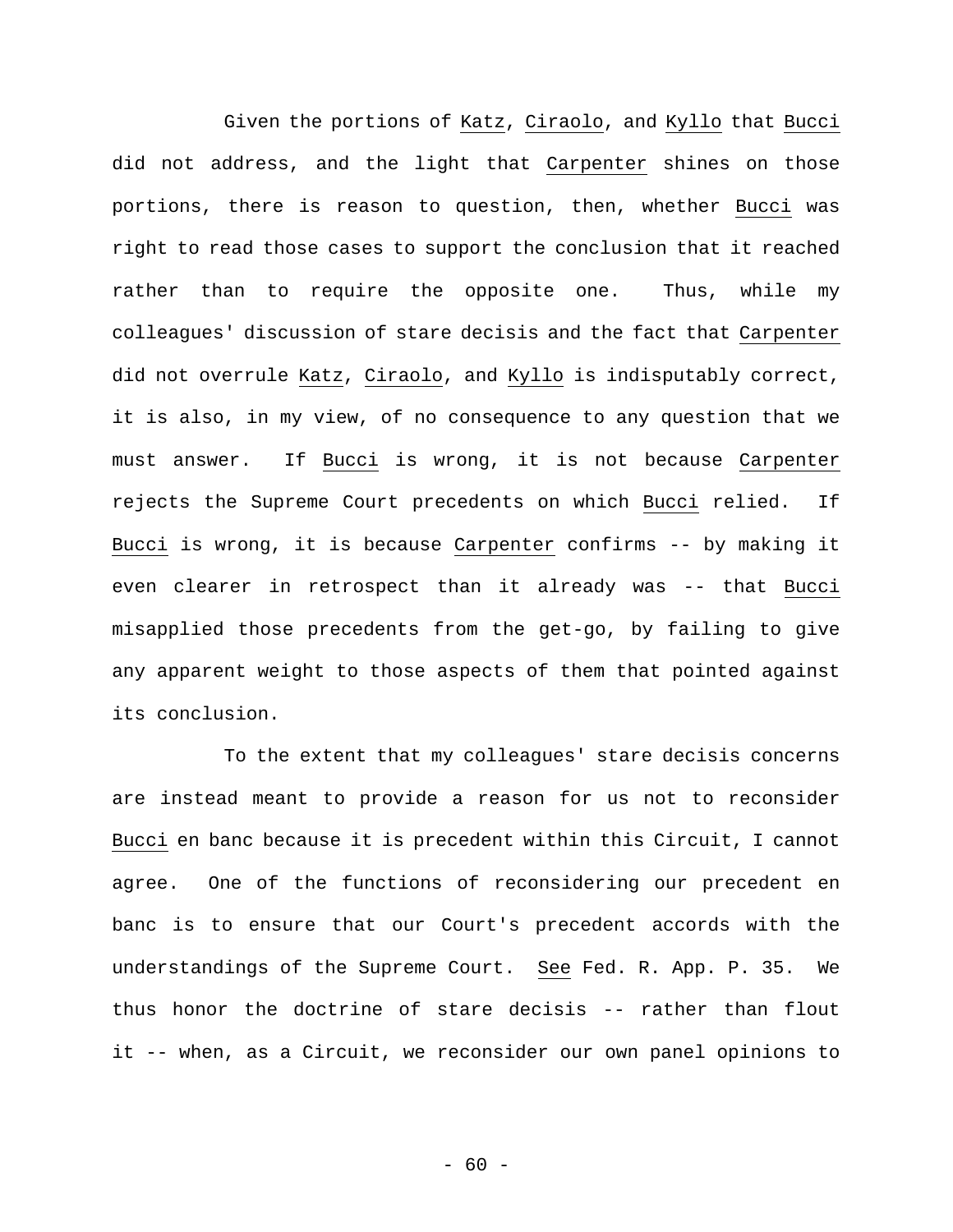ensure that they align with those of the Supreme Court, past and present.

#### **IV.**

I do not mean to suggest from this comparison of Carpenter's treatment of Katz, Ciraolo, and Kyllo to Bucci's treatment of them that Bucci has been stripped of its power to bind this panel by Carpenter's gloss on them. As I have already emphasized, Bucci focused on the lack of "fences, gates, or shrubbery" protecting the defendant's home. 582 F.3d at 116. In doing so, it identified a factor that arguably bears on the reasonableness of the defendant's expectation of privacy from the surveillance that he faced that the surveillance of the defendant in Carpenter simply did not implicate. Thus, I do not see how our panel may read Carpenter to free us from adhering to that prior panel ruling, even if we have doubts about its reasoning.

Nevertheless, I do want to emphasize that Bucci**'**s treatment of that factor is itself concerning for reasons that are independent of those that I have already given. For, in highlighting the countermeasures that the defendant there failed to take, Bucci gave no apparent consideration to a variety of factors, including municipal zoning regulations and homeowner association rules, to say nothing of cost, that commonly disable a person from erecting barriers to protect against long-term surveillance of their residences entryways and garages, and not

- 61 -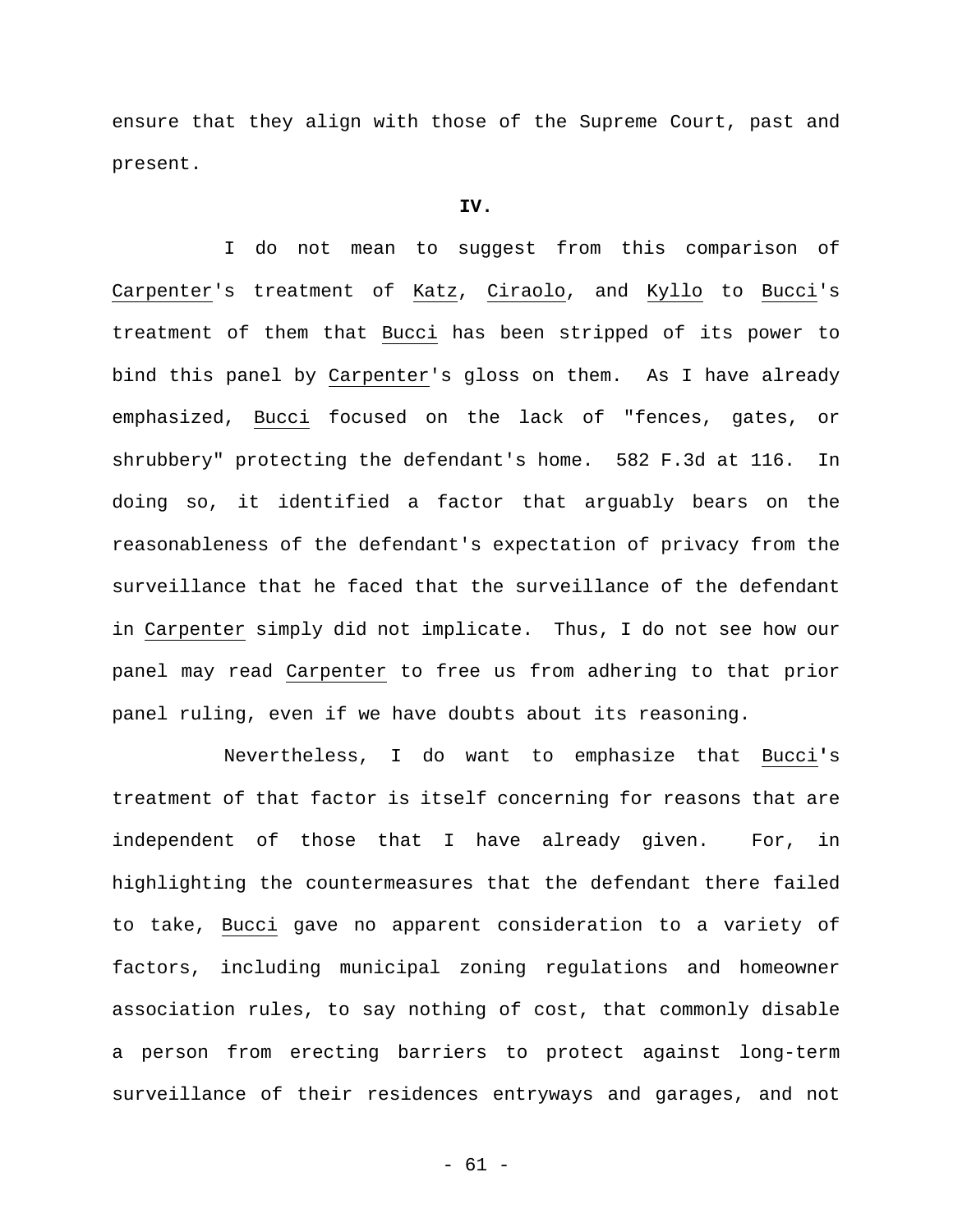only in suburban settings. Thus, Bucci did not consider whether one should have an expectation of privacy -- from unrelenting, 24/7, perfect law enforcement surveillance -- in coming and going from one's home, even if for reasons of time, circumstance, local laws, or cash there are no hedgerows to protect against such surveillance.

Relatedly, Bucci failed to account adequately, in my view, for those precedents that were then in place -- and that still are -- that suggested a reason to be particularly concerned about the privacy interests that were threatened by the special nature of the pole camera's target -- the immediate area surrounding the home -- given the activities that take place there. See U.S. Const. amend. IV (protecting the "[t]he right of the people to be secure in their persons, houses, papers, and effects, against unreasonable searches and seizures"); Oliver v. United States, 466 U.S. 170, 180 (1984) ("[T]he curtilage is the area to which extends the intimate activity associated with the 'sanctity of a man's home and the privacies of life' and therefore has been considered part of home itself for Fourth Amendment purposes." (quoting Boyd, 116 U.S. at 630)). Indeed, in Ciraolo, which Bucci did rely on, the Court made a point of emphasizing the concerns raised by surveillance of that area, though Bucci did not discuss that portion of that opinion. See Ciraolo, 476 U.S. at 212-13 ("The protection afforded the curtilage is essentially a

- 62 -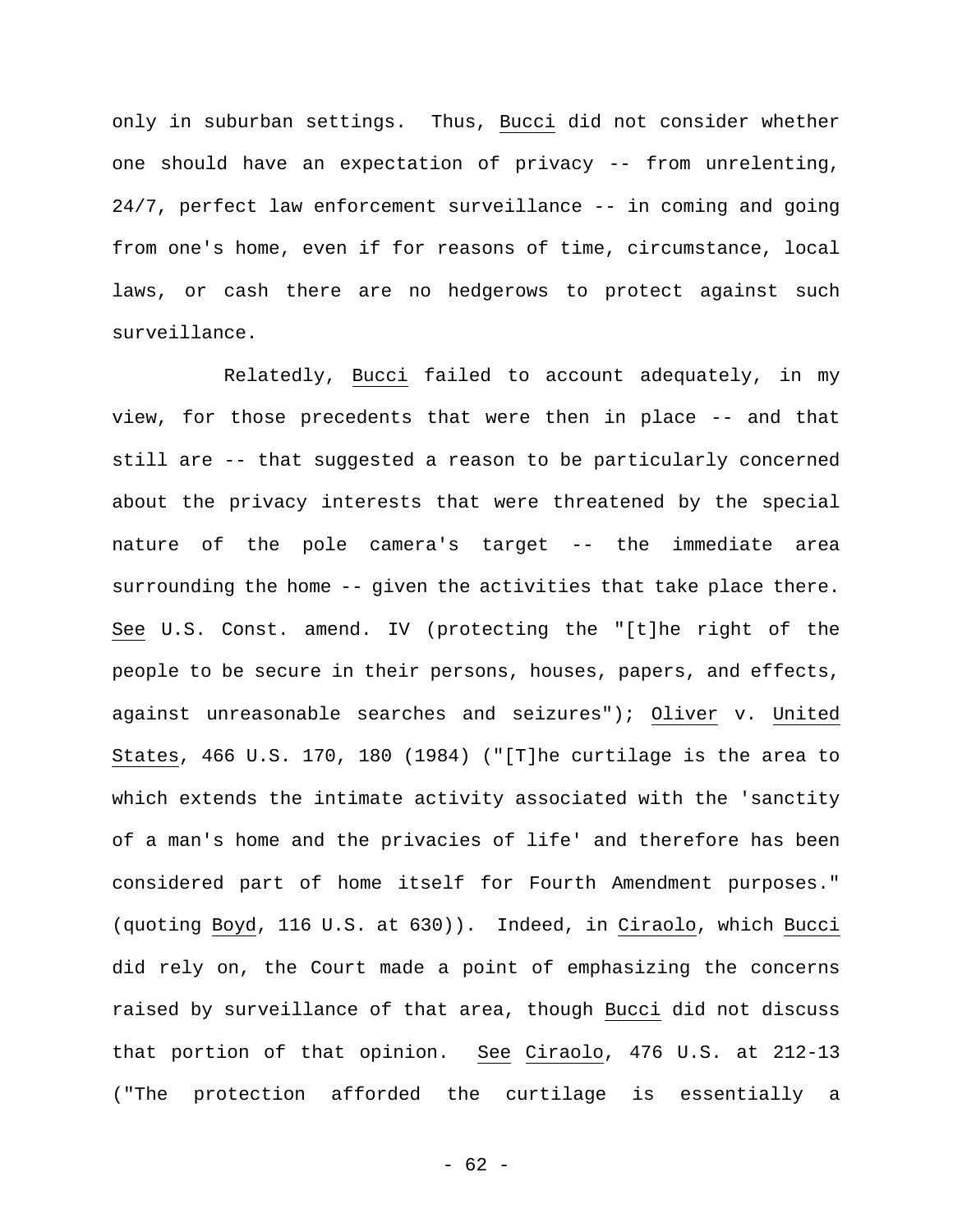protection of families and personal privacy in an area intimately linked to the home, both physically and psychologically, where privacy expectations are most heightened.").

These limitations in Bucci's analysis loom even larger than they otherwise might after Carpenter, notwithstanding the different kind of surveillance that it addressed. Carpenter made clear that it was concerned that the surveillance tool in that case gave law enforcement an "intimate window into a person's life, revealing not only his particular movements, but through them his 'familial, political, professional, religious, and sexual associations.'" 138 S. Ct. at 2217 (quoting Jones, 565 U.S. at 415 (Sotomayor, J., concurring)). Yet, under Bucci, law enforcement's warrantless use of a hidden video camera, supplying a continuous live but also searchable feed to the station house, is permitted without any judicial oversight, seemingly even if such a camera is trained on every home in America. And that is so, notwithstanding that the "time-stamped data," Carpenter, 138 S. Ct. at 2217, that such constant recording creates may include real-time images of our children playing outside in our yards, our friends coming to meet us where we live, and our guests arriving for gatherings of a religious or political nature, to mention only those of life's privacies around the home that are least likely to cause us embarrassment or even shame.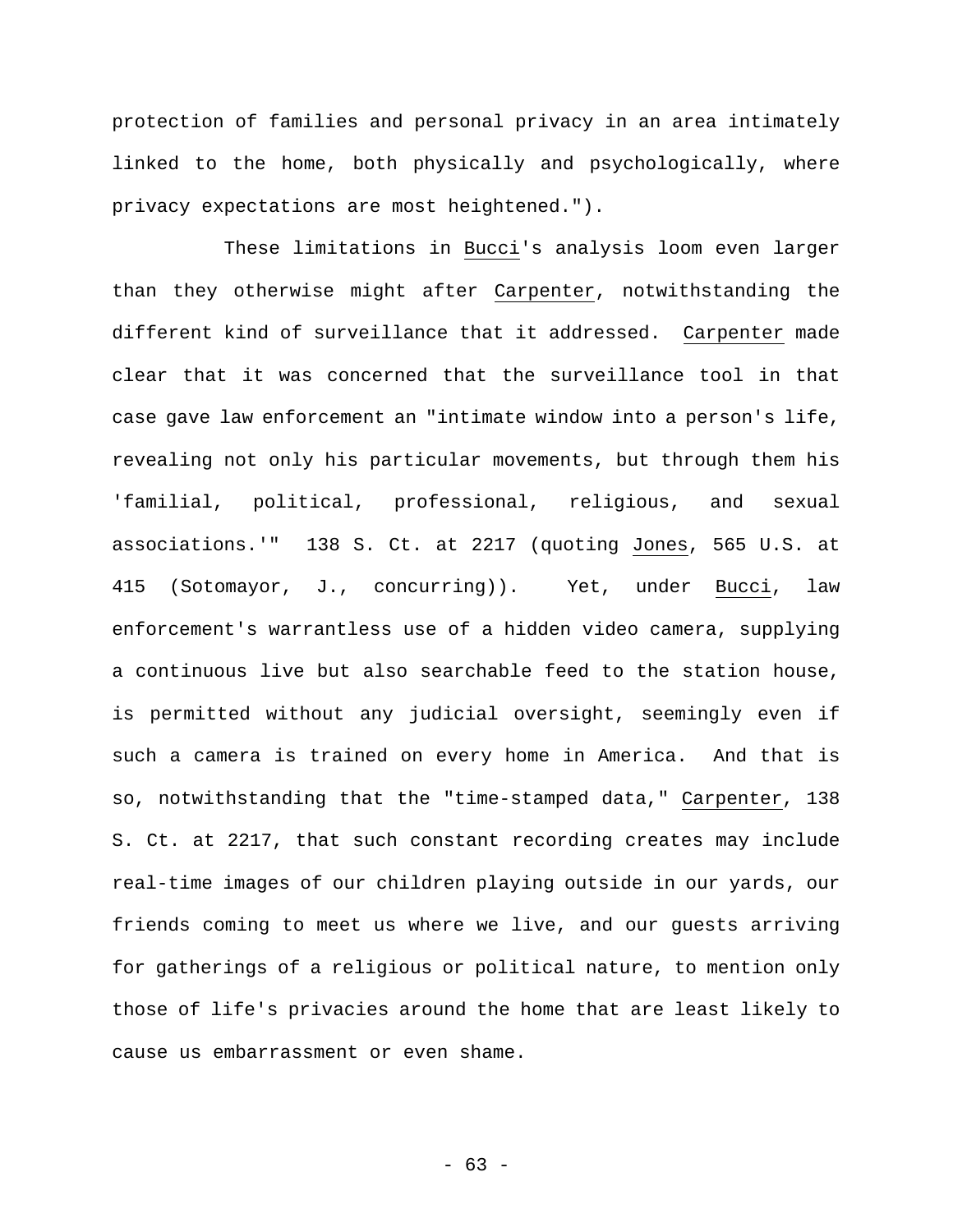So, while I do not read Carpenter to permit us, as a panel, to disregard Bucci, I do, for these reasons, too, read Carpenter to underscore the need for us to reconsider Bucci as a Court. Nor do concerns about reliance interests -- which matter greatly in the stare decisis calculus -- provide a reason, in my view, for us to be so wary of shifting course from Bucci that we must stand by it even if it is wrong. It is never too late for a Circuit to ensure that its own precedents align with those of the Supreme Court, and the government's reliance interests in our own prior precedent here are not strong.

In the event that we were to overrule Bucci en banc, the good faith exception to the exclusionary rule, see Davis v. United States, 564 U.S. 229, 232 (2011); cf. United States v. Leon, 468 U.S. 897, 920-22 (1984) -- which the District Court happened to have found that the government waived in this case -- would likely provide all the protection that the government would need from challenges to its use of such video pole cameras during the period when Bucci was good law. There is thus no tidal wave of backwardlooking litigation in the offing as there may be in some cases.

The reliance interest that the government has in the future use of such surveillance, moreover, is, as best I can tell, nonexistent. The government had decades of experience using eavesdropping technology without a warrant prior to the Supreme Court's decision in Katz. See Goldman v. United States, 316 U.S.

- 64 -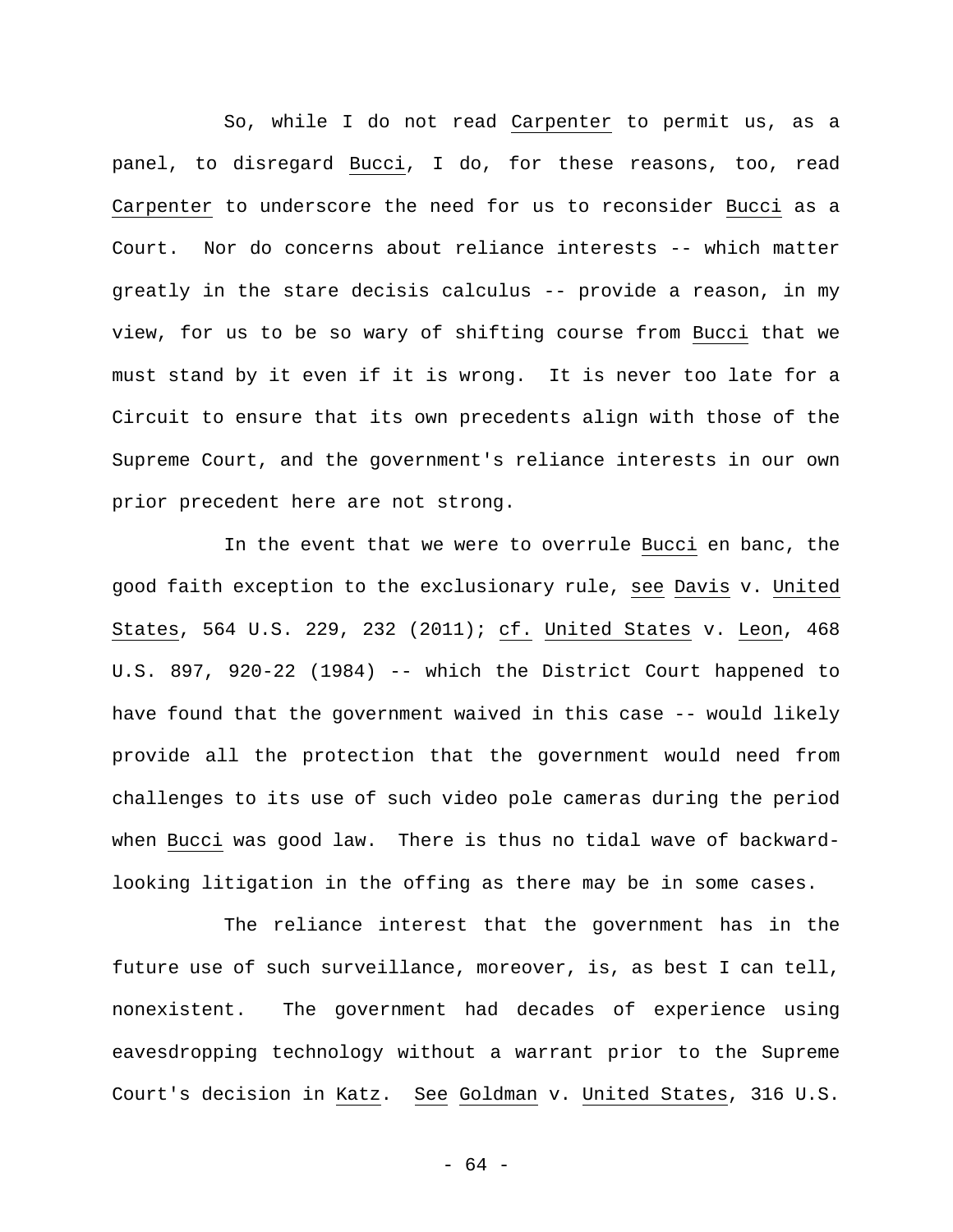129, 135 (1942) (upholding the warrantless use of a detectaphone); Olmstead v. United States, 277 U.S. 438, 470 (1928) (upholding warrantless wiretapping). But, that did not stop the Supreme Court from holding that such a practice violated the Fourth Amendment once it concluded that it did. See Katz, 389 U.S. at 359. That a means of surveillance might have provided useful evidence in the past cannot create a going-forward reliance interest that insulates its deployment from constitutional challenge in the future.

**V.** 

I close with one final observation. Our Circuit, not so long ago, confronted a question as to whether to adopt an approach to the Fourth Amendment that would be attuned to the threats to privacy posed by new technological realities despite the absence of precedent compelling us to do so. See United States v. Wurie, 728 F.3d 1 (2013) (considering whether the search-incident-toarrest exception to the warrant requirement allowed officers to search a seized cell phone following the defendant's arrest). We opted then to adopt that privacy-protective approach, as we were concerned that any other one would "create 'a serious and recurring threat to the privacy of countless individuals.'" Id. at 14 (quoting Arizona v. Gant, 565 U.S. 332, 345 (2009)).

The following year, the Supreme Court upheld our decision. See Riley v. California, 573 U.S. 373 (2014) (declining

- 65 -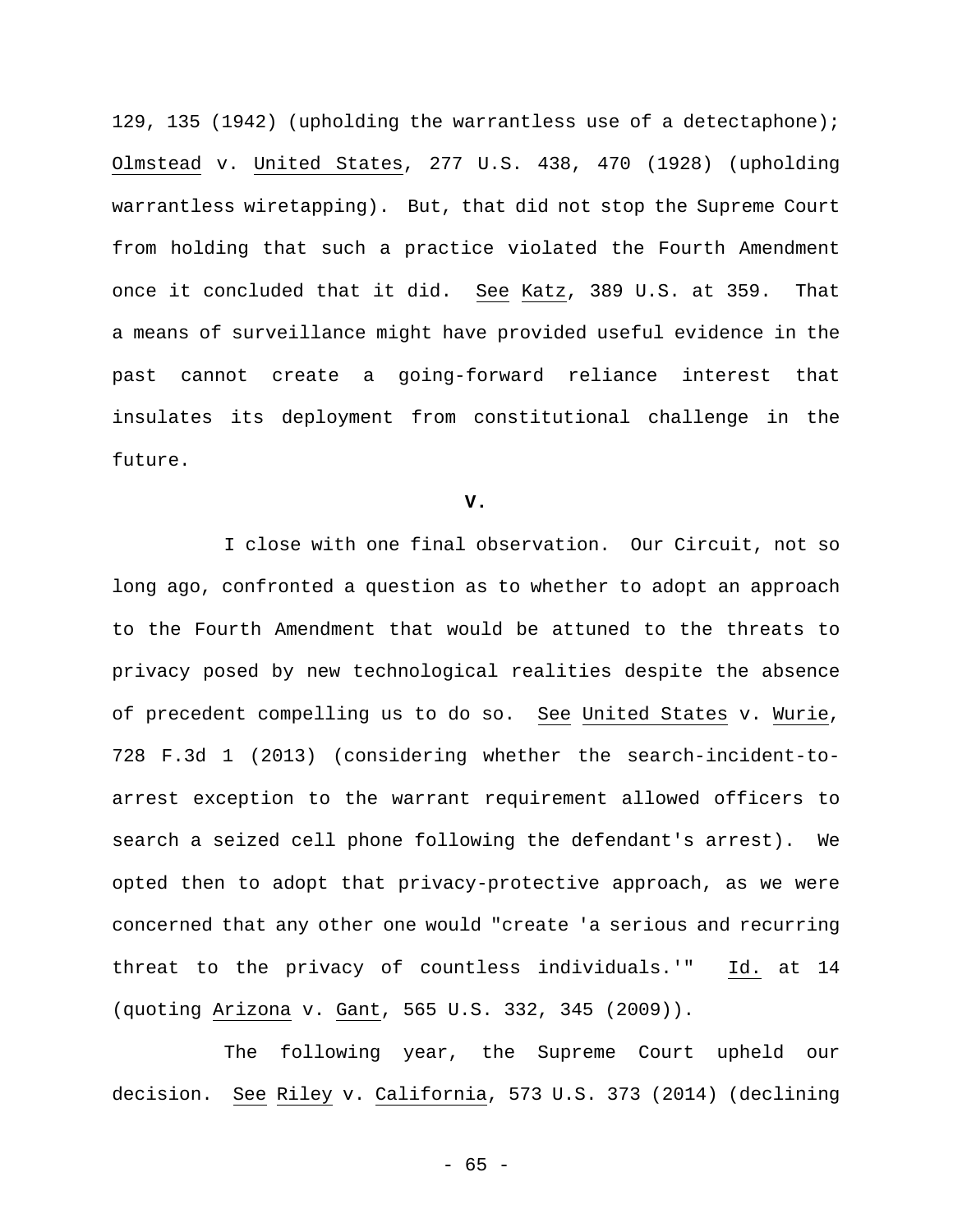to extend the search-incident-to-arrest doctrine to allow law enforcement to conduct warrantless searches of modern cell phones). It did so in the course of emphasizing once again the threats that technological advances pose to Fourth Amendment rights. See id. at 393-95.

The questions that this case raises strike me as similar in kind. Practical limitations of law enforcement budgets may constrain the circumstances in which ever-present video surveillance of our homes' entryways by hidden pole cameras zooming in on us will occur. So, too, might democratic objection. But, at present, Congress has placed no legislative limits on law enforcement's use of such cameras to investigate crime, even though there is no reason to believe that the lack of such legislation is a consequence of popular approval of the practice. We thus have no such legislative judgment to grant deference.

Especially after Carpenter, and what it retrospectively confirms about how a prior panel of ours may have misread some of the key Supreme Court decisions in this area, we should not approve this degree of unchecked law enforcement surveillance based on only the more-than-decade-old paragraph of analysis that Bucci provides. The sense of privacy that we take for granted -- even when in public -- is, as Carpenter confirms, important to protect. But, it bears emphasizing, the decisions that even lower courts make about whether to protect it do more than affect the evidence

- 66 -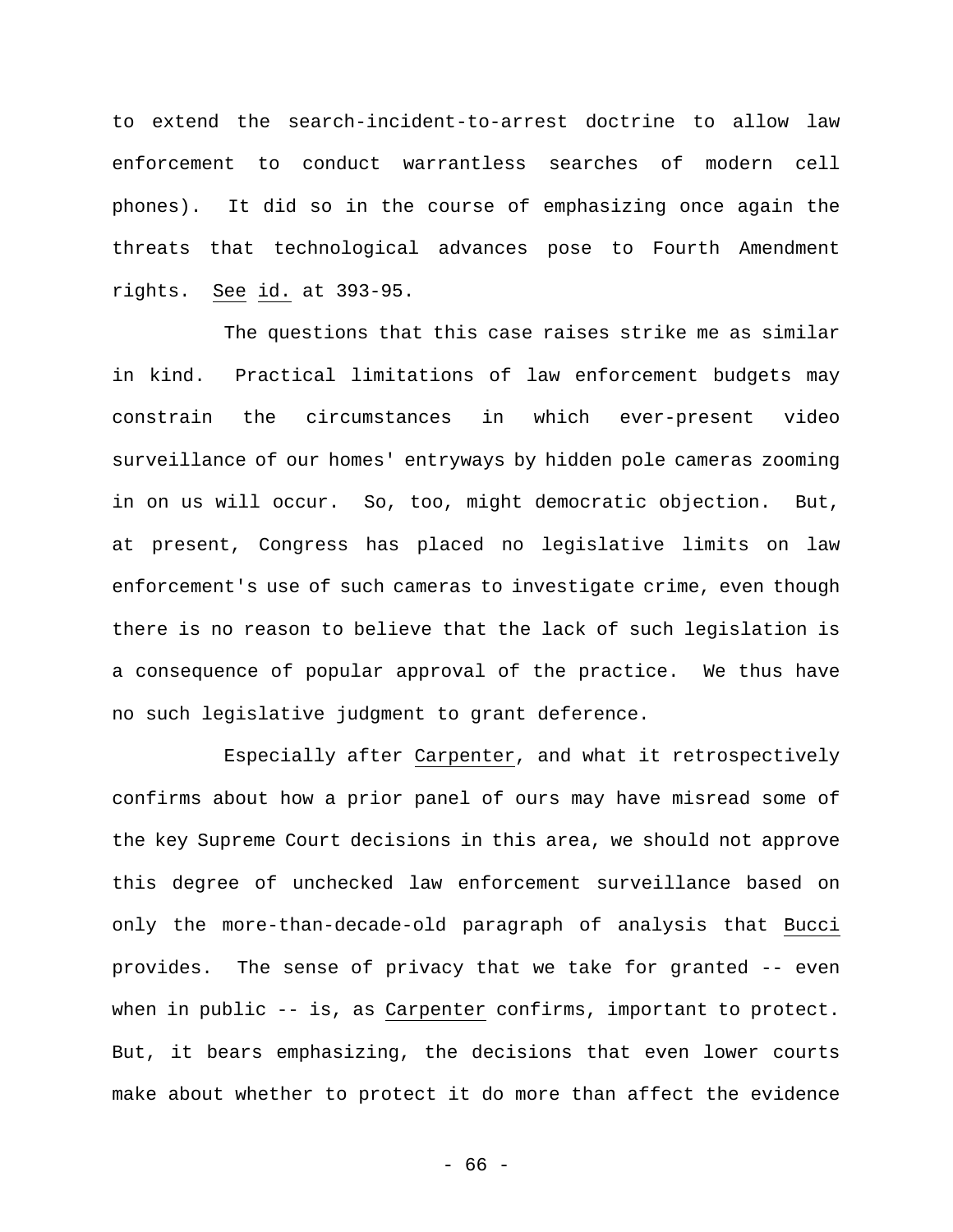that may be used in particular criminal cases against particular defendants who have been secretly recorded. They shape -- collectively -- the society in which we live by helping to frame the expectations of privacy of even those who are not surveilled about the freedom that they enjoy under the Constitution.

The awareness that such surveillance is permitted -- and that we should all expect that it is -- may do as much to constrain our sense of what we are free to do as any actual surveillance. It is thus the expectations of privacy that society is prepared to accept as legitimate, more than the exclusion of evidence that courts order in response to them, that ultimately make it possible for people to go about their lives in ways that reflect that our society is in practice -- and not just in name -- a free one.

Accordingly, although I concur in the result that the majority reaches, I think it is important to make it clear that I do not share the view that it is one that the Supreme Court has already approved. Rather, in my view, the proper course for our Court is to use this case to give Bucci fresh consideration en banc, so that we may determine for ourselves whether the result that it requires is one that the Supreme Court's decisions, from Katz to Carpenter, prohibit.<sup>18</sup>

<sup>&</sup>lt;sup>18</sup> There is an issue about how a court could implement this expectation of privacy if it depends for its existence on the